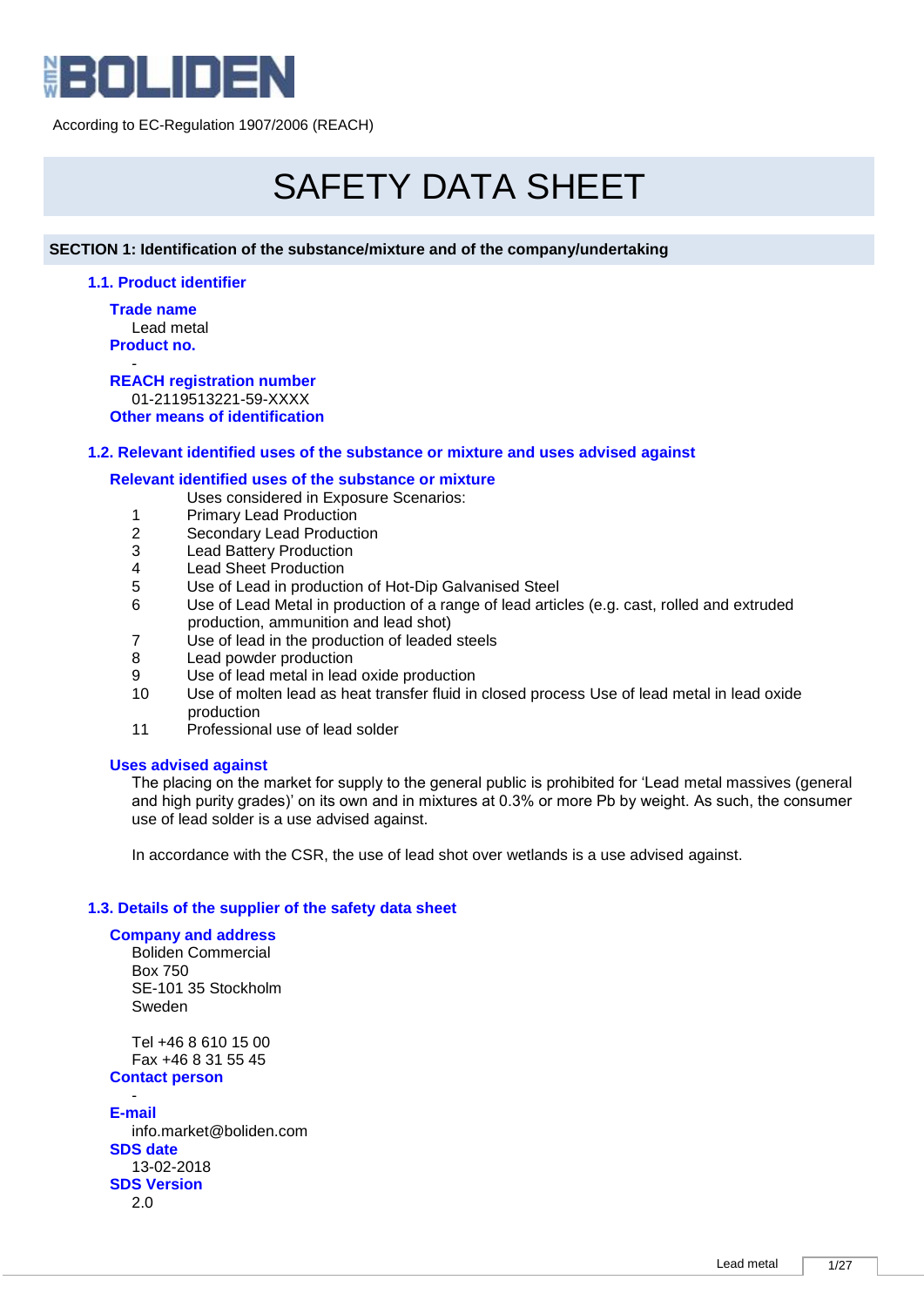

# **1.4. Emergency telephone number**

999 (or 111 for non-emergency medical advice). Emergency Action: In the event of a medical enquiry involving this product, please contact your doctor or local hospital accident and emergency department or the NHS enquiry service). See section 16.

# **SECTION 2: Hazards identification**

# **2.1. Classification of the substance or mixture**

Lead metal massives (general and high purity grades); [particle diameter ≥1mm] Repr. 1A; H360FD Lact.; H362 STOT RE1; H372.

**2.2. Label elements** 

**Hazard pictogram(s)**



# **Signal word Danger**

#### **Hazard statement(s)**

May damage fertility. May damage the unborn child. (H360FD) May cause harm to breast-fed children. (H362) Causes damage to central nervous system, blood and kidneys through prolonged or repeated exposure by oral intake or inhalation. (H372)

| <b>Safety</b><br>statement(s) | General<br><b>Prevention</b> | Do not breathe dust or fume (P260)<br>Use personal protective equipment as required. (P281)<br>Avoid contact during pregnancy and while nursing (P263)                      |
|-------------------------------|------------------------------|-----------------------------------------------------------------------------------------------------------------------------------------------------------------------------|
|                               | Response                     | IF exposed or concerned: Get medical advice/attention (P308 + P313)                                                                                                         |
|                               | Storage                      |                                                                                                                                                                             |
|                               | <b>Disposal</b>              | Dispose of contents/container to an approved waste disposal plant (P501).<br>talang bin adalah sampangang sampang mangang mangang lila. dan ilin mendapat sampang banyang m |

**Identity of the substances primarily responsible for the major health hazards** Lead.

† *A derogation from labelling requirements exists for metals in massive form. Such metals do not require a label according to Annex 1 to Regulation (EC) No 1272/2008 if they do not present a hazard to human health by inhalation, ingestion or contact with skin or to the*  aquatic environment in the form in which they are placed on the market, although classified as hazardous in accordance with the *criteria of that Annex*.

# **2.3. Other hazards**

Melting or activities generating lead dust, fume or vapour can result in sufficient lead entering your body to be hazardous to your health. Oxidation products (including lead compounds) may also form on the surface of metallic lead. Lead is heavy and care should be taken when lifting and handling. See section 11 for more information on the health hazards of lead compounds.

# **Additional labelling**

Labelling according to REACH Annex XVII, Entry 30: 'Restricted to professional users'. **Additional warnings**

- **VOC** -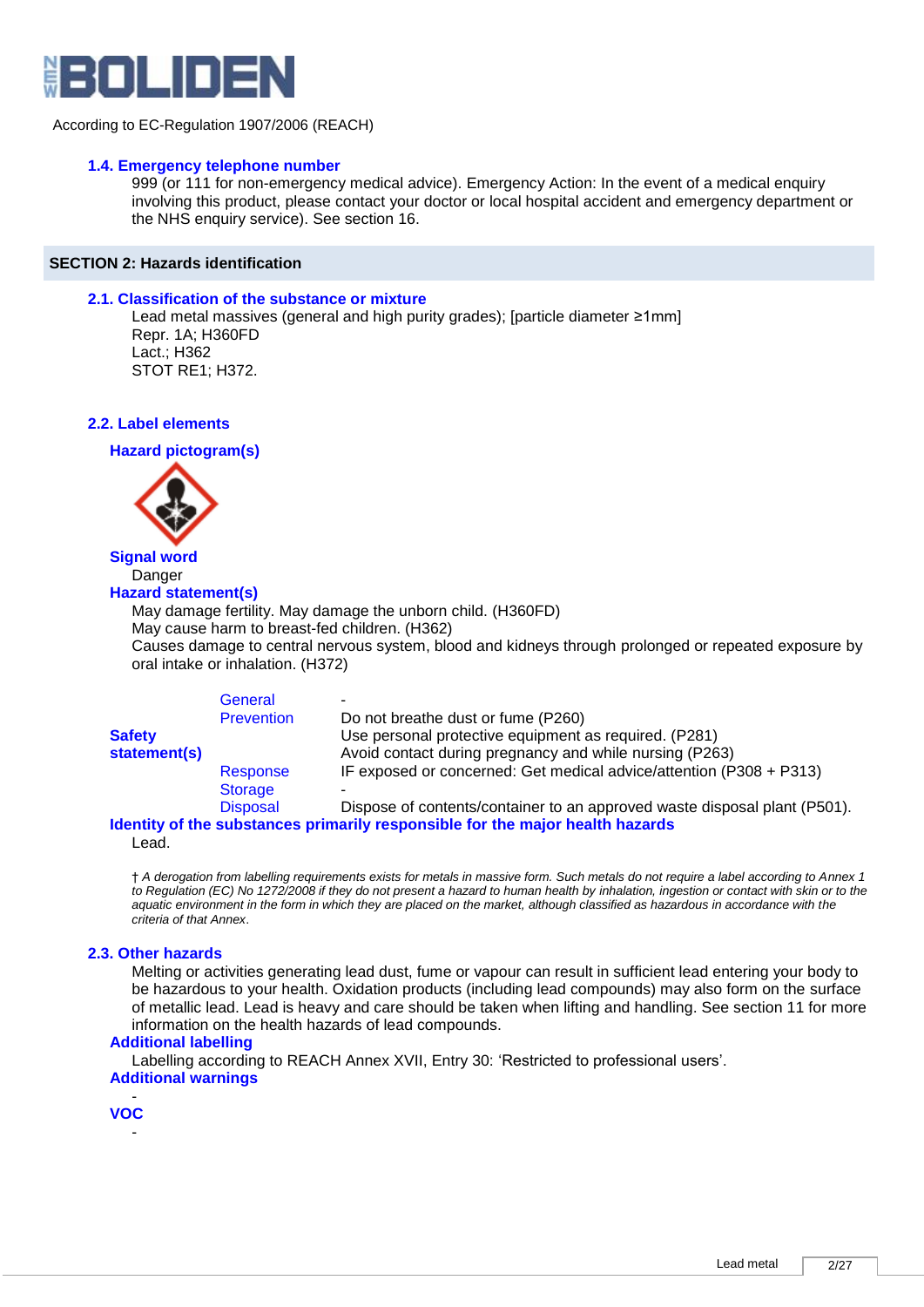

### **SECTION 3: Composition/information on ingredients**

#### **3.1. Substances**

| NAME:                | Lead metal massives (general and high purity grades); [particle diameter $\geq 1$ mm] |
|----------------------|---------------------------------------------------------------------------------------|
| IDENTIFICATION NOS.: | CAS-no: 7439-92-1 EC-no: 231-100-4 REACH-no: 01-2119513221-59-XXXX                    |
| CONTENT:             | $>=99.8 - 99.999\%$                                                                   |
| CLP CLASSIFICATION:  | Repr. 1A; H360FD, Lact.; H362, STOT RE1; H372                                         |

(\*) See full text of H-phrases in section 16. Occupational exposure limits are listed in section 8, if these are available.

#### **3.2. Mixtures**

**-**

#### **Other informations**

# **SECTION 4: First aid measures**

#### **4.1. Description of first aid measures**

The measures below are unlikely to be relevant whilst lead is in its solid metallic state. However, they are relevant in the event of exposure to fumes, vapour or dust or oxidation products that may form on the surface of lead.

#### **General information**

In the case of accident: Contact a doctor or casualty department – take the label or this safety data sheet. Contact a doctor, if in doubt about the injured person's condition or if the symptoms continue. Never give an unconscious person water or similar.

#### **Inhalation**

Get the person into fresh air and stay with them.

#### **Skin contact**

Remove contaminated clothing and shoes at once. Skin that has come in contact with the material must be washed thoroughly with water and soap. Skin cleanser can be used. DO NOT use solvents or thinners.

#### **Eye contact**

Remove contact lenses. Flush eyes immediately with plenty of water (20-30°C) and continue until irritation stops. Make sure you flush under the upper and lower eyelids. If irritation continues, contact a doctor.

#### **Ingestion**

Rinse out mouth and give plenty of water to drink. Contact a doctor immediately and take this safety data sheet or the label from the material with you. Do not induce vomiting. In the event of spontaneous vomiting, hold head facing down so that no vomit runs back into the mouth and throat.

# **Burns**

#### Rinse with water until the pain stops and continue for 30 minutes.

**4.2. Most important symptoms and effects, both acute and delayed** 

Typical clinical manifestations of acute lead poisoning include weakness, irritability, asthenia, nausea, abdominal pain with constipation, and anaemia.

#### **4.3. Indication of any immediate medical attention and special treatment needed**

Symptoms of poisoning may occur after several hours; seek medical attention.

#### **Information to medics**

Bring this safety data sheet.

#### **SECTION 5: Firefighting measures**

#### **5.1. Extinguishing media**

The product itself does not burn. Use extinguishing measures that are appropriate to local circumstances and the surrounding. Never use water in presence of molten metal. Water expands explosively in contact with molten / liquid metal.

# **5.2. Special hazards arising from the substance or mixture**

In case of fires, hazardous combustion gases are formed: Lead fumes; Lead oxide.

#### **5.3. Advice for firefighters**

Wear self-contained breathing apparatus and protective clothing to prevent contact.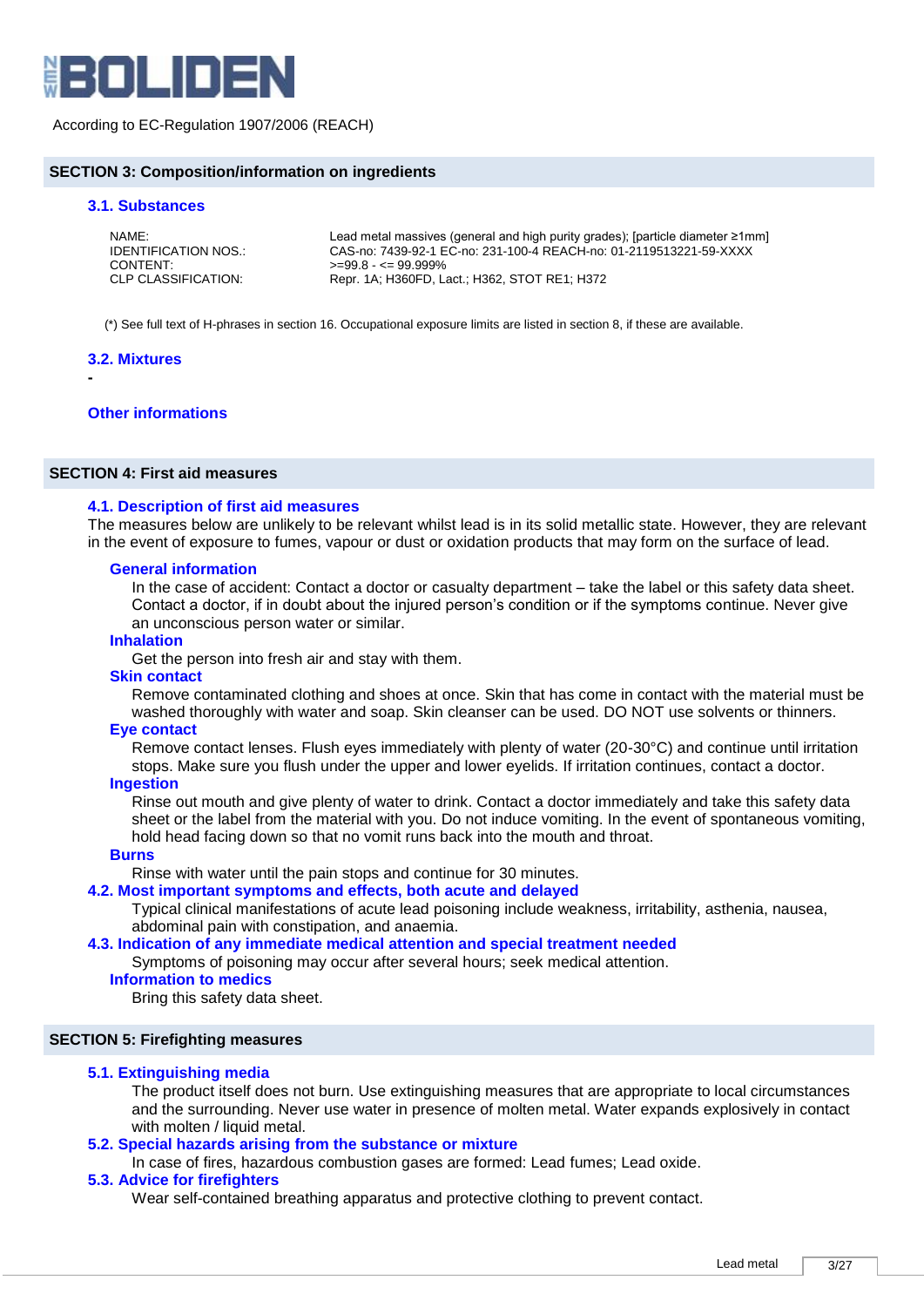

### **SECTION 6: Accidental release measures**

**6.1. Personal precautions, protective equipment and emergency procedures** 

Ensure adequate ventilation. Avoid dust formation. Avoid contact with skin, eyes and clothing.

- **6.2. Environmental precautions**  Do not discharge into the drains/surface waters/groundwater. In case of entry into waterways, soil or drains, inform the responsible authorities.
- **6.3. Methods and material for containment and cleaning up**

Collect mechanically (preferably in dry condition). Send in suitable containers for recovery or disposal. **6.4. Reference to other sections** 

See section on "Disposal considerations " with regard to the handling of waste. See section on 'Exposure controls/personal protection' for protective measures.

# **SECTION 7: Handling and storage**

### **7.1. Precautions for safe handling**

See section on 'Exposure controls/personal protection' for information on personal protection. The product is not combustible.

## **7.2. Conditions for safe storage, including any incompatibilities**

Do not store together with foodstuffs. Do not store together with animal feedstocks. Do not store with acids or alkalis.

# **Storage temperature**

No data available.

#### **7.3. Specific end use(s)**

This product should only be used for applications described in Section 1.2

#### **SECTION 8: Exposure controls/personal protection**

#### **8.1. Control parameters**

#### **OEL**

Lead (EH40/2005) Long-term exposure limit (8-hour TWA reference period): - ppm | 0.15 mg/m3 Short-term exposure limit (15-minute reference period): - ppm | - mg/m3

#### **DNEL / PNEC**

DNEL workers (lead): 40 μg/dL blood (adults) - Duration: Long term – Systemic effects DNEL workers (lead): 10 μg/dL blood (developmental effect on foetus) - Duration: Long term – Systemic effects

PNEC (lead): 3.1 μg Pb/L (dissolved) - Exposure: Freshwater PNEC (lead): 3.5 μg Pb/L (dissolved) - Exposure: Marine water PNEC (lead): 174.0 mg Pb/kg dw - Exposure: Freshwater sediment PNEC (lead): 41.0 mg Pb/kg dw (bioavailibility correction) - Exposure: Freshwater sediment PNEC (lead): 164.0 mg Pb/kg dw - Exposure: Marine water sediment PNEC (lead): 212.0 mg Pb/kg dw - Exposure: Soil PNEC (lead): 0.1 mg Pb/L - Exposure: Sewage Treatment Plant

#### **8.2. Exposure controls**

Compliance with the stated exposure limits values should be checked on a regular basis.

Blood lead monitoring: Set in place a certified monitoring regime which covers all site activities; Define a policy for submitting workers to regular blood lead monitoring, including increased frequency for workers undertaking high-risk jobs and workers with elevated blood lead levels; Ensure all workers have a blood test prior to working on site. Set an "action level" that is typically 5 µg/dL below the exposure limit deemed to be safe. If the action level is exceeded, appropriate measures are to be taken, to prevent further increases in blood lead. If the safe threshold is exceeded, continue or begin ban on overtime, ensure strict hygiene procedures are followed, undertake detailed inspections to ensure correct use of personal protective equipment, undertake detailed inspections to ensure recommended workplace procedures are followed, move employee to workplace where exposure is expected to be lower or remove from lead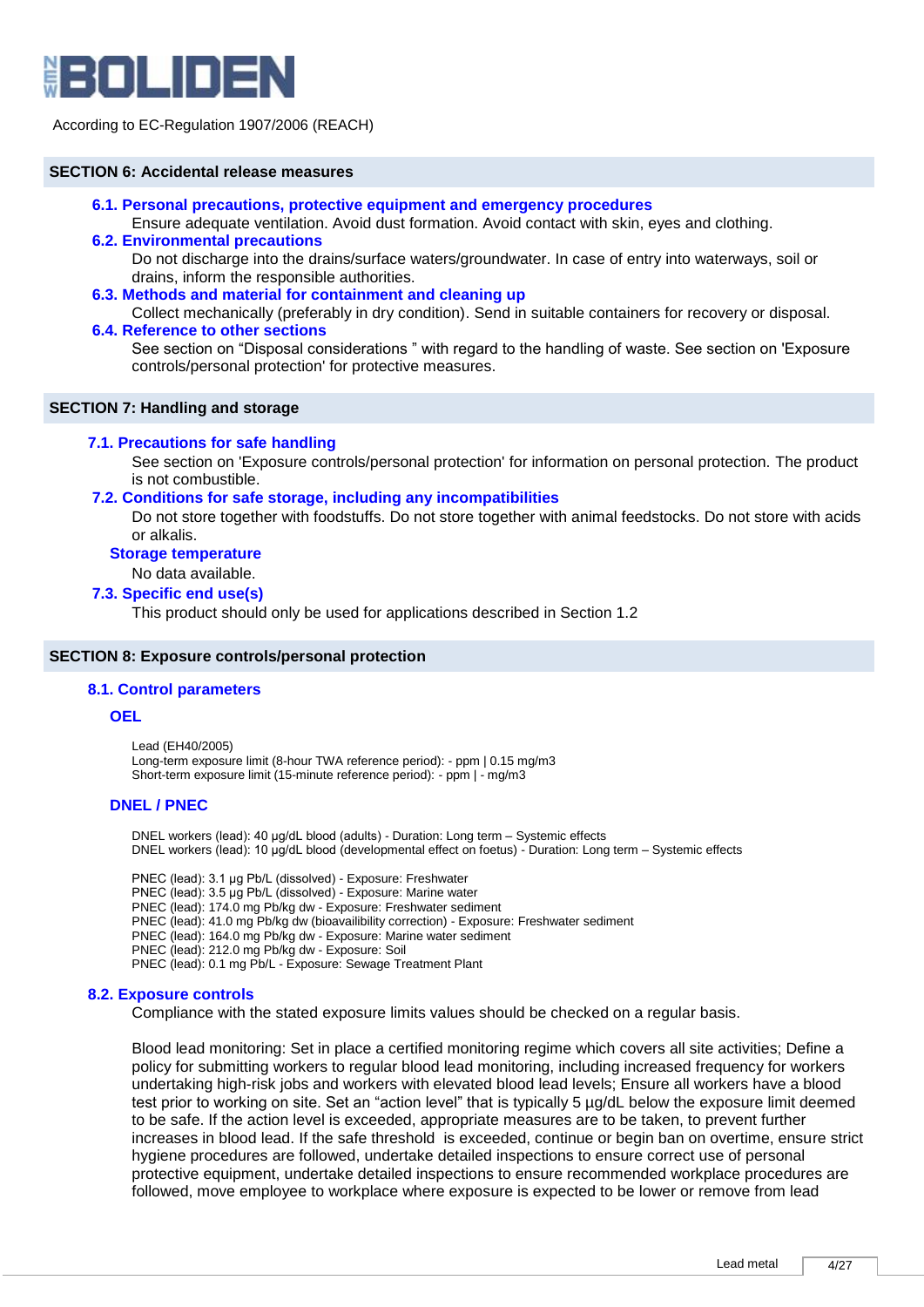

environment altogether, further increase blood lead sampling frequency, and continue frequent sampling until results are below the first action level.

#### **General recommendations**

Observe general occupational hygiene.

# **Exposure scenarios**

If there is an appendix to this safety data sheet, the indicated exposure scenarios must be complied. **Exposure limits**

Trade users are covered by the rules of the working environment legislation on maximum concentrations for exposure. See work hygiene threshold values.

#### **Appropriate technical measures**

Airborne gas and dust concentrations must be kept as low as possible and below the current threshold values. Use for example an exhaust system if the normal air flow in the work room is not sufficient. Make sure that eyewash and emergency showers are clearly marked.

# **Hygiene measures**

Personal Hygiene: Ensure workers follow simple hygiene rules (e.g. do not bite nails and keep them cut short, avoid touching or scratching face with dirty hands or gloves); Ensure workers do not wipe away sweat with hands or arms; Ensure workers use disposable tissues rather than a handkerchief; Prohibit drinking, eating and smoking in production areas, or access to eating and non-production areas in working clothes; Ensure workers wash hands, arms, faces and mouths (but preferably shower) and change into clean clothing before entering eating areas; For high exposure workplaces, separate rooms for cleaning hands, removal of clothes, showers and clean clothes may be necessary; Ensure workers handle dirty working clothes with care; Allow no personal belongings to be taken into production areas, or items that have been used in production areas to be taken home. Ensure general shop cleanliness is maintained by frequent washing/vacuuming. Clean every workplace at the end of every shift.

# **Measures to avoid environmental exposure**

One or more of the following measures may if necessary be taken to reduce emissions to water:

- Chemical precipitation: used primarily to remove the metal ions
- Sedimentation
- Filtration: used as final clarification step
- Electrolysis: for low metal concentration
- Reverse osmosis: extensively used for the removal of dissolved metals
- Ion exchange: final cleaning step in the removal of heavy metal from process wastewater

One or more of the following measures may if necessary be taken to reduce emissions to air:

- Electrostatic precipitators using wide electrode spacing: Wet electrostatic precipitators:
- Cyclones, but as primary collector Fabric or bag filters: high efficiency in controlling fine particulate
- (melting): achieve emission values Membrane filtration techniques can achieve
- Ceramic and metal mesh filters. PM10 particles are removed
- Wet scrubbers

Lead removal from treatment works should be at least the minimum default 84% removal used in the CSR. Solid material collected from on-site treatment must be sent for metal recovery or treated as hazardous waste. Waste water treatment sludge must be recycled, incinerated or landfilled and not used as agricultural fertiliser.

#### **Individual protection measures, such as personal protective equipment**



#### **Generally**

Only CE-marked personal protection equipment should be used.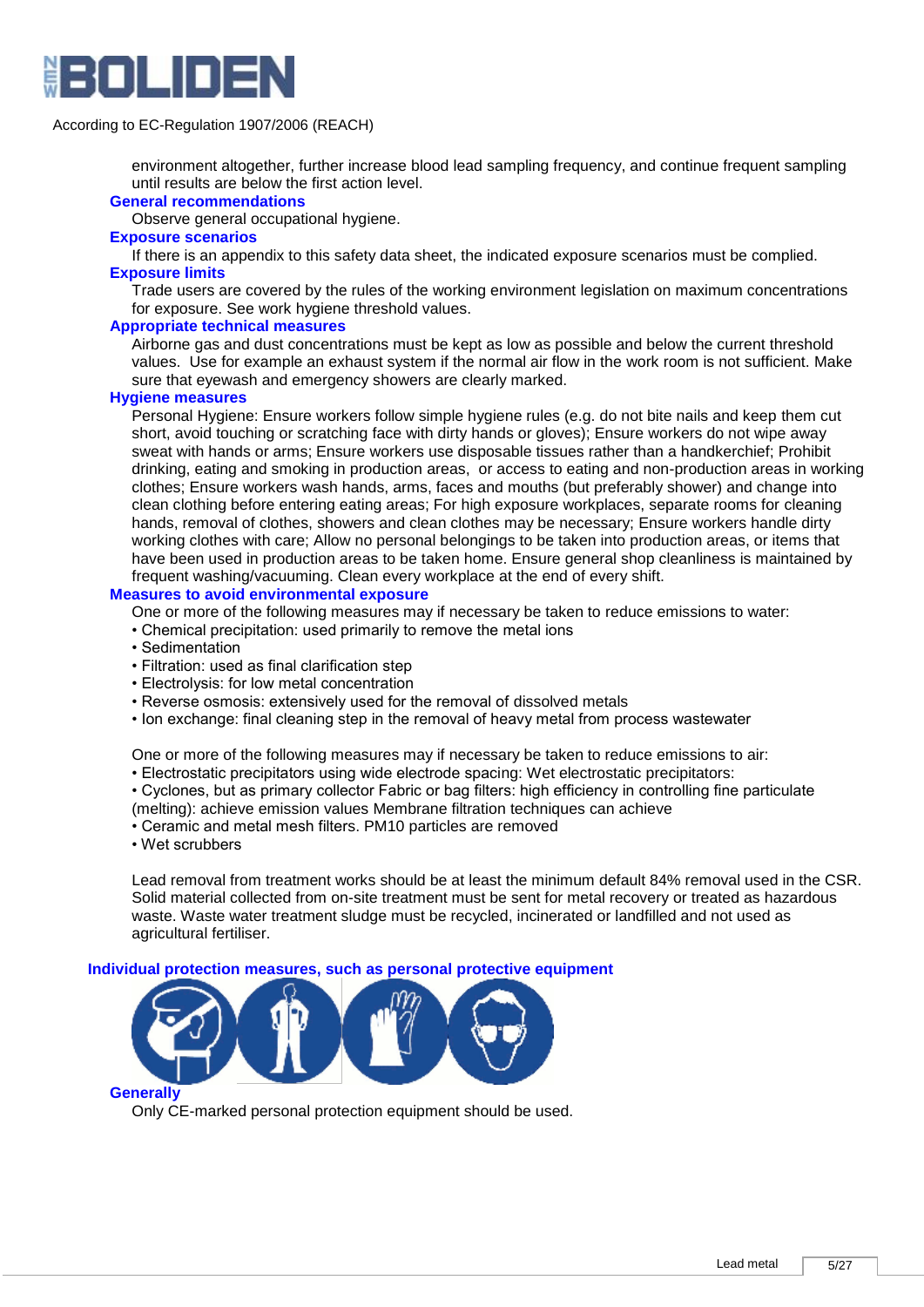

# **Respiratory Equipment**

Suitable respiratory protective device recommended if work activity is likely to result in formation of lead fumes, vapours or dust. In case of brief or low level exposure use dust mask or half mask with particle filter P2. Assess the need to wear respiratory protective equipment in production areas. Consider use effective masks accompanied by a compliance policy (ensure proper shaving; ensure workers do not remove RPE in production areas in order to communicate). Where masks are used, employ formal mask cleaning and filter changing strategies.

# **Skin protection**

Wear protective work clothing. For workers in areas of significant exposure, provide sufficient working clothes to enable daily change into clean clothes. In such cases all work clothing should be cleaned by the employer on a daily basis and is not permitted to leave the work site.

### **Hand protection**

Protective gloves. Material of gloves: Neoprene or Leather.

# **Eye protection**

Safety glasses.

## **SECTION 9: Physical and chemical properties**

| 9.1. Information on basic physical and chemical properties |           |                             |                             |                         |                 |  |
|------------------------------------------------------------|-----------|-----------------------------|-----------------------------|-------------------------|-----------------|--|
| <b>Form</b>                                                | Colour    | Odour                       | pH                          | <b>Viscosity</b>        | Density (g/cm3) |  |
| Solid                                                      | Grey-blue | None                        | Not applicable              | Not applicable          | 11,45           |  |
| <b>Phase changes</b>                                       |           |                             |                             |                         |                 |  |
| Melting point (°C)                                         |           | Boiling point (°C)          |                             | Vapour pressure (mm Hg) |                 |  |
| 326                                                        |           | >600                        |                             | Not applicable          |                 |  |
| Data on fire and explosion hazards                         |           |                             |                             |                         |                 |  |
| Flashpoint (°C)                                            |           | Ignition (°C)               |                             | Self ignition (°C)      |                 |  |
| Not applicable                                             |           | Not applicable              |                             | Not applicable          |                 |  |
| Explosion limits (Vol %)                                   |           | <b>Oxidizing properties</b> |                             |                         |                 |  |
| Not explosive                                              |           | Not oxidising               |                             |                         |                 |  |
| <b>Solubility</b>                                          |           |                             |                             |                         |                 |  |
| Solubility in water                                        |           |                             | n-octanol/water coefficient |                         |                 |  |
| 185 mg/L at $20^{\circ}$ C                                 |           | Not applicable              |                             |                         |                 |  |
| 9.2. Other information                                     |           |                             |                             |                         |                 |  |
| Solubility in fat                                          |           |                             |                             |                         |                 |  |
| Not soluble                                                |           |                             |                             |                         |                 |  |

# **SECTION 10: Stability and reactivity**

# **10.1. Reactivity**

Lead is not a reactive substance and no reactive hazards are expected.

#### **10.2. Chemical stability**

Expected to be stable under normal conditions of use.

- **10.3. Possibility of hazardous reactions**  No hazardous reactions expected under normal conditions of use. **10.4. Conditions to avoid**
- No special
- **10.5. Incompatible materials**

Strong acids and strong oxidizing agents.

# **10.6. Hazardous decomposition products**

The product is not degraded when used as specified in section 1.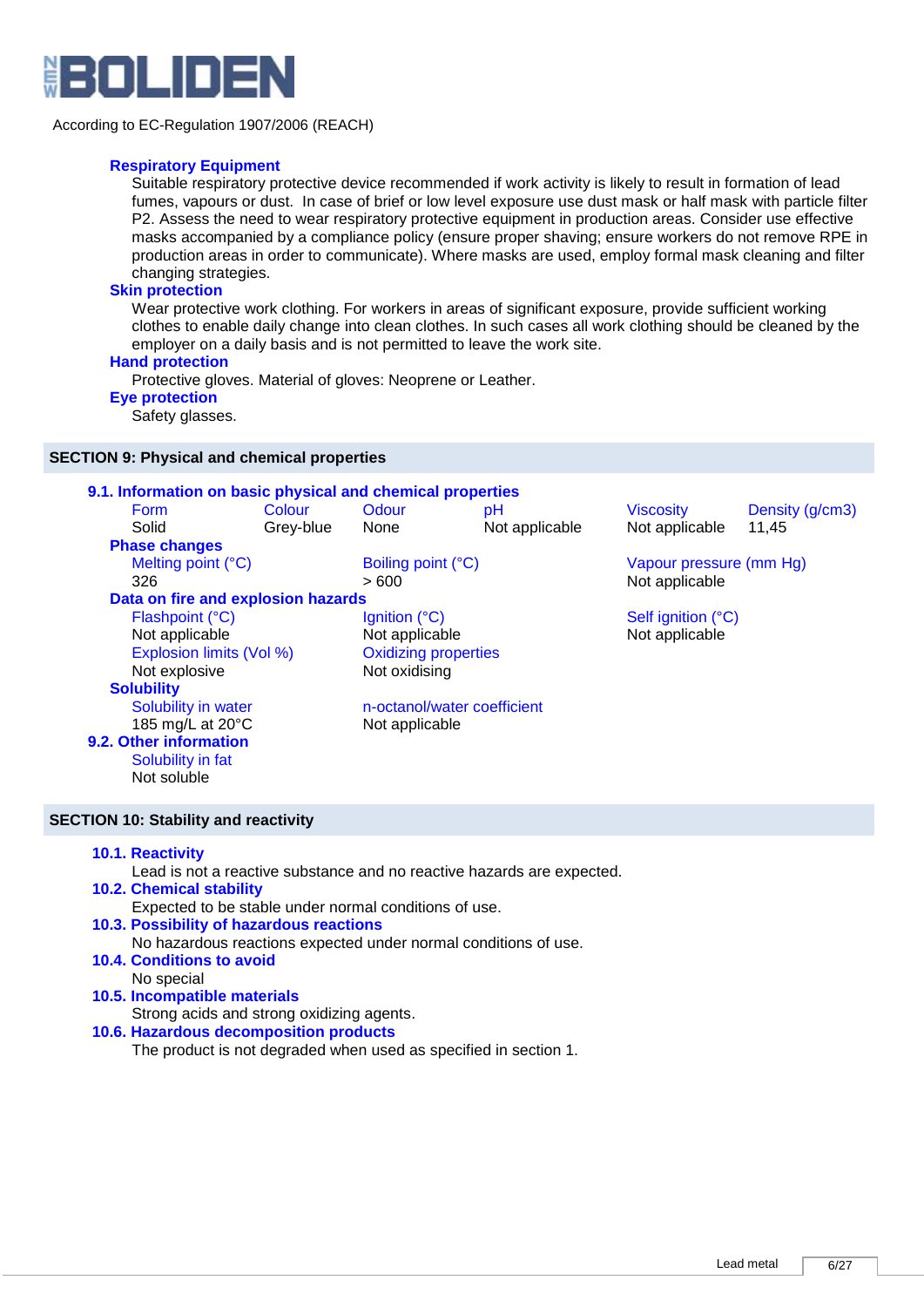

### **SECTION 11: Toxicological information**

# **11.1. Information on toxicological effects**

This product has not been fully tested. Judgements on the expected toxicity of this product have been made based upon consideration of sparingly soluble inorganic lead compounds and the agreed harmonised classification of lead metal.

The following information is relevant if you swallow any lead or breathe in lead dust, fume or vapour. Lead is slowly absorbed by ingestion and inhalation and poorly absorbed through the skin. If absorbed, it will accumulate in the body with low rates of excretion, leading to long-term build up. Part of risk management is to take worker blood samples for analysis to ensure that exposure levels are acceptable.

#### **Acute toxicity**

Lead in massive form is not considered to be acutely toxic. It is not easily inhaled or ingested, and if it is accidentally ingested, normally passes through the gastrointestinal system without significant absorption into the body. Lead is not easily absorbed through the skin.

### **Skin corrosion/irritation**

Studies have shown that sparingly soluble inorganic lead compounds are not corrosive or irritating to skin, and this lack of effect is expected also for metallic lead. This conclusion is supported by the lack of reports of irritant effects from occupational settings.

#### **Serious eye damage/irritation**

Studies have shown that sparingly soluble inorganic lead compounds are not corrosive or irritating to eyes, and this lack of effect is expected also for metallic lead. This conclusion is supported by the lack of reports of irritant effects from occupational settings.

# **Respiratory or skin sensitisation**

There is no evidence that lead causes respiratory or skin sensitisation.

# **Germ cell mutagenicity**

The evidence for genotoxic effects of highly soluble inorganic lead compounds is contradictory, with numerous studies reporting both positive and negative effects. Responses appear to be induced by indirect mechanisms, mostly at very high concentrations that lack physiological relevance.

# **Carcinogenicity**

There is some evidence that inorganic lead compounds may have a carcinogenic effect, and they have been classified by IARC as probably carcinogenic to humans (Group 2A). However, it is considered that this classification does not apply to lead in massive form, given the very low bioavailability of metallic lead. Carcinogenicity studies of lead metal powder have been negative. Epidemiology studies of workers exposed to inorganic lead compounds have found a limited association with stomach cancer. IARC has concluded that lead metal is possibly carcinogenic to humans (Group 2B).

#### **Reproductive toxicity**

Exposure to high levels of inorganic lead compounds may cause adverse effects on male and female fertility, including adverse effects on sperm quality. Prenatal exposure to inorganic lead compounds is also associated with adverse effects on the development of the unborn child.

#### **STOT-single exposure**

Inorganic lead compounds have generally been found to be of relatively low acute toxicity by ingestion, in contact with skin, and by inhalation, with no evidence of any local or systemic toxicity from such exposures. The bioavailability of lead metal is low and acute lead exposure is not expected to result in acute toxicity effects.

#### **STOT-repeated exposure**

Lead is a cumulative poison and may be absorbed into the body through ingestion or inhalation; its toxicity is generally considered to be mediated through the lead cation. Although inhalation and ingestion of lead in massive form are unlikely, poor hygiene practises may result in hand to mouth transfer which maybe significant over a prolonged period of time. Lead metal may also be used in such a way that inhalable particles may form, resulting in systemic uptake. Inorganic lead compounds have been documented in observational human studies to produce toxicity in multiple organ systems and body function including the haemotopoetic (blood) system, kidney function, reproductive function and the central nervous system. Postnatal exposure to lead compounds is associated with impacts on neurobehavioral development in children

# **Aspiration hazard**

Lead metal is a solid and aspiration hazards are not expected to occur.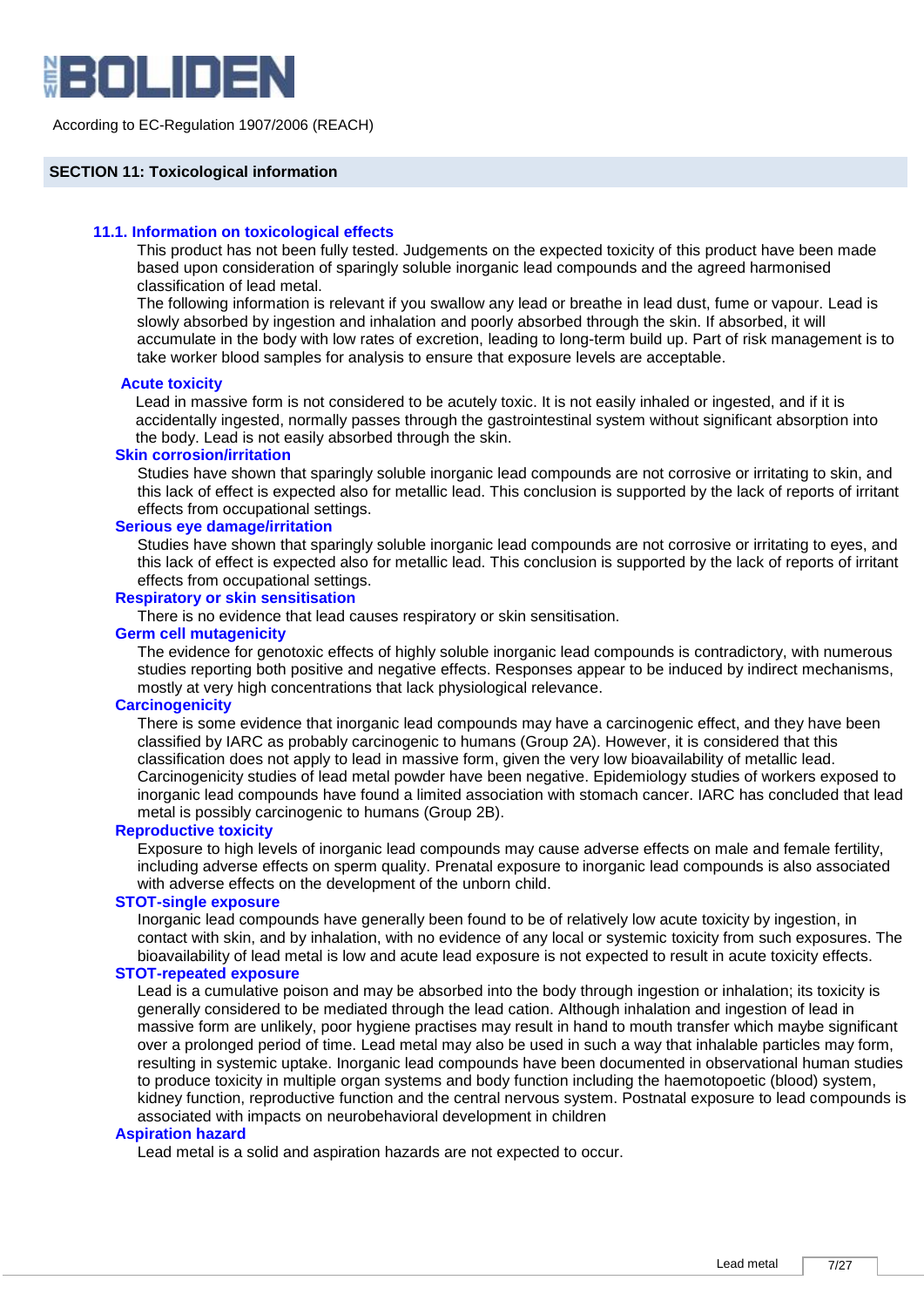

# **SECTION 12: Ecological information**

#### **12.1. Toxicity**

Lead metal in massive form is not classified as hazardous to the aquatic environment, due to its low solubility and rapid removal from the water column. Lead toxicity is expected to be greater in softer waters.

| <b>Species</b>                                    | Test                                                                                                                           | Test<br>duration                                                                     | <b>Result</b>                           |
|---------------------------------------------------|--------------------------------------------------------------------------------------------------------------------------------|--------------------------------------------------------------------------------------|-----------------------------------------|
| Fish: Pimephales promelas, Oncorhynchus mykiss    | LC50                                                                                                                           | 96 h                                                                                 | pH $5.5 - 6.5$ : 40.8 - 810.0 µg Pb/L   |
| Fish: Pimephales promelas, Oncorhynchus mykiss    | <b>LC50</b>                                                                                                                    | 96 h                                                                                 | pH >6.5 - 7.5: 52.0 - 3,598.0 µg Pb/L   |
| Fish: Pimephales promelas, Oncorhynchus mykiss    | <b>LC50</b>                                                                                                                    | 96 h                                                                                 | pH > 7.5 - 8.5: 113.8 - 3,249.0 µg Pb/L |
| Invertebrates: Daphnia magna, Ceriodaphnia dubia  | <b>LC50</b>                                                                                                                    | 48 h                                                                                 | pH 5.5 - 6.5: 73.6 - 655.6 µg Pb/L      |
| Invertebrates: Daphnia magna, Ceriodaphnia dubia  | LC50                                                                                                                           | 48 h                                                                                 | pH >6.5 - 7.5: 28.8 - 1,179.6 µg Pb/L   |
| Invertebrates: Daphnia magna, Ceriodaphnia dubia  | LC50                                                                                                                           | 48 h                                                                                 | pH > 7.5 - 8.5: 26.4 - 3.115.8 µg Pb/L  |
| Algae: Pseudok. subcapitata, Chlorella kesslerii  | ErC <sub>50</sub>                                                                                                              | 72 h                                                                                 | pH 5.5 - 6.5: 72.0 - 388.0 µg Pb/L      |
| Algae: Pseudok. subcapitata, Chlorella kesslerii  | ErC <sub>50</sub>                                                                                                              | 72 h                                                                                 | pH >6.5 - 7.5: 26.6 - 79.5 µg Pb/L      |
| Algae: Pseudok. subcapitata, Chlorella kesslerii  | ErC <sub>50</sub>                                                                                                              | 72 h                                                                                 | pH > 7.5 - 8.5: 20.5 - 49.6 µg Pb/L     |
| Freshwater fish (different species)               |                                                                                                                                |                                                                                      | $17.8 - 1558.6$ µg Pb/L                 |
|                                                   |                                                                                                                                |                                                                                      | $1.7 - 963.0 \,\mu g$ Pb/L              |
| Freshwater algae (different species)              |                                                                                                                                |                                                                                      | $6.1 - 190.0 \,\mu g$ Pb/L              |
| Freshwater higher plants: Lemna minor             |                                                                                                                                |                                                                                      | 85.0 - 1,025.0 µg Pb/L                  |
|                                                   |                                                                                                                                |                                                                                      | $229.6 - 437.0 \,\mu g \,\text{Pb/L}$   |
|                                                   |                                                                                                                                |                                                                                      | $9.2 - 1409.6$ µg Pb/L                  |
| Marine algea (differnet species)                  |                                                                                                                                |                                                                                      | 52.9 - 1234.0 µg Pb/L                   |
| Marine higher plants: Champia parvula             | EC10                                                                                                                           |                                                                                      | $11.9 \mu q$ Pb/L                       |
| Freshwater sediment invertebrates (diff. species) | EC10                                                                                                                           |                                                                                      | 573.0 - 3,390.0 mg Pb/kg dw             |
| Marine sediment invertebrates (diff. species)     |                                                                                                                                |                                                                                      | 680.0 - 1,291.0 mg Pb/kg dw             |
| Terrestrial invertebrates (different species)     |                                                                                                                                |                                                                                      | 34.0 - 2,445.0 mg Pb/kg dw              |
| Terrestial plants (different species)             | EC <sub>10</sub>                                                                                                               |                                                                                      | $57.0 - 6,774.0$ mg Pb/kg dw            |
| Micro-organisms (different species)               |                                                                                                                                |                                                                                      | $97.0 - 7,880.0$ mg Pb/kg dw            |
| <b>Bacterial populations</b>                      |                                                                                                                                |                                                                                      | Resp. 1.06 - 2.92 mg Pb/L               |
| <b>Bacterial populations</b>                      | EC10                                                                                                                           |                                                                                      | Ammonia uptake 2.79 - 9.59 mg Pb/L      |
| Protozoan community                               | EC10                                                                                                                           |                                                                                      | Mortality: $1.0 - 7.0$ mg Pb/L          |
|                                                   | Freshwater invertebrates (different species)<br>Marine fish: Cyprinodon variegatus<br>Marine invertebrates (different species) | EC10<br>EC10<br>EC10<br>EC10<br>EC10<br>EC10<br>EC10<br>EC10<br>EC10<br>EC10<br>EC10 |                                         |

# **12.2. Persistence and degradability**

Lead is naturally occurring and ubiquitous in the environment. Lead is obviously persistent in the sense that they do not degrade to CO2, water, and other elements of less environmental concern. In the water compartment, lead is rapidly and strongly bound to the suspended solids of the water column. This binding and subsequent settling to the sediment allows for rapid metal removal of lead from the water column. Insignificant remobilization of lead from sediment is expected.

#### **12.3. Bioaccumulative potential**

Available BCF/BAF data for the aquatic environment show a distinct inverse relationship with the exposure concentration demonstrating that lead is homeostatically regulated by aquatic organisms. A median BAF within environmentally relevant concentrations of 1,552 L/kgww is observed in aquatic organisms. In the soil compartment no bioaccumulation is expected. The BAF's are not significantly affected by the Pb concentration in the soil. A median BAF value for soil dwelling organisms is 0.10 kgdw/kgww. Available information on transfer of Pb through the food chain indicates that lead does not biomagnify in aquatic or terrestrial food chains.

# **12.4. Mobility in soil**

Lead metal (non-classified) is sparingly soluble in water and with its relatively high Kd value, is expected to be absorbed onto soils and sediments. Typical log Kd-values of 5.2, 5.7 and 3.8 have been determined for freshwater sediment, marine sediment and soil, respectively.

# **12.5. Results of PBT and vPvB assessment**

The PBT and vPvB criteria of Annex XIII to the Regulation do not apply to inorganic substances, such as lead monoxide The criterion for persistence is not applicable for inorganic Pb. Under conditions of a standard EUSES lake, Pb meets the criteria for rapid removal from the water column (> 70% in 28 days). Bioaccumulation criterion is not applicable to inorganic substances such as Pb. However, Pb is considered to

be toxic, since the most sensitive NOECs, HC5-50 and PNEC values are lower than 10 μg Pb/L.

# **12.6. Other adverse effects**

Lead metal (non-classified) is not expected to contribute to ozone depletion, ozone formation, global warming or acidification.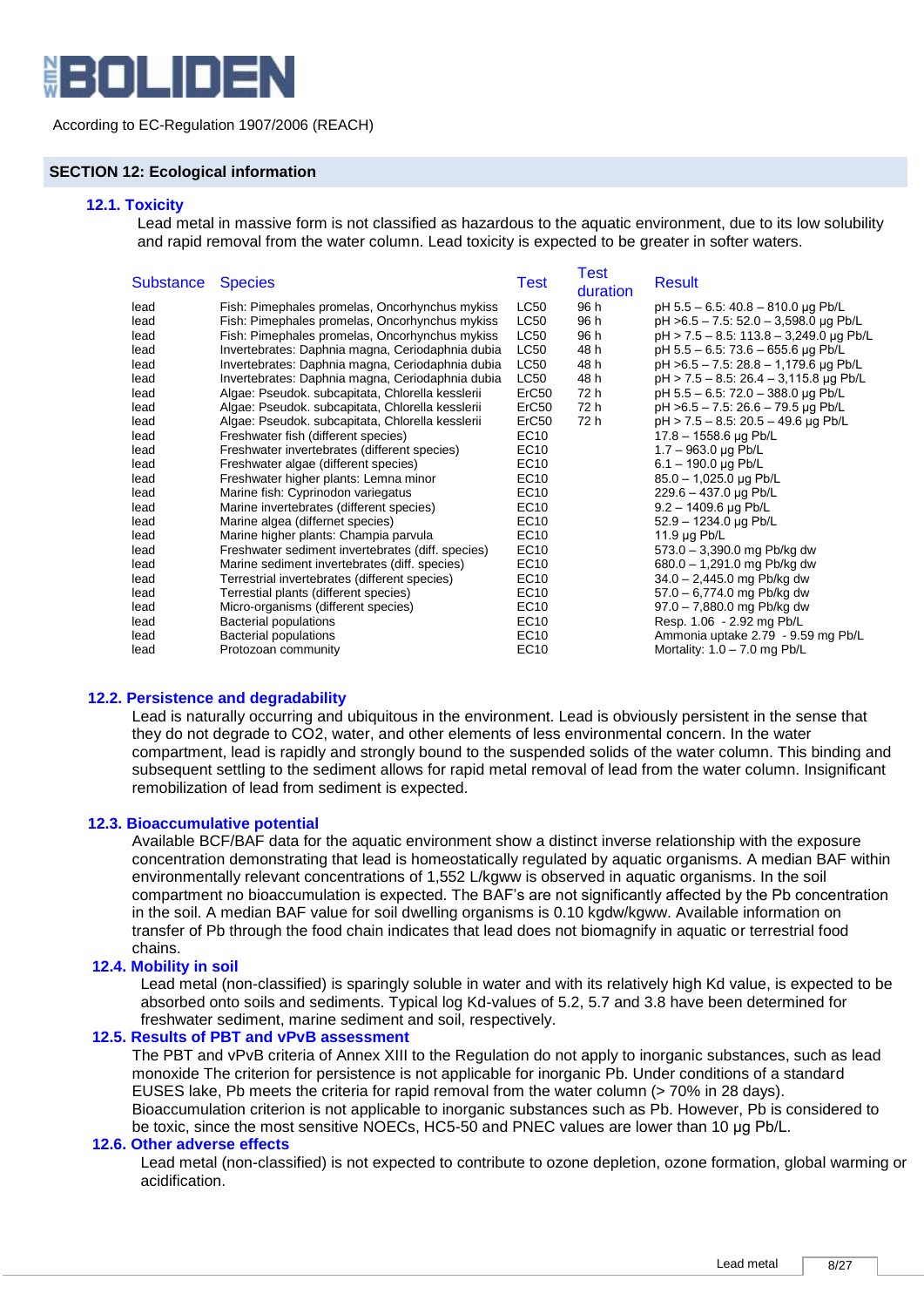

# **SECTION 13: Disposal considerations**

## **13.1. Waste treatment methods**

Should be recycled or disposed as hazardous waste. Do not allow product to reach sewage system. Different Pb-bearing wastes resulting from the processes described above are generated in the form of dross, flue dust and slag. These waste products are mainly recycled in the production process or landfilled.

#### **Waste**

-

EWC code 17 04 03, 06 04 05\* **Specific labelling**

### **Contaminated packing**

Packaging which contains leftovers from the product must be disposed of in the same way as the product.

### **SECTION 14: Transport information**

Not listed as dangerous goods under ADR and IMDG regulations.

#### **14.1 – 14.4 ADR/RID**

**14.1. UN number 14.2. UN proper shipping name 14.3. Transport hazard class(es) 14.4. Packing group Notes Tunnel restriction code**

**IMDG**

**UN-no. Proper Shipping Name Class PG\* EmS MP\*\* Hazardous constituent**

**IATA/ICAO**

**UN-no. Proper Shipping Name Class PG\***

# **14.5. Environmental hazards**

**14.6. Special precautions for user** 

# **14.7. Transport in bulk according to Annex II of MARPOL73/78 and the IBC Code**

- (\*) Packing group (\*\*) Marine pollutant

-

-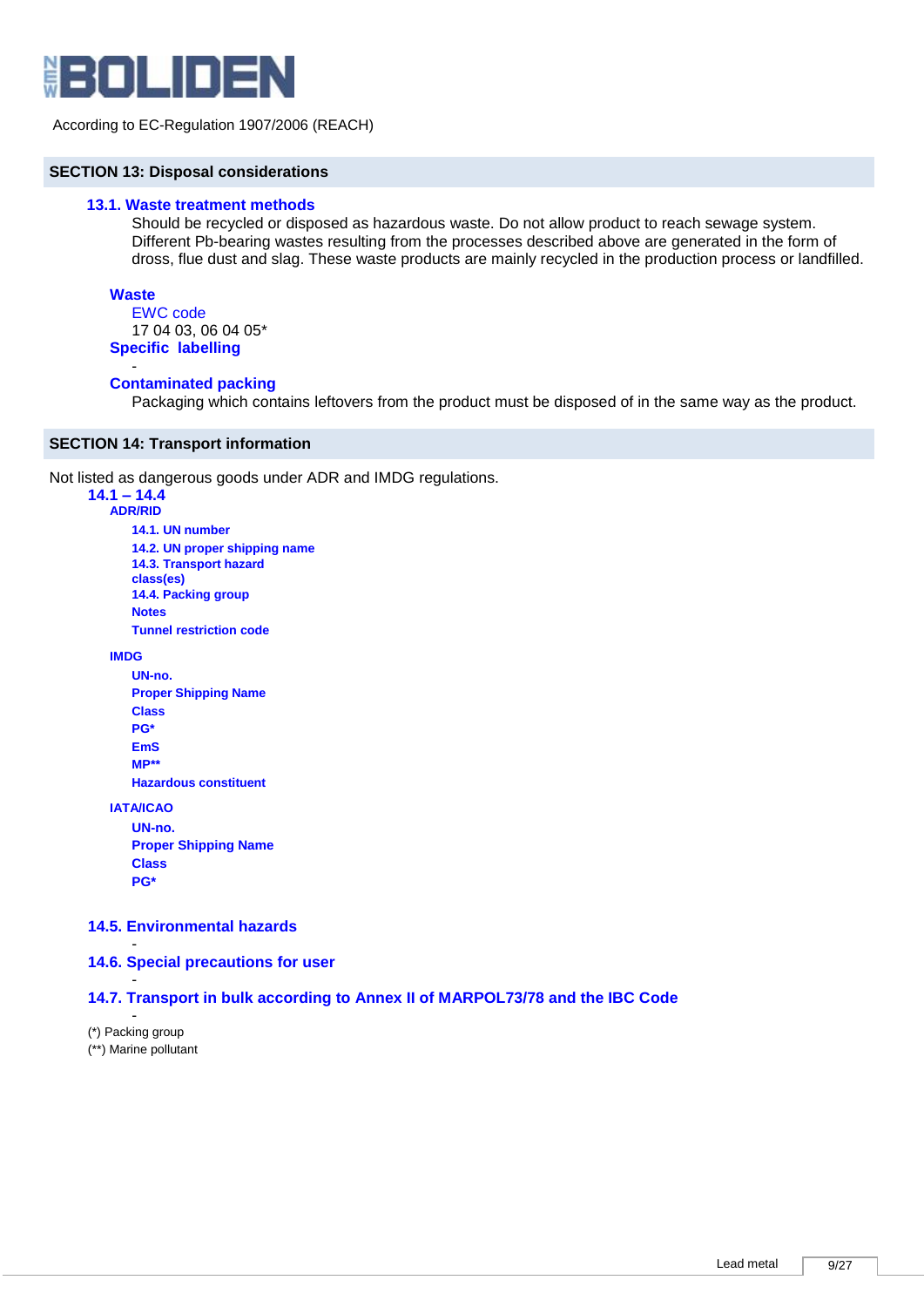

# **SECTION 15: Regulatory information**

**15.1. Safety, health and environmental regulations/legislation specific for the substance or mixture** 

# **Restrictions for application**

Annex XVII, Entry No. 30 (regarding supply to the general public) REACH Annex XVII, Entry No. 63 **Demands for specific education**

#### - **Additional information**

#### - **Sources**

EC regulation 1907/2006 (REACH) Directive 2000/532/EC EC Regulation 1272/2008 (CLP) EH40/2005 Workplace exposure limits

## **15.2. Chemical safety assessment**

A Chemical Safety Assessment has been carried out for this product.

# **SECTION 16: Other information**

# **Full text of H-phrases as mentioned in section 2 and 3**

H360FD: May damage fertility. May damage the unborn child.

H362: May cause harm to breast-fed children.

H372: Causes damage to organs through prolonged or repeated exposure by oral intake or inhalation.

**The full text of identified uses as mentioned in section 1**

#### - **Other symbols mentioned in section 2**

#### - **Other**

It is recommended to hand over this safety data sheet to the actual user of the product. Information in this safety data sheet cannot be used as a product specification.

The information in this safety data sheet applies only to this specific product (mentioned in section 1) and is not necessarily correct for use with other chemicals/products.

A change (in proportion to the last essential change (first cipher in SDS version)) is marked with a blue triangle.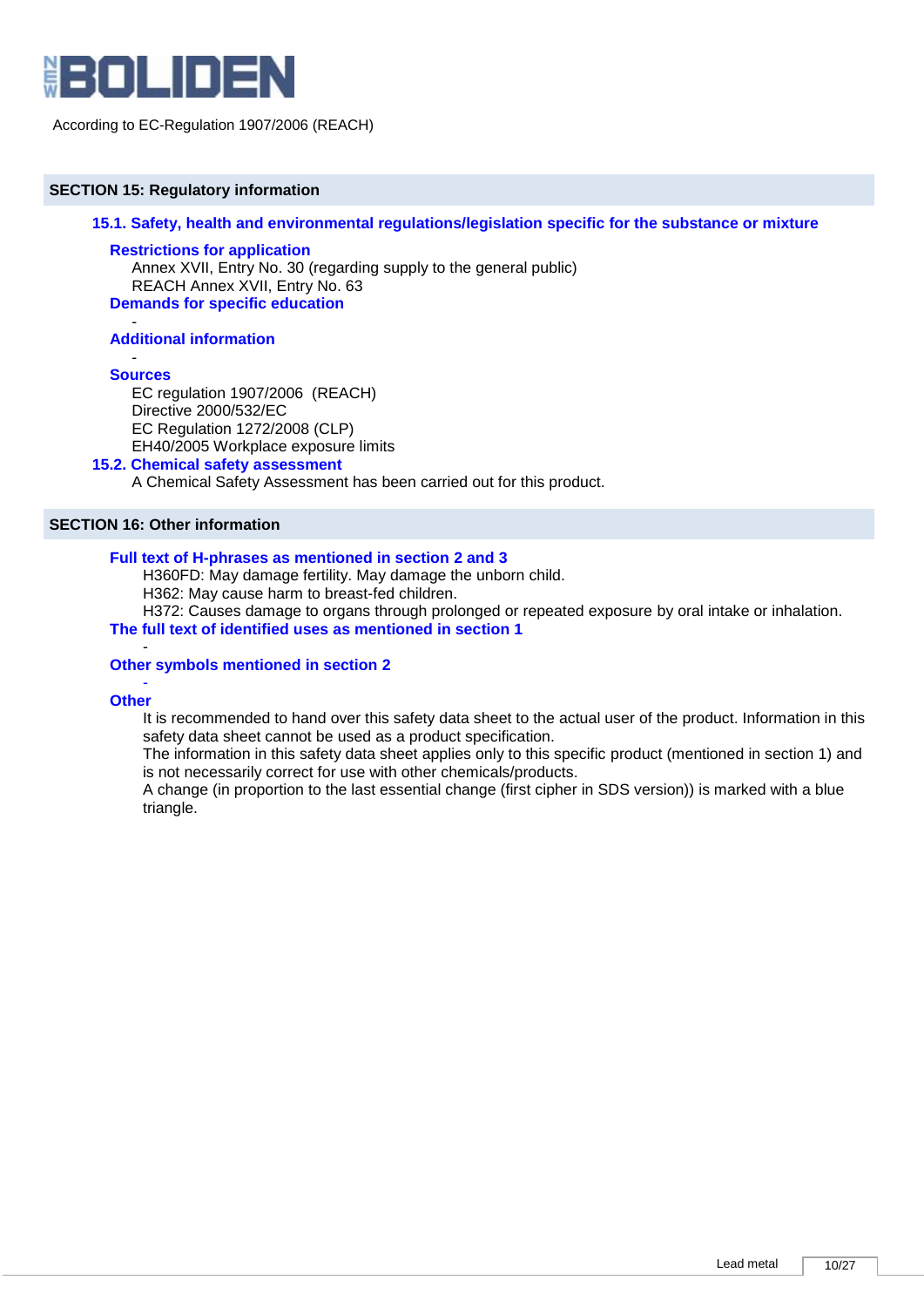

### **Emergency numbers**

Austria: Poison Control Centre Emergency helpline +43 1 406 43 43, 112 Belgium: 070 - 245 245 Bulgaria: +359 2 9154 409 Czech Republic: Toxikologické informační středisko Telefon: +420 224 919 293, +420 224 915 402 Denmark: Kontakt Giftlinien på tlf.nr.: 82 12 12 12 (åbent 24 timer i døgnet). Estonia: 112, 16662, ((+372) 626 93 90) Finland: 09-4711/Myrkytystietokeskus tai suora numero 09-471977 Myrkytystietokeskus/HUS, Tukholmankatu 17, 00029 HUS (Helsinki) 112 France: ORFILA (INRS) : + 33 (0)1 45 42 59 59. 24 heures sur 24 et 7 jours sur 7 Germany: Giftnotruf Berlin, Emergency telephone: +49 30 19240 (Tag und Nacht) Greece: +30 10 779 3777 Hungary: Telefon: 06-80-20-11-99 Iceland: Neyðarlínan: Sími 112. Eitrunarmiðstöð Landsspítalans. Sími: 543 2222. Ireland: +353 1 8379964 Italy: Centro antiveleni di Roma - Policlinico Umberto I tel. 06-49978000 Latvia: +371 704 2468 Lithuania: Visuomenės sveikatos centrams +370 5 236 20 52 arba +370 687 53378 Malta: 2425 0000 Netherlands: 30-2748888 Norway: Giftinformasjonssentralen på tlf.nr.: 22 59 13 00, 113 Poland: +48 58301 65 16 / +48 58 349 2831 Portugal: Em caso de intoxicacao, ligue 808 250 143 Romania: +40 21 3183606 Slovakia: +421 2 54 77 4166 Slovenia: + 386 41 650500 Spain: Servicio de Información Toxicológica Teléfono: + 34 91 562 04 20 (solo emergencias toxicológicas) Información en español (24h/365 días) Sweden: 112, 08-331231 (vardagar kl 9-17) United Kingdom: 999 (or 111 for non-emergency medical advice). Emergency Action: In the event of a medical enquiry involving this product, please contact your doctor or local hospital accident and emergency department or the NHS enquiry service)

**Date of last essential change (First cipher in SDS version)**

- **Date of last minor change (Last cipher in SDS version)**

-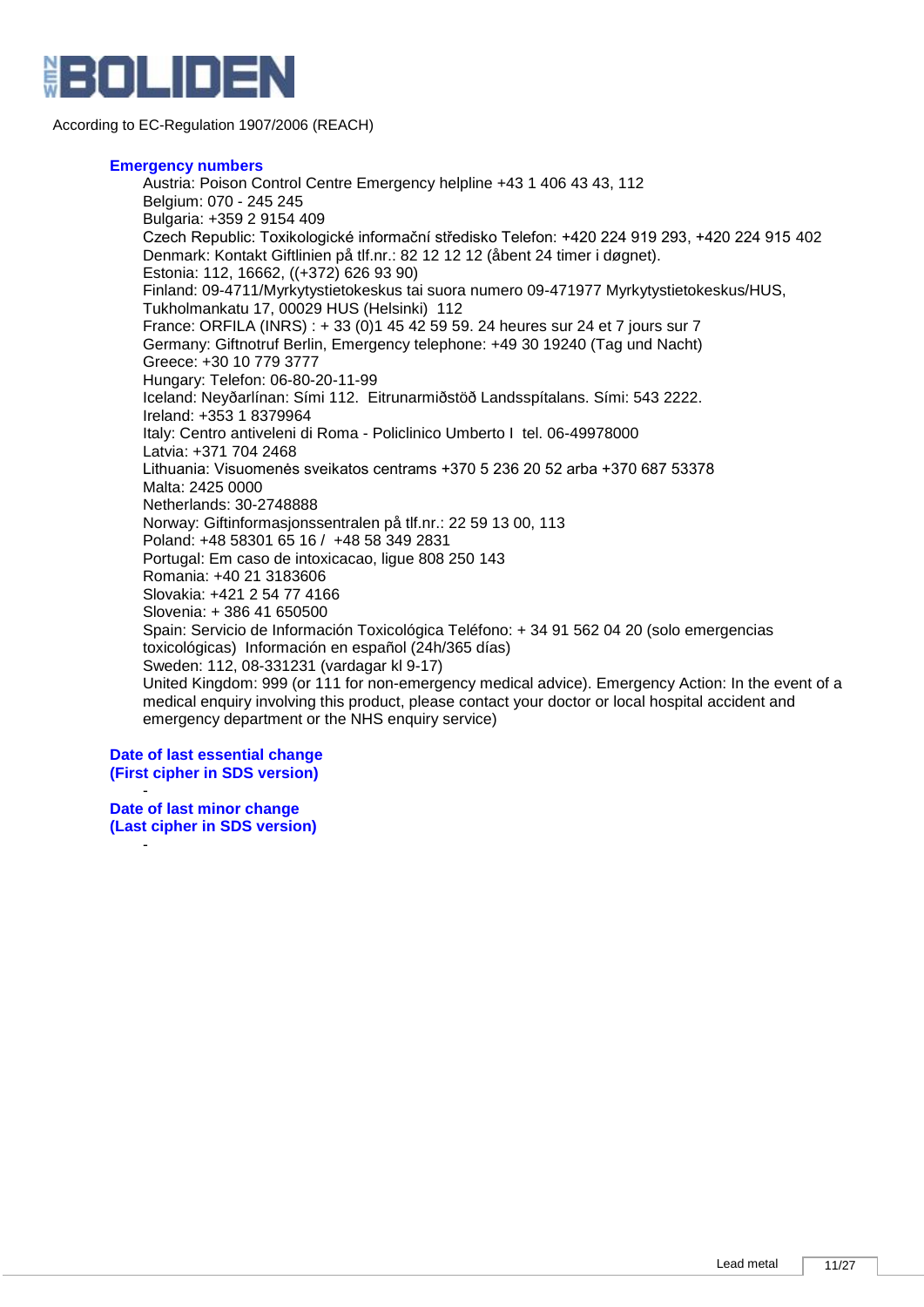

# **Annex: Exposure Scenarios**

# **ES 1 Primary lead production**

| 1. Title                                                                                            |                                                                                                                                                                                                                                                                                                                      |                                                                                                                                                                   |  |  |
|-----------------------------------------------------------------------------------------------------|----------------------------------------------------------------------------------------------------------------------------------------------------------------------------------------------------------------------------------------------------------------------------------------------------------------------|-------------------------------------------------------------------------------------------------------------------------------------------------------------------|--|--|
| <b>Identified Use</b>                                                                               | Use of concentrates and other lead bearing materials in primary lead production                                                                                                                                                                                                                                      |                                                                                                                                                                   |  |  |
| Systemic title based on use<br>descriptor                                                           | PC7, ERC1                                                                                                                                                                                                                                                                                                            |                                                                                                                                                                   |  |  |
| 2. Operational conditions and risk management measures                                              |                                                                                                                                                                                                                                                                                                                      |                                                                                                                                                                   |  |  |
| <b>Involved PROCs</b>                                                                               |                                                                                                                                                                                                                                                                                                                      | <b>Involved Tasks</b>                                                                                                                                             |  |  |
| PROC <sub>26</sub>                                                                                  |                                                                                                                                                                                                                                                                                                                      | Raw material handling: ore/concentrate delivery, loading/unloading, and furnace feed mixing                                                                       |  |  |
| <b>PROC 22, 8b</b>                                                                                  |                                                                                                                                                                                                                                                                                                                      | Sintering: feeding/unloading, sinter plant operation                                                                                                              |  |  |
| PROC 22, 1, 2                                                                                       |                                                                                                                                                                                                                                                                                                                      | Smelting: furnace operation (blast, rotary, and reverbatory furnaces)                                                                                             |  |  |
| PROC <sub>23</sub>                                                                                  |                                                                                                                                                                                                                                                                                                                      | Refining and casting: decopperisation, softening (As, Sb, Sn removal), silver separation, zinc distillation, casting<br>of lead ingots/slabs or lead alloy ingots |  |  |
| PROC <sub>21</sub>                                                                                  |                                                                                                                                                                                                                                                                                                                      | Internal logistics: storage and shipment of finished goods, intra-facility transport                                                                              |  |  |
| PROC <sub>28</sub>                                                                                  |                                                                                                                                                                                                                                                                                                                      | Others: repair, cleaning, and maintenance, quality control, and engineering                                                                                       |  |  |
| 2.1 Control of workers exposure                                                                     |                                                                                                                                                                                                                                                                                                                      |                                                                                                                                                                   |  |  |
| <b>Product characteristic</b>                                                                       | Raw material is principally lead concentrates, although some scrap metallic lead, used lead-acid batteries,<br>production residues, ashes, sludge and filter dust may be used. These materials will have varying levels of<br>dustiness. The product is massive lead metal, usually as ingots or bars with low dust. |                                                                                                                                                                   |  |  |
| <b>Amounts used</b>                                                                                 | Not restricted                                                                                                                                                                                                                                                                                                       |                                                                                                                                                                   |  |  |
| Frequency and duration of<br>use/exposure                                                           | Full shift (8 hours) exposure for all workplaces other than sintering (part shifts, $\lt 8$ hours)                                                                                                                                                                                                                   |                                                                                                                                                                   |  |  |
| Human factors not influenced<br>by risk management                                                  | See Section 8 of the SDS, above (hygiene measures affecting lead blood levels)                                                                                                                                                                                                                                       |                                                                                                                                                                   |  |  |
| Other given operational<br>conditions affecting workers<br>exposure                                 | Outdoor handling of bulk ores and raw materials<br>Indoor handling, room volume >1000 m <sup>3</sup>                                                                                                                                                                                                                 |                                                                                                                                                                   |  |  |
| <b>Technical conditions and</b><br>measures at process level<br>(source) to prevent release         | Full containment of furnace operations, reaction vessels and other handling operations.<br>Manual handling of ores and finished metal.                                                                                                                                                                               |                                                                                                                                                                   |  |  |
| <b>Technical conditions and</b><br>measures to control dispersion<br>from source towards the worker | Controls give 78% minimum worker exposure reduction.<br>Risk Management Measures include enclosure of process equipment, negative draft exhaust systems and/or<br>local exhaust ventilation. Pass waste air through cleaning equipment.                                                                              |                                                                                                                                                                   |  |  |
| Organisational measures to<br>prevent /limit releases,<br>dispersion and exposure                   | See Section 8 of the core SDS, above.                                                                                                                                                                                                                                                                                |                                                                                                                                                                   |  |  |
| <b>Conditions and measures</b><br>related to personal protection,<br>hygiene and health evaluation  | Minimum Respiratory Protective Equipment (RPE) is FFP 2 mask, except in cases where adequate<br>ventilation/emission control in place (see also section 8).                                                                                                                                                          |                                                                                                                                                                   |  |  |
| 2.2 Control of environmental exposure                                                               |                                                                                                                                                                                                                                                                                                                      |                                                                                                                                                                   |  |  |
| <b>Amounts used</b>                                                                                 | 26,000 tonnes/annum/site                                                                                                                                                                                                                                                                                             |                                                                                                                                                                   |  |  |
| Frequency and duration of use                                                                       | Continuous use/release, up to 326 days/year                                                                                                                                                                                                                                                                          |                                                                                                                                                                   |  |  |
| <b>Environment factors not</b><br>influenced by risk management                                     | Dilution factor (Freshwater): 10<br>Dilution factor (Marine): 100                                                                                                                                                                                                                                                    |                                                                                                                                                                   |  |  |
| Other given operational<br>conditions affecting<br>environmental exposure                           | Not applicable                                                                                                                                                                                                                                                                                                       |                                                                                                                                                                   |  |  |
| Technical onsite conditions and<br>measures to reduce or limit                                      | See Section 8 of the SDS, above.                                                                                                                                                                                                                                                                                     |                                                                                                                                                                   |  |  |
| discharges, air emissions and                                                                       | Estimated fraction released to water (g/tonne):                                                                                                                                                                                                                                                                      | 0.26                                                                                                                                                              |  |  |
| releases to soil                                                                                    | Estimated fraction released to air (g/tonne):                                                                                                                                                                                                                                                                        | 25.41                                                                                                                                                             |  |  |
| Organisational measures to<br>prevent/limit release from site                                       | See Section 8 of the SDS, above.                                                                                                                                                                                                                                                                                     |                                                                                                                                                                   |  |  |
|                                                                                                     |                                                                                                                                                                                                                                                                                                                      |                                                                                                                                                                   |  |  |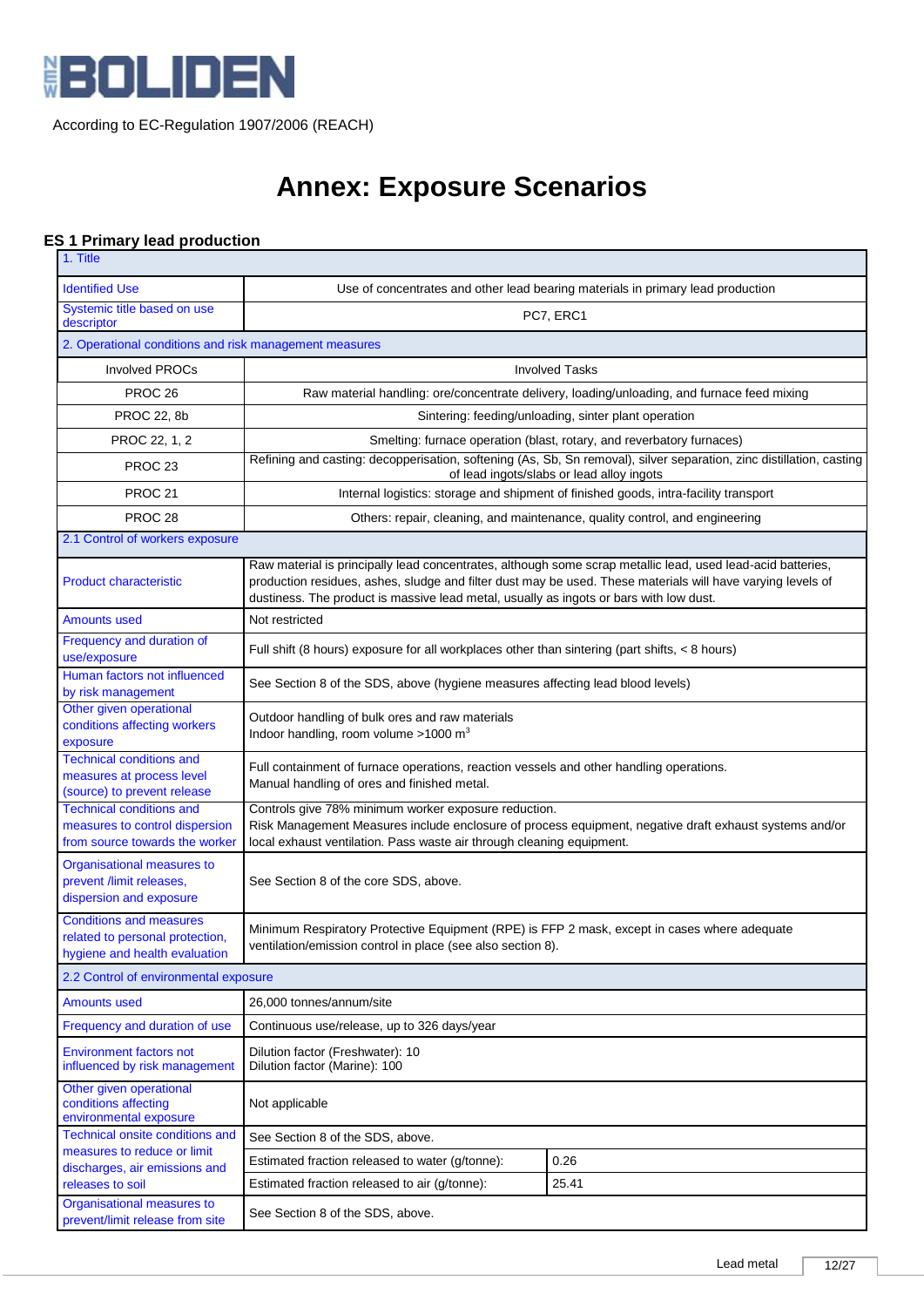

| <b>Conditions and measures</b><br>related to external treatment of<br>waste for disposal                                                  | Different Pb-bearing wastes resulting from the processes described above are generated in the form of dross,<br>flue dust, slag. These waste products are mainly recycled in the production process or landfilled.                                                            |                                                       |                                       |                                       |
|-------------------------------------------------------------------------------------------------------------------------------------------|-------------------------------------------------------------------------------------------------------------------------------------------------------------------------------------------------------------------------------------------------------------------------------|-------------------------------------------------------|---------------------------------------|---------------------------------------|
| 3 Exposure estimation                                                                                                                     |                                                                                                                                                                                                                                                                               |                                                       |                                       |                                       |
| <b>Health Exposure Estimations</b><br>(based on measures outlined in                                                                      |                                                                                                                                                                                                                                                                               | <b>Predicted Blood Lead</b><br>Levels (Maximum)       | Derived No-Effect Level               | <b>Risk Characterisation</b><br>Ratio |
| section 2.1)                                                                                                                              | Blood lead concentrations for<br>male workers (maximum):                                                                                                                                                                                                                      | 32.9 µg/dL                                            | 40.0 µg/dL                            | 0.82                                  |
|                                                                                                                                           |                                                                                                                                                                                                                                                                               | <b>Predicted Exposure</b><br>Concentrations (Maximum) | Predicted No Effect<br>Concentrations |                                       |
|                                                                                                                                           | Freshwater:                                                                                                                                                                                                                                                                   | $0.91$ µg/l                                           | $3.1 \mu g/l$                         | 0.29                                  |
| <b>Environmental Exposure</b>                                                                                                             | Marine:                                                                                                                                                                                                                                                                       | $0.051$ µg/l                                          | $3.5 \mu g/l$                         | 0.015                                 |
| <b>Estimations (based on</b><br>measures outlined in section                                                                              | Freshwater sediment:                                                                                                                                                                                                                                                          | 164.15 mg/kg dw                                       | 174.0 mg/kg dw                        | 0.94                                  |
| 2.2)                                                                                                                                      | Marine water sediment:                                                                                                                                                                                                                                                        | 60.72 mg/kg dw                                        | 164.2 mg/kg dw                        | 0.37                                  |
|                                                                                                                                           | Terrestrial:                                                                                                                                                                                                                                                                  | 28.52 mg/kg dw                                        | 212.0 mg/kg dw                        | 0.13                                  |
|                                                                                                                                           | Sewage treatment plant:                                                                                                                                                                                                                                                       | $0.012$ mg/l                                          | $0.1$ mg/l                            | 0.12                                  |
|                                                                                                                                           | 4 Guidance to DU to evaluate whether they work inside the boundaries set by the ES                                                                                                                                                                                            |                                                       |                                       |                                       |
| of ES can be acquired via your supplier or from the ECHA website (guidance R14, R16). For environmental exposure, a DU-Scaling tool (free | The DU works inside the boundaries set by the ES if either the proposed risk management measures as described above are met or the<br>downstream user can demonstrate on his own that his implemented risk management measures are adequate. Detailed guidance for evaluation |                                                       |                                       |                                       |

download: <mark><http://www.arche-consulting.be/Metal-CSA-toolbox/du-scaling-tool></mark>) is available. For human health, exposure (as

DNEL for male workers: 40 µg/dL DNEL for female workers of reproductive capacity: 10 µg/dL

measured blood lead levels) must be below the DNEL:

# **ES 2: Secondary lead production**

| 1. Title                                               |                                                                                                                                                                                                          |
|--------------------------------------------------------|----------------------------------------------------------------------------------------------------------------------------------------------------------------------------------------------------------|
| <b>Identified Use</b>                                  | Use of lead-batteries and scrap in secondary lead production                                                                                                                                             |
| Systemic title based on use<br>descriptor              | <b>ERC 1: PC 7</b>                                                                                                                                                                                       |
| 2. Operational conditions and risk management measures |                                                                                                                                                                                                          |
| <b>Involved PROCs</b>                                  | <b>Involved Tasks</b>                                                                                                                                                                                    |
| PROC 8b, 26                                            | Raw material handling: storage, transport and handling of batteries and other lead scrap                                                                                                                 |
| PROC <sub>2</sub>                                      | Shredding and sorting: for batteries, separation of sulphuric acid, shredding (breaking), grid-separation, elution<br>of PbO-paste, also sorting of other lead scrap                                     |
| PROC <sub>4</sub>                                      | Desulphurisation: sulphur removal from PbO-paste                                                                                                                                                         |
| PROC <sub>22</sub>                                     | Melting and smelting: melting of grids, smelting and reduction of paste                                                                                                                                  |
| PROC23                                                 | Refining and casting: refining of lead, casting of ingots                                                                                                                                                |
| PROC <sub>21</sub>                                     | Storage, shipment and transport: storage and shipment of finished goods, intra-facility transport                                                                                                        |
| PROC28                                                 | Repair, cleaning and maintenance                                                                                                                                                                         |
| 2.1 Control of workers exposure                        |                                                                                                                                                                                                          |
| <b>Product characteristic</b>                          | Raw material is principally lead scrap, used lead batteries, drosses and battery oxides. These materials will<br>have varying levels of dustiness. The product is massive lead metal, usually as ingots. |
| <b>Amounts used</b>                                    | Not restricted                                                                                                                                                                                           |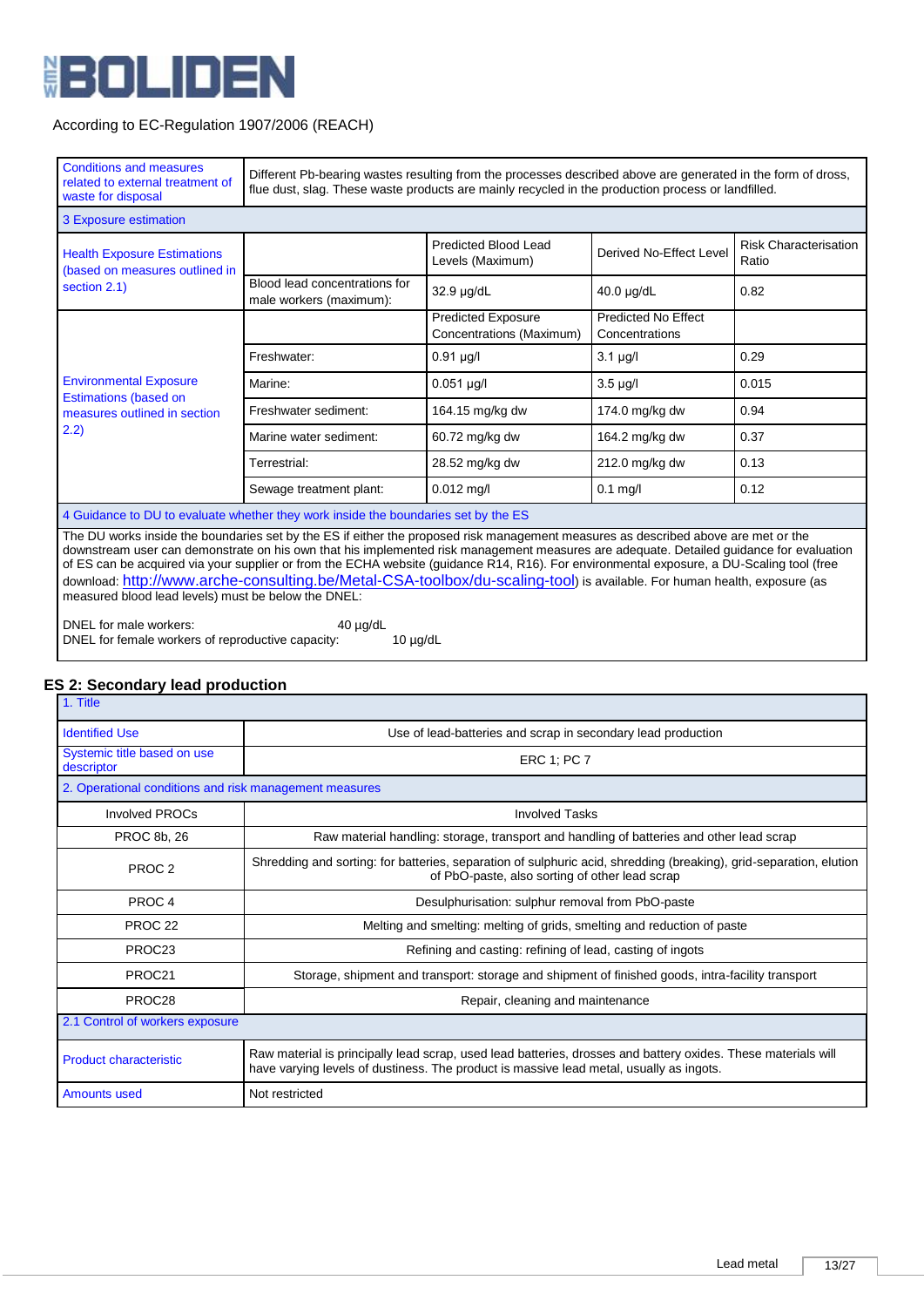

| Frequency and duration of<br>use/exposure                                                                                                                                                                                                                                                                                                                                                                                                                                                                                                              | Full shift exposure (8 hours) for all workplaces (not restricted).                                                                                                                                                                                                                                                                                           |                                                       |  |                                              |                                       |
|--------------------------------------------------------------------------------------------------------------------------------------------------------------------------------------------------------------------------------------------------------------------------------------------------------------------------------------------------------------------------------------------------------------------------------------------------------------------------------------------------------------------------------------------------------|--------------------------------------------------------------------------------------------------------------------------------------------------------------------------------------------------------------------------------------------------------------------------------------------------------------------------------------------------------------|-------------------------------------------------------|--|----------------------------------------------|---------------------------------------|
| Human factors not influenced<br>by risk management                                                                                                                                                                                                                                                                                                                                                                                                                                                                                                     | See Section 8 of the SDS, above (hygiene measures affecting lead blood levels)                                                                                                                                                                                                                                                                               |                                                       |  |                                              |                                       |
| Other given operational<br>conditions affecting workers<br>exposure                                                                                                                                                                                                                                                                                                                                                                                                                                                                                    | Indoor handling, room volume $>1000$ m <sup>3</sup>                                                                                                                                                                                                                                                                                                          |                                                       |  |                                              |                                       |
| <b>Technical conditions and</b><br>measures at process level<br>(source) to prevent release                                                                                                                                                                                                                                                                                                                                                                                                                                                            | Enclosed system for melting of grids, smelting and reduction of paste.                                                                                                                                                                                                                                                                                       |                                                       |  |                                              |                                       |
| <b>Technical conditions and</b><br>measures to control dispersion<br>from source towards the worker                                                                                                                                                                                                                                                                                                                                                                                                                                                    | Controls give 78% minimum worker exposure reduction.<br>Risk Management Measures include enclosure of process equipment, dilution ventilation and/or local exhaust<br>ventilation. Pass waste air through cleaning equipment. Separation of workers via control room for melting of<br>grids, smelting and reduction of paste. Protective gloves to be worn. |                                                       |  |                                              |                                       |
| Organisational measures to<br>prevent /limit releases,<br>dispersion and exposure                                                                                                                                                                                                                                                                                                                                                                                                                                                                      | See Section 8 of the core SDS, above.                                                                                                                                                                                                                                                                                                                        |                                                       |  |                                              |                                       |
| <b>Conditions and measures</b><br>related to personal protection,<br>hygiene and health evaluation                                                                                                                                                                                                                                                                                                                                                                                                                                                     | Minimum Respiratory Protective Equipment (RPE) is FFP 2 mask, except in cases where adequate<br>ventilation/emission control in place (see also section 8).                                                                                                                                                                                                  |                                                       |  |                                              |                                       |
| 2.2 Control of environmental exposure                                                                                                                                                                                                                                                                                                                                                                                                                                                                                                                  |                                                                                                                                                                                                                                                                                                                                                              |                                                       |  |                                              |                                       |
| <b>Amounts used</b>                                                                                                                                                                                                                                                                                                                                                                                                                                                                                                                                    | 13,000 tonnes/annum/site                                                                                                                                                                                                                                                                                                                                     |                                                       |  |                                              |                                       |
| Frequency and duration of use                                                                                                                                                                                                                                                                                                                                                                                                                                                                                                                          | Continuous use/release, up to 345 days/year                                                                                                                                                                                                                                                                                                                  |                                                       |  |                                              |                                       |
| <b>Environment factors not</b><br>influenced by risk management                                                                                                                                                                                                                                                                                                                                                                                                                                                                                        | Dilution factor (Freshwater): 10<br>Dilution factor (Marine): 100                                                                                                                                                                                                                                                                                            |                                                       |  |                                              |                                       |
| Other given operational<br>conditions affecting<br>environmental exposure                                                                                                                                                                                                                                                                                                                                                                                                                                                                              | Not applicable                                                                                                                                                                                                                                                                                                                                               |                                                       |  |                                              |                                       |
| Technical onsite conditions and                                                                                                                                                                                                                                                                                                                                                                                                                                                                                                                        | See Section 8 of the SDS, above.                                                                                                                                                                                                                                                                                                                             |                                                       |  |                                              |                                       |
| measures to reduce or limit<br>discharges, air emissions and                                                                                                                                                                                                                                                                                                                                                                                                                                                                                           | 0.018<br>Estimated fraction released to water (g/tonne):                                                                                                                                                                                                                                                                                                     |                                                       |  |                                              |                                       |
| releases to soil                                                                                                                                                                                                                                                                                                                                                                                                                                                                                                                                       | Estimated fraction released to air (g/tonne):<br>154.65                                                                                                                                                                                                                                                                                                      |                                                       |  |                                              |                                       |
| Organisational measures to<br>prevent/limit release from site                                                                                                                                                                                                                                                                                                                                                                                                                                                                                          | See Section 8 of the SDS, above.                                                                                                                                                                                                                                                                                                                             |                                                       |  |                                              |                                       |
| <b>Conditions and measures</b><br>related to external treatment of<br>waste for disposal                                                                                                                                                                                                                                                                                                                                                                                                                                                               | Pb-bearing wastes resulting from the processes described above are generated in the form of solids (e.g.<br>slags, matte). These should be treated by a licensed waste treatment operator (landfilled or incinerated)<br>according to relevant waste regulation.                                                                                             |                                                       |  |                                              |                                       |
| 3 Exposure estimation                                                                                                                                                                                                                                                                                                                                                                                                                                                                                                                                  |                                                                                                                                                                                                                                                                                                                                                              |                                                       |  |                                              |                                       |
| <b>Health Exposure Estimations</b><br>(based on measures outlined in                                                                                                                                                                                                                                                                                                                                                                                                                                                                                   |                                                                                                                                                                                                                                                                                                                                                              | Predicted Blood Lead<br>Levels (Maximum)              |  | Derived No-Effect Level                      | <b>Risk Characterisation</b><br>Ratio |
| section 2.1)                                                                                                                                                                                                                                                                                                                                                                                                                                                                                                                                           | Blood lead concentrations for<br>male workers (maximum):                                                                                                                                                                                                                                                                                                     | 38.1 µg/dL                                            |  | 40.0 µg/dL                                   | 0.95                                  |
|                                                                                                                                                                                                                                                                                                                                                                                                                                                                                                                                                        |                                                                                                                                                                                                                                                                                                                                                              | <b>Predicted Exposure</b><br>Concentrations (Maximum) |  | <b>Predicted No Effect</b><br>Concentrations |                                       |
|                                                                                                                                                                                                                                                                                                                                                                                                                                                                                                                                                        | Freshwater:                                                                                                                                                                                                                                                                                                                                                  | $0.84 \mu g/l$                                        |  | $3.1 \mu g/l$                                | 0.27                                  |
| <b>Environmental Exposure</b>                                                                                                                                                                                                                                                                                                                                                                                                                                                                                                                          | Marine:                                                                                                                                                                                                                                                                                                                                                      | $0.051$ µg/l                                          |  | $3.5 \mu g/l$                                | 0.015                                 |
| <b>Estimations (based on</b><br>measures outlined in section                                                                                                                                                                                                                                                                                                                                                                                                                                                                                           | Freshwater sediment:                                                                                                                                                                                                                                                                                                                                         | 166.07 mg/kg dw                                       |  | 174.0 mg/kg dw                               | 0.95                                  |
| 2.2)                                                                                                                                                                                                                                                                                                                                                                                                                                                                                                                                                   | Marine water sediment:                                                                                                                                                                                                                                                                                                                                       | 60.95 mg/kg dw                                        |  | 164.2 mg/kg dw                               | 0.37                                  |
|                                                                                                                                                                                                                                                                                                                                                                                                                                                                                                                                                        | Terrestrial:                                                                                                                                                                                                                                                                                                                                                 | 29.30 mg/kg dw                                        |  | 212.0 mg/kg dw                               | 0.14                                  |
|                                                                                                                                                                                                                                                                                                                                                                                                                                                                                                                                                        | Sewage treatment plant:                                                                                                                                                                                                                                                                                                                                      | $12 \mu g/l$                                          |  | 100 µg/l                                     | 0.12                                  |
|                                                                                                                                                                                                                                                                                                                                                                                                                                                                                                                                                        | 4 Guidance to DU to evaluate whether they work inside the boundaries set by the ES                                                                                                                                                                                                                                                                           |                                                       |  |                                              |                                       |
| The DU works inside the boundaries set by the ES if either the proposed risk management measures as described above are met or the<br>downstream user can demonstrate on his own that his implemented risk management measures are adequate. Detailed guidance for evaluation<br>of ES can be acquired via your supplier or from the ECHA website (guidance R14, R16). For environmental exposure, a DU-Scaling tool (free<br>download: http://www.arche-consulting.be/Metal-CSA-toolbox/du-scaling-tool) is available. For human health, exposure (as |                                                                                                                                                                                                                                                                                                                                                              |                                                       |  |                                              |                                       |

measured blood lead levels) must be below the DNEL: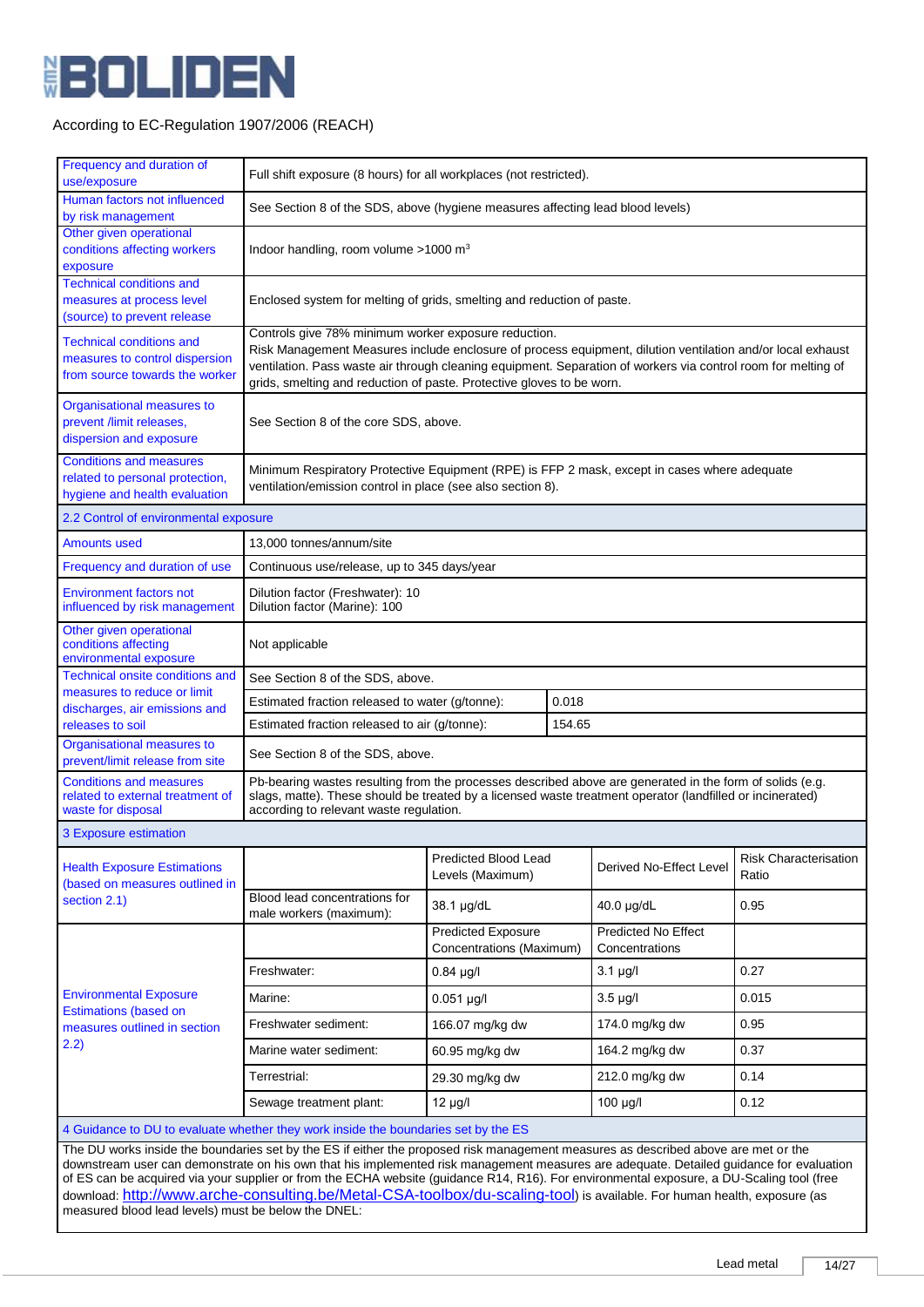

 DNEL for male workers: 40 µg/dL DNEL for female workers of reproductive capacity: 10 µg/dL

# **ES 3: Lead Battery Production**

| 1. Title                                                                                            |                                                                                                                                                                       |                                                                                                                                                                                                                             |  |  |  |
|-----------------------------------------------------------------------------------------------------|-----------------------------------------------------------------------------------------------------------------------------------------------------------------------|-----------------------------------------------------------------------------------------------------------------------------------------------------------------------------------------------------------------------------|--|--|--|
| <b>Identified Use</b>                                                                               | Use of lead in lead battery production, also incorporating the manufacture and use of lead monoxide, pentalead<br>tetraoxide sulphate and tetralead trioxide sulphate |                                                                                                                                                                                                                             |  |  |  |
| Systemic title based on use<br>descriptor                                                           | SU16, SU17; ERC 5, ERC 6a; AC 1, AC 2, AC 3                                                                                                                           |                                                                                                                                                                                                                             |  |  |  |
| 2. Operational conditions and risk management measures                                              |                                                                                                                                                                       |                                                                                                                                                                                                                             |  |  |  |
| <b>Involved PROCs</b>                                                                               |                                                                                                                                                                       | <b>Involved Tasks</b>                                                                                                                                                                                                       |  |  |  |
| PROC 3, 21, 22, 23                                                                                  | Plate manufacturing: Casting/production of grids, oxide production, mixing, pasting, and curing operations                                                            |                                                                                                                                                                                                                             |  |  |  |
| <b>PROC 4, 21</b>                                                                                   | Plate treatment: Jar/tank formation, plate washing, drying, cutting                                                                                                   |                                                                                                                                                                                                                             |  |  |  |
| PROC 21, 25, 26                                                                                     |                                                                                                                                                                       | Assembly: Stacking, assembly, welding and joining operations                                                                                                                                                                |  |  |  |
| <b>PROC 4, 21</b>                                                                                   |                                                                                                                                                                       | Battery formation: Acid filling, formation (wet batteries), finishing                                                                                                                                                       |  |  |  |
| PROC <sub>21</sub>                                                                                  |                                                                                                                                                                       | Internal logistics: Storage of raw materials and finished goods, intra-facility transport, shipment                                                                                                                         |  |  |  |
| PROC <sub>28</sub>                                                                                  |                                                                                                                                                                       | Cleaning and maintenance                                                                                                                                                                                                    |  |  |  |
| 2.1 Control of workers exposure                                                                     |                                                                                                                                                                       |                                                                                                                                                                                                                             |  |  |  |
| <b>Product characteristic</b>                                                                       | production process. During the different process steps varying levels of dustiness occur. The article is an<br>assembled and sealed battery.                          | Raw material is principally lead ingots, and sometime lead oxides. Lead sulphates are formed during the paste                                                                                                               |  |  |  |
| <b>Amounts used</b>                                                                                 | Not restricted                                                                                                                                                        |                                                                                                                                                                                                                             |  |  |  |
| Frequency and duration of<br>use/exposure                                                           | Full shift exposure (8 hours) for all workplaces (not restricted).                                                                                                    |                                                                                                                                                                                                                             |  |  |  |
| Human factors not influenced<br>by risk management                                                  | See Section 8 of the SDS, above (hygiene measures affecting lead blood levels)                                                                                        |                                                                                                                                                                                                                             |  |  |  |
| Other given operational<br>conditions affecting workers<br>exposure                                 | Indoor handling, room volume $>1000$ m <sup>3</sup>                                                                                                                   |                                                                                                                                                                                                                             |  |  |  |
| <b>Technical conditions and</b><br>measures at process level<br>(source) to prevent release         |                                                                                                                                                                       | Closed system required for oxide production and enclosed spaces for curing operations.                                                                                                                                      |  |  |  |
| <b>Technical conditions and</b><br>measures to control dispersion<br>from source towards the worker | Controls give 78% minimum worker exposure reduction.<br>grids, smelting and reduction of paste.                                                                       | Risk Management Measures include enclosure of process equipment, dilution ventilation and/or local exhaust<br>ventilation. Pass waste air through cleaning equipment. Separation of workers via control room for melting of |  |  |  |
| Organisational measures to<br>prevent /limit releases,<br>dispersion and exposure                   | See Section 8 of the core SDS, above.                                                                                                                                 |                                                                                                                                                                                                                             |  |  |  |
| <b>Conditions and measures</b><br>related to personal protection,<br>hygiene and health evaluation  | Minimum Respiratory Protective Equipment (RPE) is FFP 2 mask, except in cases where adequate<br>ventilation/emission control in place (see also section 8).           |                                                                                                                                                                                                                             |  |  |  |
| 2.2 Control of environmental exposure                                                               |                                                                                                                                                                       |                                                                                                                                                                                                                             |  |  |  |
| <b>Amounts used</b>                                                                                 | 10,400 tonnes/annum/site (of lead)                                                                                                                                    |                                                                                                                                                                                                                             |  |  |  |
| Frequency and duration of use                                                                       | Continuous use/release, up to 315 days/year                                                                                                                           |                                                                                                                                                                                                                             |  |  |  |
| <b>Environment factors not</b><br>influenced by risk management                                     | Dilution factor (Freshwater): 10<br>Dilution factor (Marine): 100                                                                                                     |                                                                                                                                                                                                                             |  |  |  |
| Other given operational<br>conditions affecting<br>environmental exposure                           | Not applicable                                                                                                                                                        |                                                                                                                                                                                                                             |  |  |  |
| <b>Technical onsite conditions and</b>                                                              | See Section 8 of the SDS, above.                                                                                                                                      |                                                                                                                                                                                                                             |  |  |  |
| measures to reduce or limit<br>discharges, air emissions and                                        | Estimated fraction released to water (g/tonne):                                                                                                                       | 0.18                                                                                                                                                                                                                        |  |  |  |
| releases to soil                                                                                    | Estimated fraction released to air (g/tonne):                                                                                                                         | 344.75                                                                                                                                                                                                                      |  |  |  |
| Organisational measures to<br>prevent/limit release from site                                       | See Section 8 of the SDS, above.                                                                                                                                      |                                                                                                                                                                                                                             |  |  |  |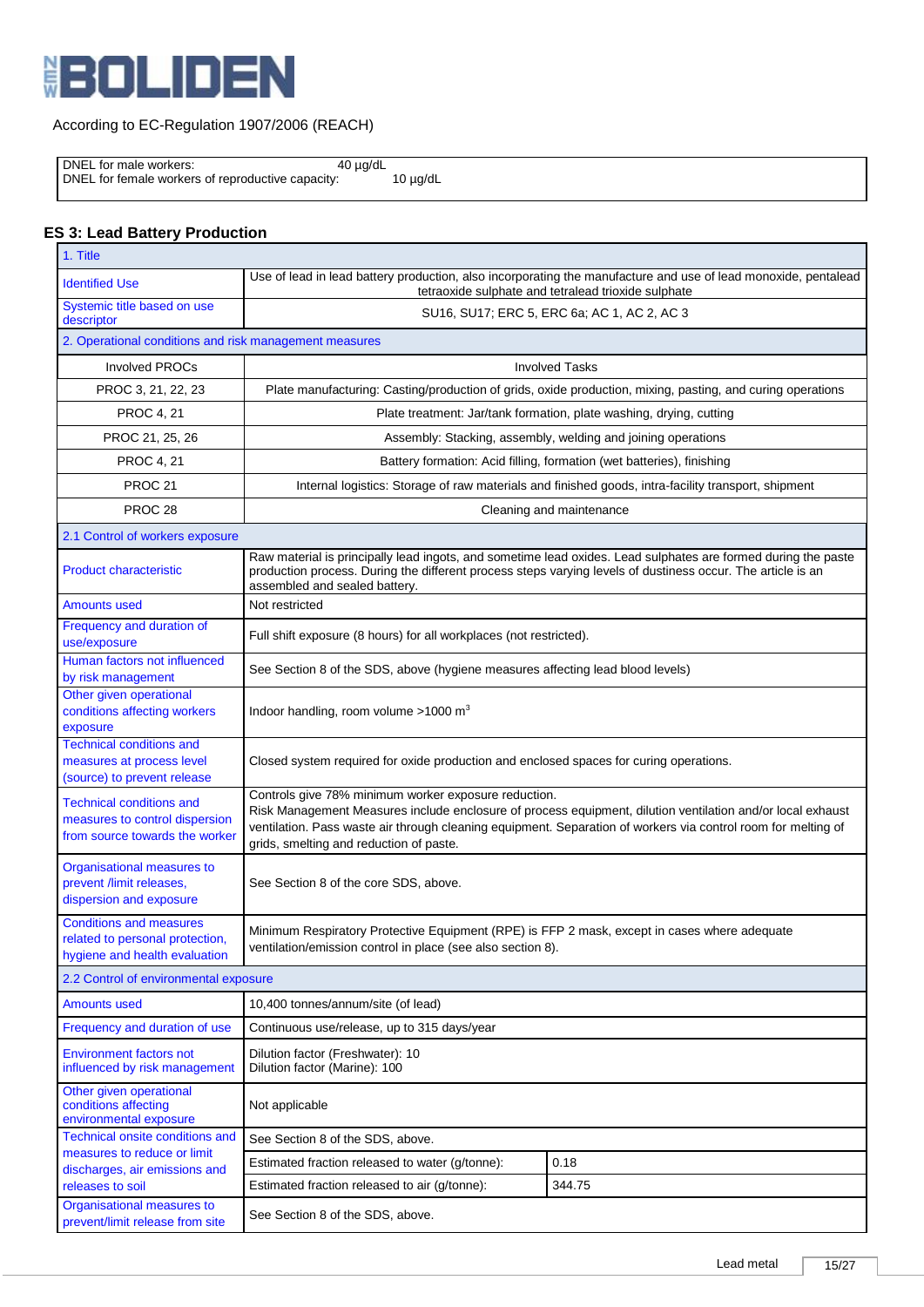

| <b>Conditions and measures</b><br>related to external treatment of<br>waste for disposal                                                                                                                                                                                                                                                                                                                                   | Different Pb-bearing wastes resulting from the processes described above are generated in the form of waste<br>batteries, dross, scrap, plates, dust, swarf. These waste products are mainly recycled in the production process<br>or incinerated |                                                       |                                                                                                                                                                     |                                       |
|----------------------------------------------------------------------------------------------------------------------------------------------------------------------------------------------------------------------------------------------------------------------------------------------------------------------------------------------------------------------------------------------------------------------------|---------------------------------------------------------------------------------------------------------------------------------------------------------------------------------------------------------------------------------------------------|-------------------------------------------------------|---------------------------------------------------------------------------------------------------------------------------------------------------------------------|---------------------------------------|
| 3 Exposure estimation                                                                                                                                                                                                                                                                                                                                                                                                      |                                                                                                                                                                                                                                                   |                                                       |                                                                                                                                                                     |                                       |
| <b>Health Exposure Estimations</b><br>(based on measures outlined in                                                                                                                                                                                                                                                                                                                                                       |                                                                                                                                                                                                                                                   | Predicted Blood Lead<br>Levels (Maximum)              | Derived No-Effect Level                                                                                                                                             | <b>Risk Characterisation</b><br>Ratio |
| section 2.1)                                                                                                                                                                                                                                                                                                                                                                                                               | Blood lead concentrations for<br>male workers (maximum):                                                                                                                                                                                          | 37.1 µg/dL                                            | 40.0 µg/dL<br><b>Predicted No Effect</b><br>Concentrations<br>$3.1 \mu g/l$<br>$3.5 \mu g/l$<br>174.0 mg/kg dw<br>164.2 mg/kg dw<br>212.0 mg/kg dw<br>$100 \mu g/l$ | 0.93                                  |
|                                                                                                                                                                                                                                                                                                                                                                                                                            |                                                                                                                                                                                                                                                   | <b>Predicted Exposure</b><br>Concentrations (Maximum) |                                                                                                                                                                     |                                       |
|                                                                                                                                                                                                                                                                                                                                                                                                                            | Freshwater:                                                                                                                                                                                                                                       | $0.84$ µg/l                                           |                                                                                                                                                                     | 0.27                                  |
| <b>Environmental Exposure</b><br><b>Estimations (based on</b>                                                                                                                                                                                                                                                                                                                                                              | Marine:                                                                                                                                                                                                                                           | $0.051$ µg/l                                          |                                                                                                                                                                     | 0.015                                 |
| measures outlined in section                                                                                                                                                                                                                                                                                                                                                                                               | Freshwater sediment:<br>167.80 mg/kg dw<br>0.96                                                                                                                                                                                                   |                                                       |                                                                                                                                                                     |                                       |
| (2.2)                                                                                                                                                                                                                                                                                                                                                                                                                      | Marine water sediment:                                                                                                                                                                                                                            | 61.15 mg/kg dw                                        |                                                                                                                                                                     | 0.37                                  |
|                                                                                                                                                                                                                                                                                                                                                                                                                            | Terrestrial:                                                                                                                                                                                                                                      | 29.50 mg/kg dw                                        |                                                                                                                                                                     | 0.14                                  |
|                                                                                                                                                                                                                                                                                                                                                                                                                            | Sewage treatment plant:                                                                                                                                                                                                                           | $13 \mu g/l$                                          |                                                                                                                                                                     | 0.13                                  |
| 4 Guidance to DU to evaluate whether they work inside the boundaries set by the ES                                                                                                                                                                                                                                                                                                                                         |                                                                                                                                                                                                                                                   |                                                       |                                                                                                                                                                     |                                       |
| The DU works inside the boundaries set by the ES if either the proposed risk management measures as described above are met or the<br>downstream user can demonstrate on his own that his implemented risk management measures are adequate. Detailed guidance for evaluation<br>of ES can be acquired via your supplier or from the ECHA website (guidance R14, R16). For environmental exposure, a DU-Scaling tool (free |                                                                                                                                                                                                                                                   |                                                       |                                                                                                                                                                     |                                       |

download: <http://www.arche-consulting.be/Metal-CSA-toolbox/du-scaling-tool>) is available. For human health, exposure (as

DNEL for male workers: 40 µg/dL DNEL for female workers of reproductive capacity: 10 µg/dL

measured blood lead levels) must be below the DNEL:

# **ES 4: Lead sheet production**

| 1. Title                                               |                                                                                                                                                                 |
|--------------------------------------------------------|-----------------------------------------------------------------------------------------------------------------------------------------------------------------|
| <b>Identified Use</b>                                  | Use of secondary lead materials in lead sheet production                                                                                                        |
| Systemic title based on use<br>descriptor              | SU 14, SU 15, ERC 5; PC 7                                                                                                                                       |
| 2. Operational conditions and risk management measures |                                                                                                                                                                 |
| Involved PROCs                                         | <b>Involved Tasks</b>                                                                                                                                           |
| PROC 26, 4, 23                                         | Raw material handling: scrap delivery, loading/unloading, and furnace feed mixing                                                                               |
| PROC 22, 23                                            | Melting, drossing and refining                                                                                                                                  |
| PROC <sub>24</sub>                                     | Milling operations                                                                                                                                              |
| PROC <sub>21</sub>                                     | Sawing and slitting operations                                                                                                                                  |
| PROC <sub>21</sub>                                     | Internal logistics: storage and shipment of finished goods, intra-facility transport                                                                            |
| PROC <sub>28</sub>                                     | Others: repair, cleaning, and maintenance, quality control, and engineering                                                                                     |
| 2.1 Control of workers exposure                        |                                                                                                                                                                 |
| <b>Product characteristic</b>                          | Raw materials are principally metallic scrap. Fine lead particles are generated during the process steps.<br>Finished product is solid, dry (>90% lead purity). |
| <b>Amounts used</b>                                    | Not restricted.                                                                                                                                                 |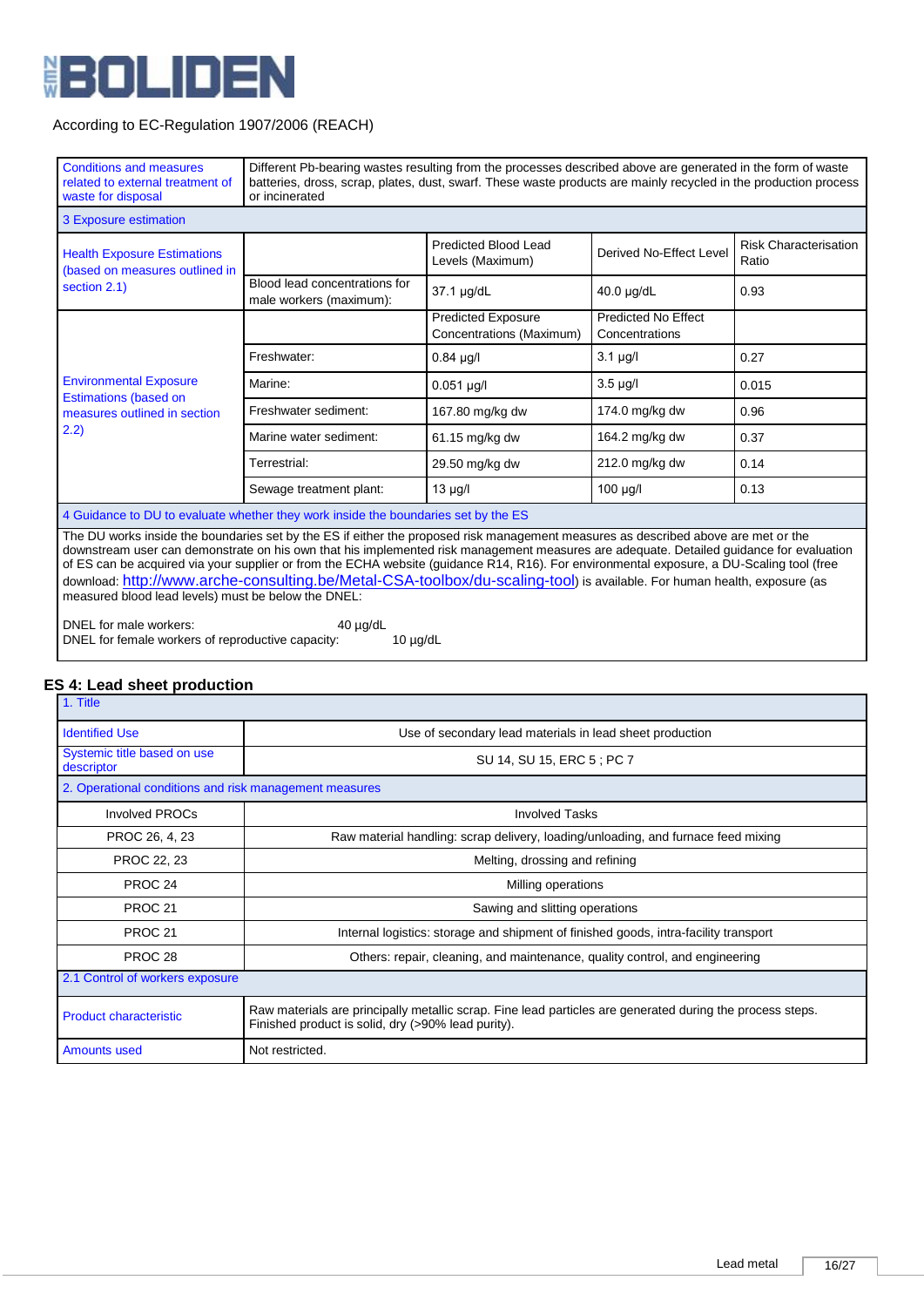

| Frequency and duration of<br>use/exposure                                                                                                                                                                                                                                                                                                                                                                                                                                                                                                                                                                                                                                                           | refining (3 hours).                                                                                                                                                                                                                                                                 | Full shift (8 hours) exposure for all workplaces other than raw material handling and melting, drossing and |                                              |                                |  |
|-----------------------------------------------------------------------------------------------------------------------------------------------------------------------------------------------------------------------------------------------------------------------------------------------------------------------------------------------------------------------------------------------------------------------------------------------------------------------------------------------------------------------------------------------------------------------------------------------------------------------------------------------------------------------------------------------------|-------------------------------------------------------------------------------------------------------------------------------------------------------------------------------------------------------------------------------------------------------------------------------------|-------------------------------------------------------------------------------------------------------------|----------------------------------------------|--------------------------------|--|
| Human factors not influenced<br>by risk management                                                                                                                                                                                                                                                                                                                                                                                                                                                                                                                                                                                                                                                  | See Section 8 of the SDS, above (hygiene measures affecting lead blood levels).                                                                                                                                                                                                     |                                                                                                             |                                              |                                |  |
| Other given operational<br>conditions affecting workers<br>exposure                                                                                                                                                                                                                                                                                                                                                                                                                                                                                                                                                                                                                                 | Indoor handling, room volume >1000 m <sup>3</sup> . Process temperature for raw material handling <500°C. Process<br>temperature for melting, drossing and refining <510°C.                                                                                                         |                                                                                                             |                                              |                                |  |
| <b>Technical conditions and</b><br>measures at process level<br>(source) to prevent release                                                                                                                                                                                                                                                                                                                                                                                                                                                                                                                                                                                                         | Enclosed space (furnace) for melting, drossing and refining.                                                                                                                                                                                                                        |                                                                                                             |                                              |                                |  |
| <b>Technical conditions and</b><br>measures to control dispersion<br>from source towards the worker                                                                                                                                                                                                                                                                                                                                                                                                                                                                                                                                                                                                 | Controls give 78% minimum worker exposure reduction for all processes other than milling operations (17%).<br>Risk Management Measures include enclosure of process equipment, dilution ventilation and/or local exhaust<br>ventilation. Pass waste air through cleaning equipment. |                                                                                                             |                                              |                                |  |
| Organisational measures to<br>prevent /limit releases,<br>dispersion and exposure                                                                                                                                                                                                                                                                                                                                                                                                                                                                                                                                                                                                                   | See Section 8 of the core SDS, above.                                                                                                                                                                                                                                               |                                                                                                             |                                              |                                |  |
| <b>Conditions and measures</b><br>related to personal protection,<br>hygiene and health evaluation                                                                                                                                                                                                                                                                                                                                                                                                                                                                                                                                                                                                  | Minimum Respiratory Protective Equipment (RPE) is FFP 2 mask, except in cases where adequate<br>ventilation/emission control in place (see also section 8). Protective gloves are required.                                                                                         |                                                                                                             |                                              |                                |  |
| 2.2 Control of environmental exposure                                                                                                                                                                                                                                                                                                                                                                                                                                                                                                                                                                                                                                                               |                                                                                                                                                                                                                                                                                     |                                                                                                             |                                              |                                |  |
| <b>Amounts used</b>                                                                                                                                                                                                                                                                                                                                                                                                                                                                                                                                                                                                                                                                                 | 14,700 tonnes/annum/site                                                                                                                                                                                                                                                            |                                                                                                             |                                              |                                |  |
| Frequency and duration of use                                                                                                                                                                                                                                                                                                                                                                                                                                                                                                                                                                                                                                                                       | Continuous use/release, up to 296 days/year                                                                                                                                                                                                                                         |                                                                                                             |                                              |                                |  |
| <b>Environment factors not</b><br>influenced by risk management                                                                                                                                                                                                                                                                                                                                                                                                                                                                                                                                                                                                                                     | Dilution factor (Freshwater): 10<br>Dilution factor (Marine): 100                                                                                                                                                                                                                   |                                                                                                             |                                              |                                |  |
| Other given operational<br>conditions affecting<br>environmental exposure                                                                                                                                                                                                                                                                                                                                                                                                                                                                                                                                                                                                                           | Not applicable                                                                                                                                                                                                                                                                      |                                                                                                             |                                              |                                |  |
| <b>Technical onsite conditions and</b>                                                                                                                                                                                                                                                                                                                                                                                                                                                                                                                                                                                                                                                              | See Section 8 of the SDS, above.                                                                                                                                                                                                                                                    |                                                                                                             |                                              |                                |  |
| measures to reduce or limit<br>discharges, air emissions and                                                                                                                                                                                                                                                                                                                                                                                                                                                                                                                                                                                                                                        | 0.008<br>Estimated fraction released to water (g/tonne):                                                                                                                                                                                                                            |                                                                                                             |                                              |                                |  |
| releases to soil                                                                                                                                                                                                                                                                                                                                                                                                                                                                                                                                                                                                                                                                                    | Estimated fraction released to air (g/tonne):<br>43.44                                                                                                                                                                                                                              |                                                                                                             |                                              |                                |  |
| Organisational measures to<br>prevent/limit release from site                                                                                                                                                                                                                                                                                                                                                                                                                                                                                                                                                                                                                                       | See Section 8 of the SDS, above.                                                                                                                                                                                                                                                    |                                                                                                             |                                              |                                |  |
| <b>Conditions and measures</b><br>related to external treatment of<br>waste for disposal                                                                                                                                                                                                                                                                                                                                                                                                                                                                                                                                                                                                            | Different Pb-bearing wastes resulting from the processes described above are generated in the form of solids<br>(dross, slag). The waste products should be treated by a licensed waste treatment operated according to<br>relevant waste regulation.                               |                                                                                                             |                                              |                                |  |
| 3 Exposure estimation                                                                                                                                                                                                                                                                                                                                                                                                                                                                                                                                                                                                                                                                               |                                                                                                                                                                                                                                                                                     |                                                                                                             |                                              |                                |  |
| <b>Health Exposure Estimations</b><br>(based on measures outlined in                                                                                                                                                                                                                                                                                                                                                                                                                                                                                                                                                                                                                                |                                                                                                                                                                                                                                                                                     | Predicted Blood Lead<br>Levels (Maximum)                                                                    | Derived No-Effect Level                      | Risk Characterisation<br>Ratio |  |
| section 2.1)                                                                                                                                                                                                                                                                                                                                                                                                                                                                                                                                                                                                                                                                                        | Blood lead concentrations for<br>male workers (maximum):                                                                                                                                                                                                                            | 28.0 µg/dL                                                                                                  | 40.0 µg/dL                                   | 0.70                           |  |
|                                                                                                                                                                                                                                                                                                                                                                                                                                                                                                                                                                                                                                                                                                     |                                                                                                                                                                                                                                                                                     | <b>Predicted Exposure</b><br>Concentrations (Maximum)                                                       | <b>Predicted No Effect</b><br>Concentrations |                                |  |
|                                                                                                                                                                                                                                                                                                                                                                                                                                                                                                                                                                                                                                                                                                     | Freshwater:                                                                                                                                                                                                                                                                         | $0.84$ µg/l                                                                                                 | $3.1 \mu g/l$                                | 0.27                           |  |
| <b>Environmental Exposure</b>                                                                                                                                                                                                                                                                                                                                                                                                                                                                                                                                                                                                                                                                       | Marine:                                                                                                                                                                                                                                                                             | $0.051$ µg/l                                                                                                | $3.5 \mu g/l$                                | 0.015                          |  |
| <b>Estimations (based on</b><br>measures outlined in section                                                                                                                                                                                                                                                                                                                                                                                                                                                                                                                                                                                                                                        | Freshwater sediment:                                                                                                                                                                                                                                                                | 144.1 mg/kg dw                                                                                              | 174.0 mg/kg dw                               | 0.83                           |  |
| 2.2)                                                                                                                                                                                                                                                                                                                                                                                                                                                                                                                                                                                                                                                                                                | Marine water sediment:                                                                                                                                                                                                                                                              | 61.2 mg/kg dw                                                                                               | 164.2 mg/kg dw                               | 0.37                           |  |
|                                                                                                                                                                                                                                                                                                                                                                                                                                                                                                                                                                                                                                                                                                     | Terrestrial:                                                                                                                                                                                                                                                                        | 28.51 mg/kg dw                                                                                              | 212.0 mg/kg dw                               | 0.13                           |  |
|                                                                                                                                                                                                                                                                                                                                                                                                                                                                                                                                                                                                                                                                                                     | Sewage treatment plant:                                                                                                                                                                                                                                                             | $13 \mu g/l$                                                                                                | $100 \mu g/l$                                | 0.13                           |  |
|                                                                                                                                                                                                                                                                                                                                                                                                                                                                                                                                                                                                                                                                                                     |                                                                                                                                                                                                                                                                                     |                                                                                                             |                                              |                                |  |
| 4 Guidance to DU to evaluate whether they work inside the boundaries set by the ES<br>The DU works inside the boundaries set by the ES if either the proposed risk management measures as described above are met or the<br>downstream user can demonstrate on his own that his implemented risk management measures are adequate. Detailed guidance for evaluation<br>of ES can be acquired via your supplier or from the ECHA website (guidance R14, R16). For environmental exposure, a DU-Scaling tool (free<br>download: http://www.arche-consulting.be/Metal-CSA-toolbox/du-scaling-tool) is available. For human health, exposure (as<br>measured blood lead levels) must be below the DNEL: |                                                                                                                                                                                                                                                                                     |                                                                                                             |                                              |                                |  |
| DNEL for male workers:                                                                                                                                                                                                                                                                                                                                                                                                                                                                                                                                                                                                                                                                              | $40 \mu g/dL$                                                                                                                                                                                                                                                                       |                                                                                                             |                                              |                                |  |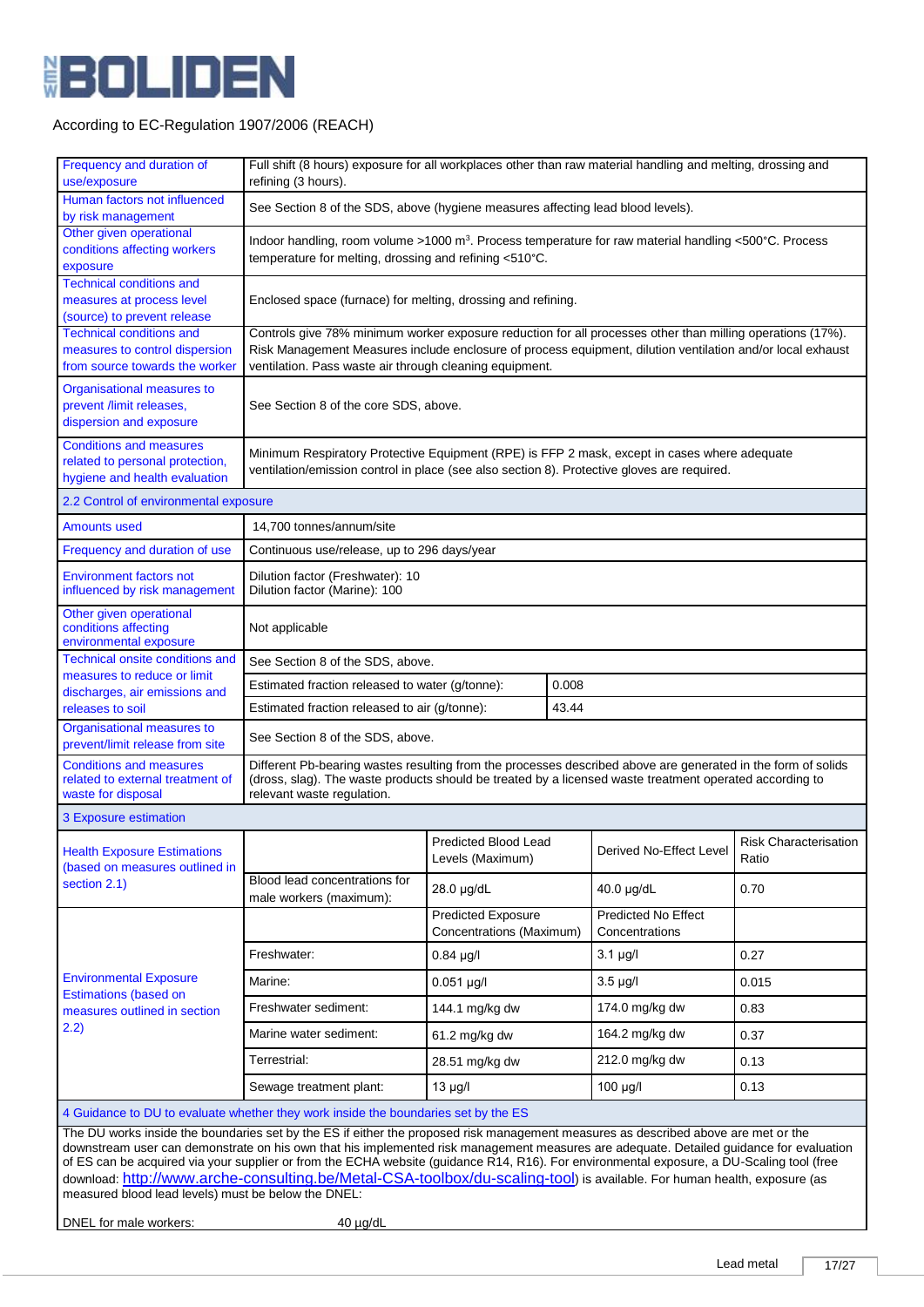

# According to EC-Regulation 1907/2006 (REACH)

DNEL for female workers of reproductive capacity: 10 µg/dL

# **ES 5: Use of Lead in the Production of Hot-Dip Galvanized Steel (including wire galvanizing)**

| 1. Title                                                                                            |                                                                                                                                                                                                                                      |                                           |  |
|-----------------------------------------------------------------------------------------------------|--------------------------------------------------------------------------------------------------------------------------------------------------------------------------------------------------------------------------------------|-------------------------------------------|--|
| <b>Identified Use</b>                                                                               | Use of lead in the production of Hot-Dip Galvanized Steel (including wire galvanizing)                                                                                                                                               |                                           |  |
| Systemic title based on use<br>descriptor                                                           | SU15; ERC 5, PC 14; AC 7                                                                                                                                                                                                             |                                           |  |
| 2. Operational conditions and risk management measures                                              |                                                                                                                                                                                                                                      |                                           |  |
| <b>Involved PROCs</b>                                                                               |                                                                                                                                                                                                                                      | <b>Involved Tasks</b>                     |  |
| PROC <sub>23</sub>                                                                                  | Raw material handling                                                                                                                                                                                                                |                                           |  |
| PROC 23, 13                                                                                         | Hot dip galvanizing: periodic alloying additions of lead to the molten zinc bath (batch galvanizing).                                                                                                                                |                                           |  |
| PROC <sub>23</sub>                                                                                  | Wire Galvanizing: lead wire passed through a bath of molten zinc                                                                                                                                                                     |                                           |  |
| PROC <sub>28</sub>                                                                                  |                                                                                                                                                                                                                                      | Cleaning and maintenance, quality control |  |
| 2.1 Control of workers exposure                                                                     |                                                                                                                                                                                                                                      |                                           |  |
| <b>Product characteristic</b>                                                                       | Massive steel coated with a metallic lead layer.                                                                                                                                                                                     |                                           |  |
| <b>Amounts used</b>                                                                                 | Not restricted                                                                                                                                                                                                                       |                                           |  |
| Frequency and duration of<br>use/exposure                                                           | Full shift exposure (8 hours) for all workplaces.                                                                                                                                                                                    |                                           |  |
| Human factors not influenced<br>by risk management                                                  | See Section 8 of the SDS, above (hygiene measures affecting lead blood levels)                                                                                                                                                       |                                           |  |
| Other given operational<br>conditions affecting workers<br>exposure                                 | Indoor handling, room volume >1000 m <sup>3</sup> . Process temperature 445-460°C for molten zinc bath.                                                                                                                              |                                           |  |
| <b>Technical conditions and</b><br>measures at process level<br>(source) to prevent release         | Enclosed system for Hot dip galvanizing and Wire Galvanizing.                                                                                                                                                                        |                                           |  |
| <b>Technical conditions and</b><br>measures to control dispersion<br>from source towards the worker | Controls give 78% minimum worker exposure reduction.<br>Risk Management Measures include enclosure of process equipment, dilution ventilation and/or local exhaust<br>ventilation. Pass waste air through cleaning equipment.        |                                           |  |
| Organisational measures to<br>prevent /limit releases,<br>dispersion and exposure                   | See Section 8 of the core SDS, above.                                                                                                                                                                                                |                                           |  |
| <b>Conditions and measures</b><br>related to personal protection,<br>hygiene and health evaluation  | Minimum Respiratory Protective Equipment (RPE) is FFP 2 mask, except in cases where adequate<br>ventilation/emission control in place (see also section 8). Thermal gloves required for Hot Dip Galvanizing and<br>Wire Galvanizing. |                                           |  |
| 2.2 Control of environmental exposure                                                               |                                                                                                                                                                                                                                      |                                           |  |
| <b>Amounts used</b>                                                                                 | 500-1000 tonnes/annum/site                                                                                                                                                                                                           |                                           |  |
| Frequency and duration of use                                                                       | Continuous use/release, up to 42 days/year                                                                                                                                                                                           |                                           |  |
| <b>Environment factors not</b><br>influenced by risk management                                     | No emissions to water.                                                                                                                                                                                                               |                                           |  |
| Other given operational<br>conditions affecting<br>environmental exposure                           | Not applicable                                                                                                                                                                                                                       |                                           |  |
| Technical onsite conditions and                                                                     | See Section 8 of the SDS, above.                                                                                                                                                                                                     |                                           |  |
| measures to reduce or limit<br>discharges, air emissions and                                        | Estimated fraction released to water (g/tonne):<br>No Emissions                                                                                                                                                                      |                                           |  |
| releases to soil                                                                                    | Estimated fraction released to air (g/tonne):<br>4,000                                                                                                                                                                               |                                           |  |
| Organisational measures to<br>prevent/limit release from site                                       | See Section 8 of the SDS, above.                                                                                                                                                                                                     |                                           |  |
| <b>Conditions and measures</b><br>related to external treatment of<br>waste for disposal            | The Pb content of wastes leaving the process is insignificant.                                                                                                                                                                       |                                           |  |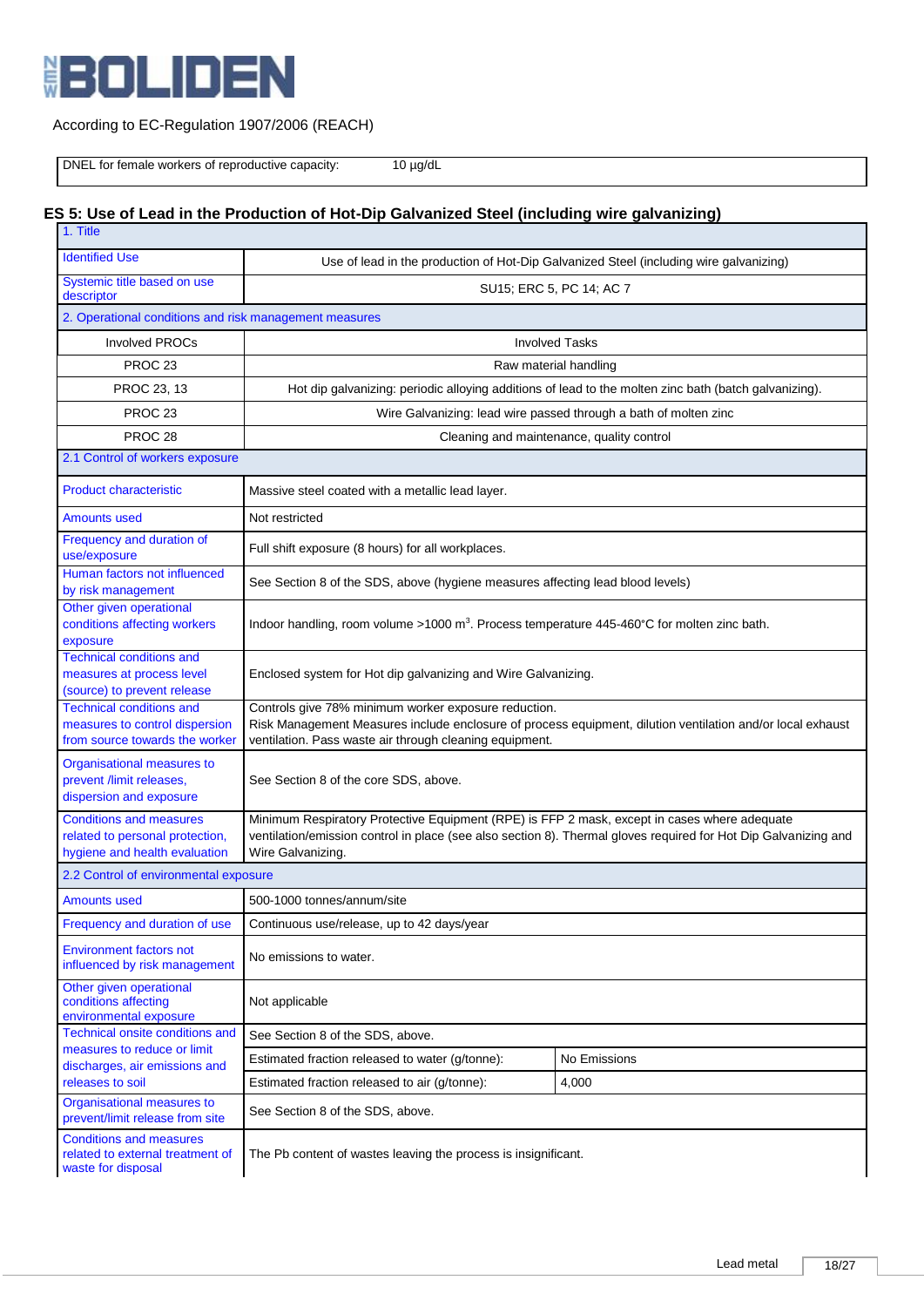

| 3 Exposure estimation                                                                                                                                                                            |                                                                                                                                                                                                                                                                                                                                                                                                           |                                                       |                                       |                                       |
|--------------------------------------------------------------------------------------------------------------------------------------------------------------------------------------------------|-----------------------------------------------------------------------------------------------------------------------------------------------------------------------------------------------------------------------------------------------------------------------------------------------------------------------------------------------------------------------------------------------------------|-------------------------------------------------------|---------------------------------------|---------------------------------------|
| <b>Health Exposure Estimations</b><br>(based on measures outlined in                                                                                                                             |                                                                                                                                                                                                                                                                                                                                                                                                           | Predicted Blood Lead<br>Levels (Maximum)              | Derived No-Effect Level               | <b>Risk Characterisation</b><br>Ratio |
| section 2.1)                                                                                                                                                                                     | Blood lead concentrations for<br>male workers (maximum):                                                                                                                                                                                                                                                                                                                                                  | $<$ 12.0 $\mu$ g/dL                                   | 40.0 µg/dL                            | < 0.3                                 |
|                                                                                                                                                                                                  |                                                                                                                                                                                                                                                                                                                                                                                                           | <b>Predicted Exposure</b><br>Concentrations (Maximum) | Predicted No Effect<br>Concentrations |                                       |
|                                                                                                                                                                                                  | Freshwater:                                                                                                                                                                                                                                                                                                                                                                                               | No Emissions                                          | $3.1 \mu g/l$                         | N/A                                   |
| <b>Environmental Exposure</b><br><b>Estimations (based on</b>                                                                                                                                    | Marine:                                                                                                                                                                                                                                                                                                                                                                                                   | No Emissions                                          | $3.5 \mu g/l$                         | N/A                                   |
| measures outlined in section                                                                                                                                                                     | Freshwater sediment:                                                                                                                                                                                                                                                                                                                                                                                      | No Emissions                                          | 174.0 mg/kg dw                        | N/A                                   |
| (2.2)                                                                                                                                                                                            | Marine water sediment:                                                                                                                                                                                                                                                                                                                                                                                    | No Emissions                                          | 164.2 mg/kg dw                        | N/A                                   |
|                                                                                                                                                                                                  | Terrestrial:                                                                                                                                                                                                                                                                                                                                                                                              | 29.6 mg/kg dw                                         | 212.0 mg/kg dw                        | 0.14                                  |
|                                                                                                                                                                                                  | Sewage treatment plant:                                                                                                                                                                                                                                                                                                                                                                                   | No Emissions                                          | $0.1$ mg/l                            | N/A                                   |
| 4 Guidance to DU to evaluate whether they work inside the boundaries set by the ES                                                                                                               |                                                                                                                                                                                                                                                                                                                                                                                                           |                                                       |                                       |                                       |
| of ES can be acquired via your supplier or from the ECHA website (guidance R14, R16). For environmental exposure, a DU-Scaling tool (free<br>measured blood lead levels) must be below the DNEL: | The DU works inside the boundaries set by the ES if either the proposed risk management measures as described above are met or the<br>downstream user can demonstrate on his own that his implemented risk management measures are adequate. Detailed guidance for evaluation<br>download: http://www.arche-consulting.be/Metal-CSA-toolbox/du-scaling-tool) is available. For human health, exposure (as |                                                       |                                       |                                       |

DNEL for male workers: 40 µg/dL DNEL for female workers of reproductive capacity: 10 µg/dL

#### **ES 6: Use of Lead metal in production of a range of lead articles (e.g. cast, rolled and extruded production, ammunition and lead shot)** 1. Title

| . <b>.</b>                                             |                                                                                                                                                                                      |  |
|--------------------------------------------------------|--------------------------------------------------------------------------------------------------------------------------------------------------------------------------------------|--|
| <b>Identified Use</b>                                  | Use of lead metal in the production of cast, rolled and extruded products, e.g. weights, foil, string, rope, bars,<br>shot, sheathing and cables.                                    |  |
| Systemic title based on use<br>descriptor              | SU 15, SU 17; PC 7, PC 38; AC 7, AC1, AC 2, AC 3; ERC5                                                                                                                               |  |
| 2. Operational conditions and risk management measures |                                                                                                                                                                                      |  |
| <b>Involved PROCs</b>                                  | <b>Involved Tasks</b>                                                                                                                                                                |  |
| PROC <sub>26</sub>                                     | Raw material handling                                                                                                                                                                |  |
| PROC22, 23                                             | Melting                                                                                                                                                                              |  |
| PROC <sub>23</sub>                                     | <b>Refining and Casting</b>                                                                                                                                                          |  |
| PROC <sub>14</sub>                                     | Extrusion                                                                                                                                                                            |  |
| PROC <sub>24</sub>                                     | Milling/Rolling                                                                                                                                                                      |  |
| PROC <sub>21</sub>                                     | Sawing/Slitting                                                                                                                                                                      |  |
| <b>PROC 25</b>                                         | Soldering/Manufacture of Solder                                                                                                                                                      |  |
| PROC 21, 22, 23, 24, 25, 4, 5                          | Production of lead shot                                                                                                                                                              |  |
| PROC <sub>21</sub>                                     | Ammunition Manufacture (i.e. assembly of ammunition)                                                                                                                                 |  |
| PROC <sub>23</sub>                                     | Addition of coating metal to bath                                                                                                                                                    |  |
| PROC <sub>23</sub>                                     | Hot dip coating                                                                                                                                                                      |  |
| PROC <sub>21</sub>                                     | Storage and Shipment                                                                                                                                                                 |  |
| 2.1 Control of workers exposure                        |                                                                                                                                                                                      |  |
| <b>Product characteristic</b>                          | Raw material is lead ingots, bars, or other forms of massive lead (1-99% purity). Raw materials can also<br>include lead powder and paste. Finished lead articles are in solid form. |  |
| <b>Amounts used</b>                                    | Not restricted                                                                                                                                                                       |  |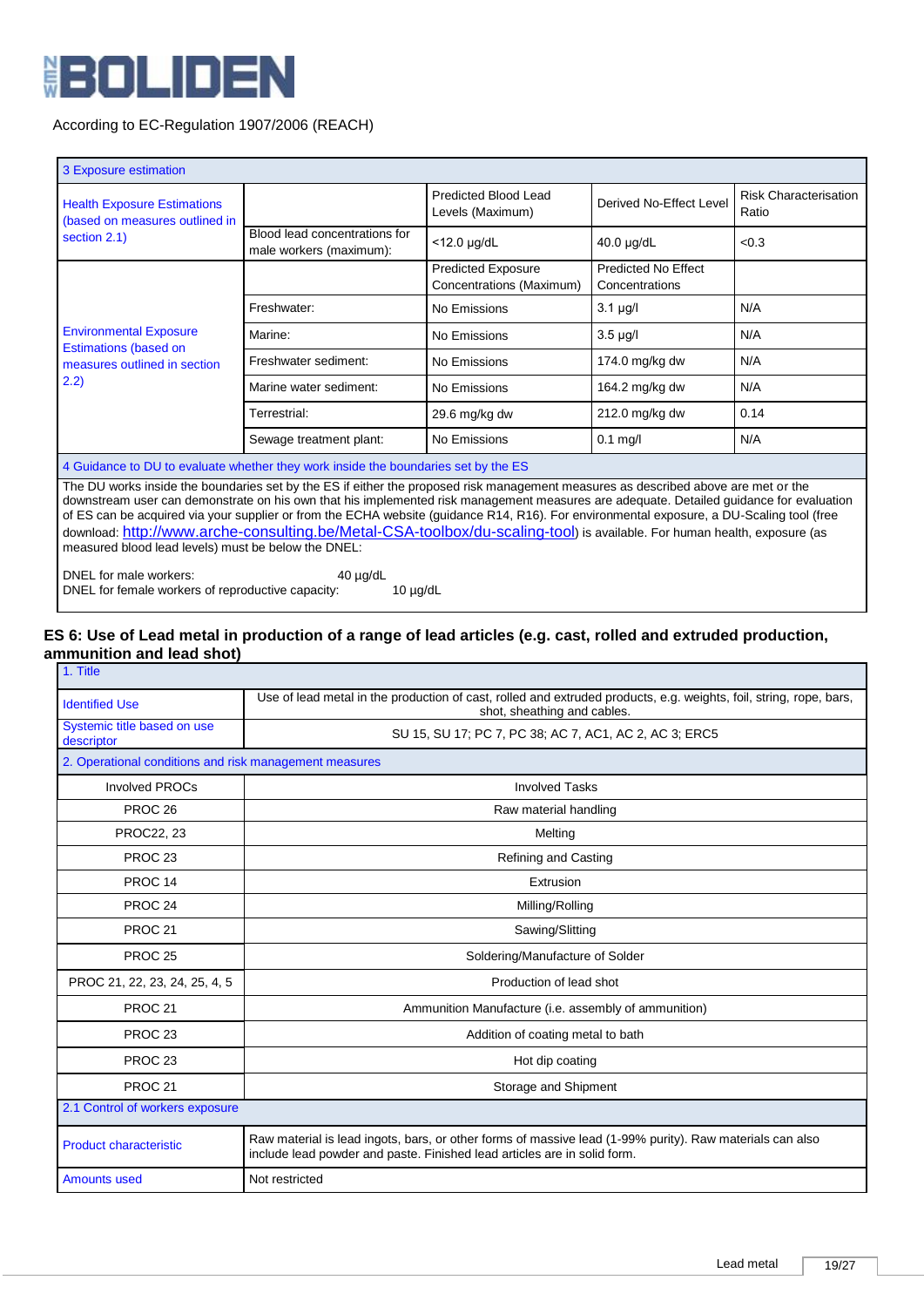

| Frequency and duration of                                                                                                                                                                                                                                                                                                                                                                                                                                                                                                                                                                                     |                                                                                                                                                                                                                                                                                                         |                                                                                                                                                                                   |  |                                              |                                       |  |
|---------------------------------------------------------------------------------------------------------------------------------------------------------------------------------------------------------------------------------------------------------------------------------------------------------------------------------------------------------------------------------------------------------------------------------------------------------------------------------------------------------------------------------------------------------------------------------------------------------------|---------------------------------------------------------------------------------------------------------------------------------------------------------------------------------------------------------------------------------------------------------------------------------------------------------|-----------------------------------------------------------------------------------------------------------------------------------------------------------------------------------|--|----------------------------------------------|---------------------------------------|--|
| use/exposure                                                                                                                                                                                                                                                                                                                                                                                                                                                                                                                                                                                                  | 4 - 8 hour shifts for all workplaces.                                                                                                                                                                                                                                                                   |                                                                                                                                                                                   |  |                                              |                                       |  |
| Human factors not influenced<br>by risk management                                                                                                                                                                                                                                                                                                                                                                                                                                                                                                                                                            | See Section 8 of the SDS, above (hygiene measures affecting lead blood levels).                                                                                                                                                                                                                         |                                                                                                                                                                                   |  |                                              |                                       |  |
| Other given operational<br>conditions affecting workers<br>exposure                                                                                                                                                                                                                                                                                                                                                                                                                                                                                                                                           | Indoor handling, room volume > 20m <sup>3</sup> for raw material handling, > $60m3$ for melting and >1000m <sup>3</sup> for all other<br>workplaces.                                                                                                                                                    |                                                                                                                                                                                   |  |                                              |                                       |  |
| <b>Technical conditions and</b><br>measures at process level<br>(source) to prevent release                                                                                                                                                                                                                                                                                                                                                                                                                                                                                                                   |                                                                                                                                                                                                                                                                                                         | Enclosed systems required for melting, refining and casting and possibly soldering/production of lead shot.<br>Open systems/no direct handling required for remaining workplaces. |  |                                              |                                       |  |
| <b>Technical conditions and</b><br>measures to control dispersion<br>from source towards the worker                                                                                                                                                                                                                                                                                                                                                                                                                                                                                                           | Controls give 78% minimum worker exposure reduction. Risk Management Measures include enclosure of<br>process equipment, dilution ventilation and/or local exhaust ventilation. Pass waste air through cleaning<br>equipment. LEV typically required for all processes other than storage and shipment. |                                                                                                                                                                                   |  |                                              |                                       |  |
| Organisational measures to<br>prevent /limit releases,<br>dispersion and exposure                                                                                                                                                                                                                                                                                                                                                                                                                                                                                                                             | See Section 8 of the core SDS, above.                                                                                                                                                                                                                                                                   |                                                                                                                                                                                   |  |                                              |                                       |  |
| <b>Conditions and measures</b><br>related to personal protection,<br>hygiene and health evaluation                                                                                                                                                                                                                                                                                                                                                                                                                                                                                                            | Minimum Respiratory Protective Equipment (RPE) is FFP 2 mask, except in cases where adequate<br>ventilation/emission control in place (see also section 8). Leather or thermal-protective gloves required for all<br>processes other than milling/rolling, sawing/slitting and storage and shipment.    |                                                                                                                                                                                   |  |                                              |                                       |  |
| 2.2 Control of environmental exposure                                                                                                                                                                                                                                                                                                                                                                                                                                                                                                                                                                         |                                                                                                                                                                                                                                                                                                         |                                                                                                                                                                                   |  |                                              |                                       |  |
| <b>Amounts used</b>                                                                                                                                                                                                                                                                                                                                                                                                                                                                                                                                                                                           | Not restricted.                                                                                                                                                                                                                                                                                         |                                                                                                                                                                                   |  |                                              |                                       |  |
| Frequency and duration of use                                                                                                                                                                                                                                                                                                                                                                                                                                                                                                                                                                                 | Continuous use/release, up to 300 days/year.                                                                                                                                                                                                                                                            |                                                                                                                                                                                   |  |                                              |                                       |  |
| <b>Environment factors not</b><br>influenced by risk management                                                                                                                                                                                                                                                                                                                                                                                                                                                                                                                                               |                                                                                                                                                                                                                                                                                                         | Flow rate of receiving surface water is 37 $m^3$ s.                                                                                                                               |  |                                              |                                       |  |
| Other given operational<br>conditions affecting<br>environmental exposure                                                                                                                                                                                                                                                                                                                                                                                                                                                                                                                                     | Not applicable.                                                                                                                                                                                                                                                                                         |                                                                                                                                                                                   |  |                                              |                                       |  |
| <b>Technical onsite conditions and</b><br>measures to reduce or limit                                                                                                                                                                                                                                                                                                                                                                                                                                                                                                                                         | See Section 8 of the SDS, above.                                                                                                                                                                                                                                                                        |                                                                                                                                                                                   |  |                                              |                                       |  |
| discharges, air emissions and                                                                                                                                                                                                                                                                                                                                                                                                                                                                                                                                                                                 | 20 kg/annum/site<br>Estimated emissions released to water:                                                                                                                                                                                                                                              |                                                                                                                                                                                   |  |                                              |                                       |  |
| releases to soil                                                                                                                                                                                                                                                                                                                                                                                                                                                                                                                                                                                              | 100 kg/annum/site<br>Estimated emissions released to air:                                                                                                                                                                                                                                               |                                                                                                                                                                                   |  |                                              |                                       |  |
| Organisational measures to<br>prevent/limit release from site                                                                                                                                                                                                                                                                                                                                                                                                                                                                                                                                                 | See Section 8 of the SDS, above.                                                                                                                                                                                                                                                                        |                                                                                                                                                                                   |  |                                              |                                       |  |
| <b>Conditions and measures</b><br>related to external treatment of<br>waste for disposal                                                                                                                                                                                                                                                                                                                                                                                                                                                                                                                      | Pb-bearing wastes resulting from the processes described above are generated in the form of solids (e.g.<br>dross, slags). These should be treated by a licensed waste treatment operator (landfilled or incinerated)<br>according to relevant waste regulation.                                        |                                                                                                                                                                                   |  |                                              |                                       |  |
| 3 Exposure estimation                                                                                                                                                                                                                                                                                                                                                                                                                                                                                                                                                                                         |                                                                                                                                                                                                                                                                                                         |                                                                                                                                                                                   |  |                                              |                                       |  |
| <b>Health Exposure Estimations</b><br>(based on measures outlined in                                                                                                                                                                                                                                                                                                                                                                                                                                                                                                                                          |                                                                                                                                                                                                                                                                                                         | Predicted Blood Lead<br>Levels (Maximum)                                                                                                                                          |  | Derived No-Effect Level                      | <b>Risk Characterisation</b><br>Ratio |  |
| section 2.1)                                                                                                                                                                                                                                                                                                                                                                                                                                                                                                                                                                                                  | Blood lead concentrations for<br>male workers (maximum):                                                                                                                                                                                                                                                | 33.7 µg/dL                                                                                                                                                                        |  | $40.0 \mu g/dL$                              | 0.84                                  |  |
|                                                                                                                                                                                                                                                                                                                                                                                                                                                                                                                                                                                                               |                                                                                                                                                                                                                                                                                                         | <b>Predicted Exposure</b><br>Concentrations (Maximum)                                                                                                                             |  | <b>Predicted No Effect</b><br>Concentrations |                                       |  |
| <b>Environmental Exposure</b>                                                                                                                                                                                                                                                                                                                                                                                                                                                                                                                                                                                 | Freshwater:                                                                                                                                                                                                                                                                                             | $0.622 \mu g/l$                                                                                                                                                                   |  | $3.1 \mu g/l$                                | 0.20                                  |  |
| <b>Estimations (based on</b>                                                                                                                                                                                                                                                                                                                                                                                                                                                                                                                                                                                  | Marine:                                                                                                                                                                                                                                                                                                 | $0.049$ µg/l                                                                                                                                                                      |  | $3.5 \mu g/l$                                | 0.014                                 |  |
| measures outlined in section<br>2.2)                                                                                                                                                                                                                                                                                                                                                                                                                                                                                                                                                                          | Freshwater sediment:                                                                                                                                                                                                                                                                                    | 103.5 mg/kg dw                                                                                                                                                                    |  | 174.0 mg/kg dw                               | 0.59                                  |  |
|                                                                                                                                                                                                                                                                                                                                                                                                                                                                                                                                                                                                               | Marine water sediment:                                                                                                                                                                                                                                                                                  | 57.1mg/kg dw                                                                                                                                                                      |  | 164.2 mg/kg dw                               | 0.35                                  |  |
|                                                                                                                                                                                                                                                                                                                                                                                                                                                                                                                                                                                                               | Terrestrial:                                                                                                                                                                                                                                                                                            | 28.3 mg/kg dw                                                                                                                                                                     |  | 212.0 mg/kg dw                               | 0.13                                  |  |
| The site is assumed not to be connected with an off-site STP<br>Sewage treatment plant:                                                                                                                                                                                                                                                                                                                                                                                                                                                                                                                       |                                                                                                                                                                                                                                                                                                         |                                                                                                                                                                                   |  |                                              |                                       |  |
| 4 Guidance to DU to evaluate whether they work inside the boundaries set by the ES                                                                                                                                                                                                                                                                                                                                                                                                                                                                                                                            |                                                                                                                                                                                                                                                                                                         |                                                                                                                                                                                   |  |                                              |                                       |  |
| The DU works inside the boundaries set by the ES if either the proposed risk management measures as described above are met or the<br>downstream user can demonstrate on his own that his implemented risk management measures are adequate. Detailed guidance for evaluation<br>of ES can be acquired via your supplier or from the ECHA website (guidance R14, R16). For environmental exposure, a DU-Scaling tool (free<br>download: http://www.arche-consulting.be/Metal-CSA-toolbox/du-scaling-tool) is available. For human health, exposure (as<br>measured blood lead levels) must be below the DNEL: |                                                                                                                                                                                                                                                                                                         |                                                                                                                                                                                   |  |                                              |                                       |  |
| DNEL for male workers:                                                                                                                                                                                                                                                                                                                                                                                                                                                                                                                                                                                        | 40 µg/dL                                                                                                                                                                                                                                                                                                |                                                                                                                                                                                   |  |                                              |                                       |  |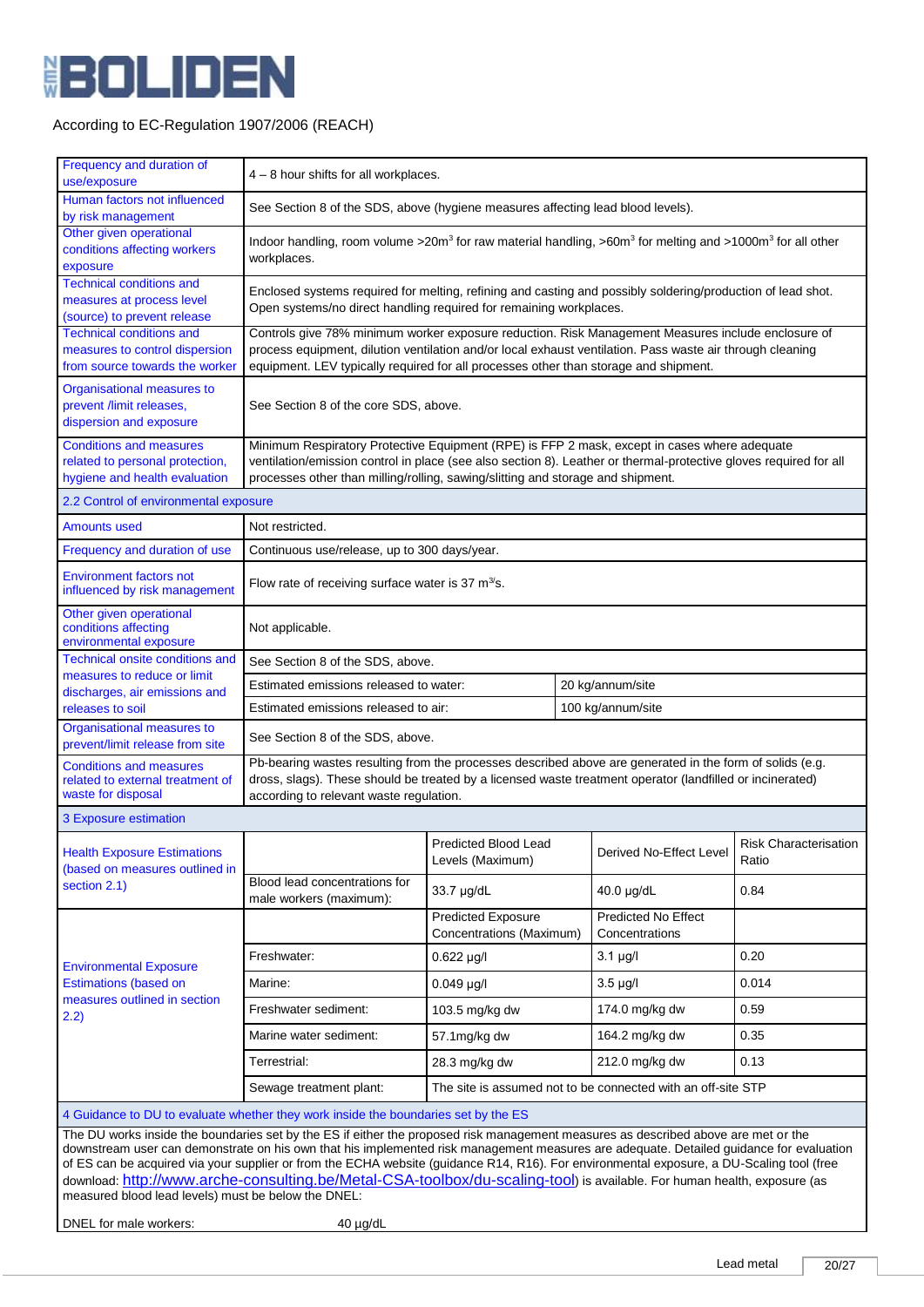

# According to EC-Regulation 1907/2006 (REACH)

DNEL for female workers of reproductive capacity: 10 µg/dL

# **ES 7: Use of lead metal in the production of leaded steels – Industrial**

| 1. Title                                                                                            |                                                                                                                                                                                                                                                                              |                                                                                                                                                                                                                                        |  |  |  |
|-----------------------------------------------------------------------------------------------------|------------------------------------------------------------------------------------------------------------------------------------------------------------------------------------------------------------------------------------------------------------------------------|----------------------------------------------------------------------------------------------------------------------------------------------------------------------------------------------------------------------------------------|--|--|--|
| <b>Identified Use</b>                                                                               | Use of lead metal in the production of leaded steels                                                                                                                                                                                                                         |                                                                                                                                                                                                                                        |  |  |  |
| Systemic title based on use<br>descriptor                                                           | SU 14; PC 7; AC 7; ERC 3                                                                                                                                                                                                                                                     |                                                                                                                                                                                                                                        |  |  |  |
|                                                                                                     | 2. Operational conditions and risk management measures                                                                                                                                                                                                                       |                                                                                                                                                                                                                                        |  |  |  |
| <b>Involved PROCs</b>                                                                               |                                                                                                                                                                                                                                                                              | <b>Involved Tasks</b>                                                                                                                                                                                                                  |  |  |  |
| PROC <sub>26</sub>                                                                                  | Raw material handling                                                                                                                                                                                                                                                        |                                                                                                                                                                                                                                        |  |  |  |
| PROC 22, 23                                                                                         | Secondary Steel making. Carried out using a ladle arc furnace. Lead is added by the addition of lead pellets or<br>adding lead shot by deep injection into the ladle.                                                                                                        |                                                                                                                                                                                                                                        |  |  |  |
| PROC <sub>23</sub>                                                                                  |                                                                                                                                                                                                                                                                              | Casting via continuous casting route or ingot casting                                                                                                                                                                                  |  |  |  |
| PROC 21, 24, 25                                                                                     |                                                                                                                                                                                                                                                                              | Rolling / Cutting / Finishing                                                                                                                                                                                                          |  |  |  |
| <b>PROC 21</b>                                                                                      |                                                                                                                                                                                                                                                                              | Internal logistics                                                                                                                                                                                                                     |  |  |  |
| PROC 28, 25                                                                                         |                                                                                                                                                                                                                                                                              | Others                                                                                                                                                                                                                                 |  |  |  |
| 2.1 Control of workers exposure                                                                     |                                                                                                                                                                                                                                                                              |                                                                                                                                                                                                                                        |  |  |  |
| <b>Product characteristic</b>                                                                       | Raw material is principally graphitised lead shot. The lead can be added in conjunction with other additives or<br>$0.2 - 0.35\%$ .                                                                                                                                          | separately. The lead shot is granular with a diameter of 2mm and below. The product is massive metal, usually<br>as blooms, billets, ingots or bars. The concentration of lead in the finished steel product is typically in the range |  |  |  |
| Amounts used                                                                                        | Not restricted                                                                                                                                                                                                                                                               |                                                                                                                                                                                                                                        |  |  |  |
| Frequency and duration of<br>use/exposure                                                           | Full shift exposure (8 hours) for all workplaces (not restricted).                                                                                                                                                                                                           |                                                                                                                                                                                                                                        |  |  |  |
| Human factors not influenced<br>by risk management                                                  | See Section 8 of the SDS, above (hygiene measures affecting lead blood levels)                                                                                                                                                                                               |                                                                                                                                                                                                                                        |  |  |  |
| Other given operational<br>conditions affecting workers<br>exposure                                 | Indoor handling, room volume >1000 m <sup>3</sup> . Outdoor storage of finished products.                                                                                                                                                                                    |                                                                                                                                                                                                                                        |  |  |  |
| <b>Technical conditions and</b><br>measures at process level<br>(source) to prevent release         | All workplaces other than Raw Material Handling require enclosed systems with extraction.                                                                                                                                                                                    |                                                                                                                                                                                                                                        |  |  |  |
| <b>Technical conditions and</b><br>measures to control dispersion<br>from source towards the worker | Controls give 78% minimum worker exposure reduction.<br>Risk Management Measures include enclosure of process equipment, dilution ventilation and/or local exhaust<br>ventilation. Pass waste air through cleaning equipment. Leather gloves are required for all processes. |                                                                                                                                                                                                                                        |  |  |  |
| Organisational measures to<br>prevent /limit releases,<br>dispersion and exposure                   | See Section 8 of the core SDS, above.                                                                                                                                                                                                                                        |                                                                                                                                                                                                                                        |  |  |  |
| <b>Conditions and measures</b><br>related to personal protection,<br>hygiene and health evaluation  | Minimum Respiratory Protective Equipment (RPE) is FFP 2 mask, except in cases where adequate<br>ventilation/emission control in place (see also section 8).                                                                                                                  |                                                                                                                                                                                                                                        |  |  |  |
| 2.2 Control of environmental exposure                                                               |                                                                                                                                                                                                                                                                              |                                                                                                                                                                                                                                        |  |  |  |
| <b>Amounts used</b>                                                                                 | Approx.430.7 tonnes/annum/site                                                                                                                                                                                                                                               |                                                                                                                                                                                                                                        |  |  |  |
| Frequency and duration of use                                                                       | Continuous use/release, up to 156 days/year (3 days/week)                                                                                                                                                                                                                    |                                                                                                                                                                                                                                        |  |  |  |
| <b>Environment factors not</b><br>influenced by risk management                                     | Flow rate of receiving surface water 13.0 $m^3$ 's                                                                                                                                                                                                                           |                                                                                                                                                                                                                                        |  |  |  |
| Other given operational<br>conditions affecting<br>environmental exposure                           | Not applicable                                                                                                                                                                                                                                                               |                                                                                                                                                                                                                                        |  |  |  |
| Technical onsite conditions and<br>measures to reduce or limit                                      | See Section 8 of the SDS, above.                                                                                                                                                                                                                                             |                                                                                                                                                                                                                                        |  |  |  |
| discharges, air emissions and                                                                       | Estimated fraction released to water (g/tonne):                                                                                                                                                                                                                              | 255.4                                                                                                                                                                                                                                  |  |  |  |
| releases to soil                                                                                    | Estimated fraction released to air (g/tonne):                                                                                                                                                                                                                                | 1,686.8                                                                                                                                                                                                                                |  |  |  |
| Organisational measures to<br>prevent/limit release from site                                       | See Section 8 of the SDS, above.                                                                                                                                                                                                                                             |                                                                                                                                                                                                                                        |  |  |  |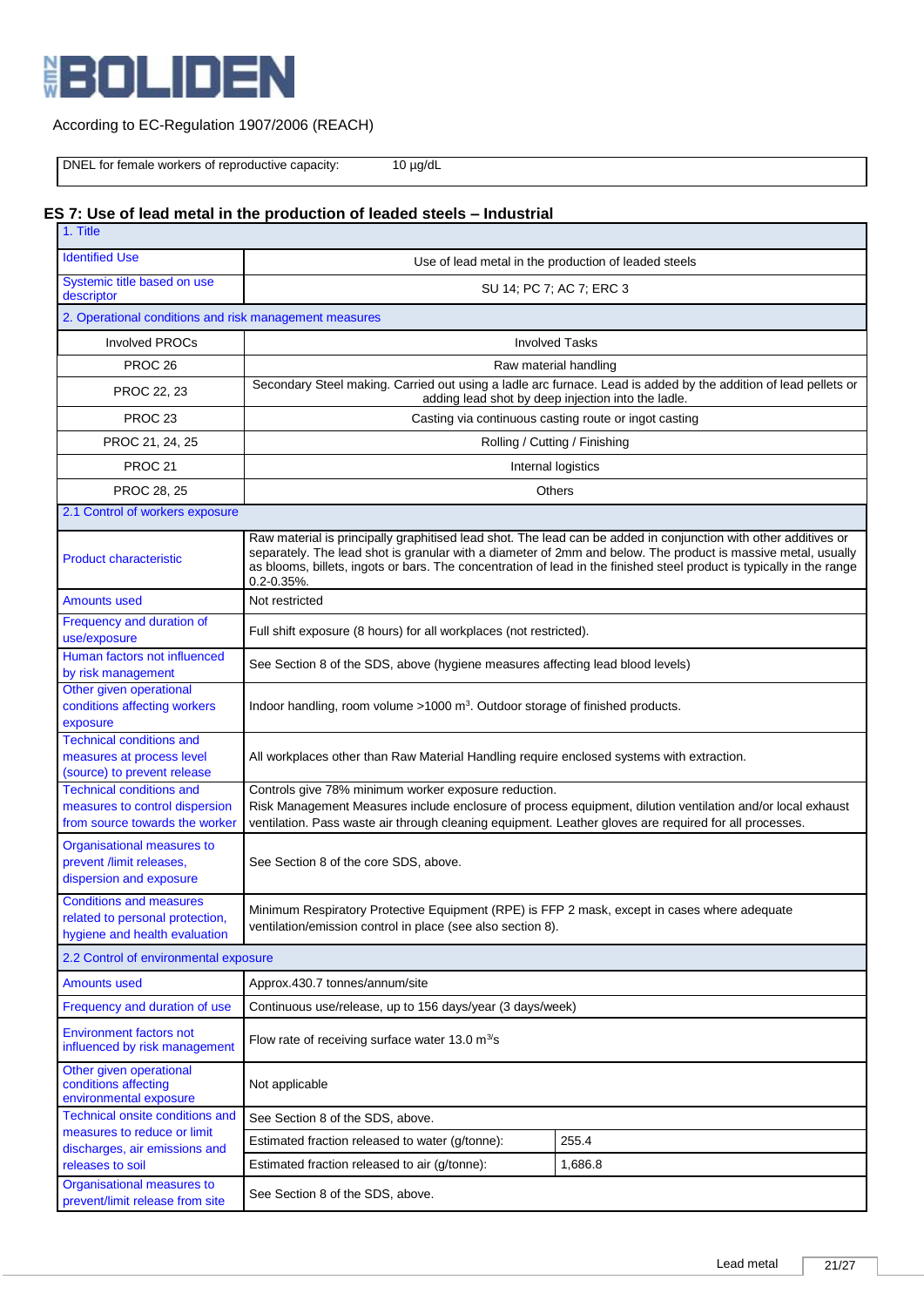

| <b>Conditions and measures</b><br>related to external treatment of<br>waste for disposal                                                                                                                                                                                                                                                                                                                                                                                                                                                                                                                      | Different Pb-bearing wastes resulting from the processes described above are generated in the form of<br>extraction dust, slag. These waste products are mainly recycled in the production process or through off site<br>processes. |                                                               |                                              |                                       |
|---------------------------------------------------------------------------------------------------------------------------------------------------------------------------------------------------------------------------------------------------------------------------------------------------------------------------------------------------------------------------------------------------------------------------------------------------------------------------------------------------------------------------------------------------------------------------------------------------------------|--------------------------------------------------------------------------------------------------------------------------------------------------------------------------------------------------------------------------------------|---------------------------------------------------------------|----------------------------------------------|---------------------------------------|
| 3 Exposure estimation                                                                                                                                                                                                                                                                                                                                                                                                                                                                                                                                                                                         |                                                                                                                                                                                                                                      |                                                               |                                              |                                       |
| <b>Health Exposure Estimations</b><br>(based on measures outlined in                                                                                                                                                                                                                                                                                                                                                                                                                                                                                                                                          |                                                                                                                                                                                                                                      | <b>Predicted Blood Lead</b><br>Levels (Maximum)               | Derived No-Effect Level                      | <b>Risk Characterisation</b><br>Ratio |
| section 2.1)                                                                                                                                                                                                                                                                                                                                                                                                                                                                                                                                                                                                  | Blood lead concentrations for<br>male workers (maximum):                                                                                                                                                                             | 25.5 µg/dL                                                    | 40.0 µg/dL                                   | 0.64                                  |
|                                                                                                                                                                                                                                                                                                                                                                                                                                                                                                                                                                                                               |                                                                                                                                                                                                                                      | <b>Predicted Exposure</b><br>Concentrations (Maximum)         | <b>Predicted No Effect</b><br>Concentrations |                                       |
|                                                                                                                                                                                                                                                                                                                                                                                                                                                                                                                                                                                                               | Freshwater:                                                                                                                                                                                                                          | 0.84 <sub>µq</sub>                                            | $3.1 \mu g/l$                                | 0.27                                  |
| <b>Environmental Exposure</b>                                                                                                                                                                                                                                                                                                                                                                                                                                                                                                                                                                                 | Marine:                                                                                                                                                                                                                              | No Emissions                                                  | $3.5 \mu g/l$                                | N/A                                   |
| <b>Estimations (based on</b><br>measures outlined in section                                                                                                                                                                                                                                                                                                                                                                                                                                                                                                                                                  | Freshwater sediment:                                                                                                                                                                                                                 | 166.2 mg/kg dw                                                | 174.0 mg/kg dw                               | 0.96                                  |
| (2.2)                                                                                                                                                                                                                                                                                                                                                                                                                                                                                                                                                                                                         | Marine water sediment:                                                                                                                                                                                                               | No Emissions                                                  | 164.2 mg/kg dw                               | N/A                                   |
|                                                                                                                                                                                                                                                                                                                                                                                                                                                                                                                                                                                                               | Terrestrial:                                                                                                                                                                                                                         | 28.9 mg/kg dw                                                 | 212.0 mg/kg dw                               | 0.14                                  |
|                                                                                                                                                                                                                                                                                                                                                                                                                                                                                                                                                                                                               | Sewage treatment plant:                                                                                                                                                                                                              | The site is assumed not to be connected with an off-site STP. |                                              |                                       |
| 4 Guidance to DU to evaluate whether they work inside the boundaries set by the ES                                                                                                                                                                                                                                                                                                                                                                                                                                                                                                                            |                                                                                                                                                                                                                                      |                                                               |                                              |                                       |
| The DU works inside the boundaries set by the ES if either the proposed risk management measures as described above are met or the<br>downstream user can demonstrate on his own that his implemented risk management measures are adequate. Detailed guidance for evaluation<br>of ES can be acquired via your supplier or from the ECHA website (guidance R14, R16). For environmental exposure, a DU-Scaling tool (free<br>download: http://www.arche-consulting.be/Metal-CSA-toolbox/du-scaling-tool) is available. For human health, exposure (as<br>measured blood lead levels) must be below the DNEL: |                                                                                                                                                                                                                                      |                                                               |                                              |                                       |
| DNEL for male workers:<br>$40 \mu g/dL$<br>DNEL for female workers of reproductive capacity:<br>$10 \mu g/dL$                                                                                                                                                                                                                                                                                                                                                                                                                                                                                                 |                                                                                                                                                                                                                                      |                                                               |                                              |                                       |

# **ES 8: Lead Powder Production**

| 1. Title                                               |                                                                                                                                                         |
|--------------------------------------------------------|---------------------------------------------------------------------------------------------------------------------------------------------------------|
| <b>Identified Use</b>                                  | Use of lead metal in the production of powders (Solder)                                                                                                 |
| Systemic title based on use<br>descriptor              | SU 15, SU 17; PC 0, PC 7; ERC 2                                                                                                                         |
| 2. Operational conditions and risk management measures |                                                                                                                                                         |
| <b>Involved PROCs</b>                                  | <b>Involved Tasks</b>                                                                                                                                   |
| PROC <sub>26</sub>                                     | Raw material handling                                                                                                                                   |
| PROC 22, 25                                            | Manufacture of Solder (molten lead alloy)                                                                                                               |
| PROC 27a, 27b                                          | Powder Production: Blowing of molten lead alloy with different gases                                                                                    |
| PROC 27a, 27b, 26                                      | Powder Production: Ultrasonic atomisation (Solder falling onto an ultrasonic horn) and Centrifugal atomisation<br>(Solder falling onto a spinning disc) |
| PROC <sub>21</sub>                                     | Storage and Shipment                                                                                                                                    |
| 2.1 Control of workers exposure                        |                                                                                                                                                         |
| <b>Product characteristic</b>                          | Raw material is lead or lead alloy ingots, bars, or other forms of massive lead with a lead content usually in the<br>range 36-99%.                     |
| Amounts used                                           | Not restricted                                                                                                                                          |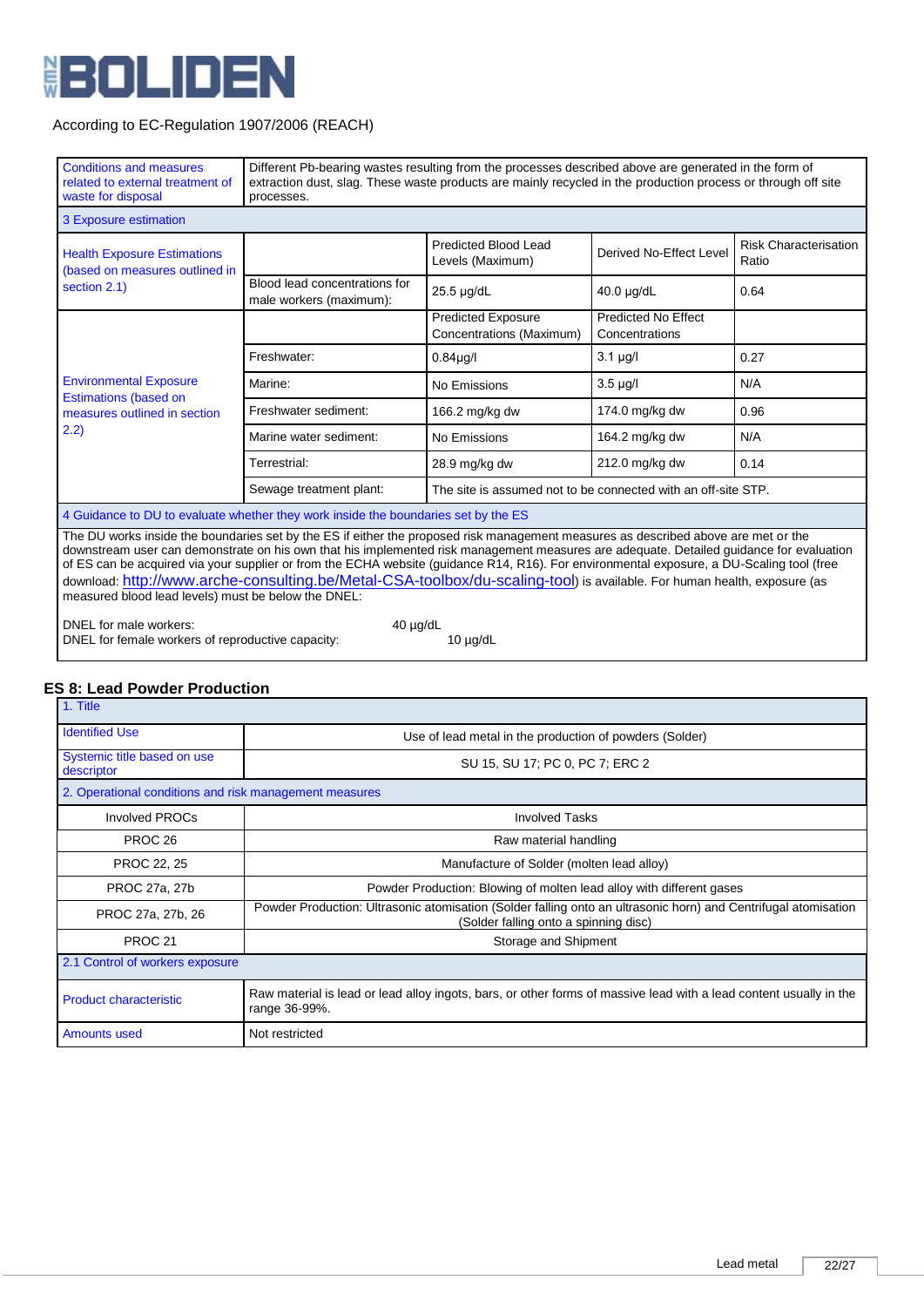

| Frequency and duration of<br>use/exposure                                                                                                                                                                                                                                                                                                                                                                                                                                                                                                              | Full shift exposure (8 hours) for all workplaces.                                                                                                                                                                                                                |                                                                                                                                                                                                                                         |                                              |                                       |
|--------------------------------------------------------------------------------------------------------------------------------------------------------------------------------------------------------------------------------------------------------------------------------------------------------------------------------------------------------------------------------------------------------------------------------------------------------------------------------------------------------------------------------------------------------|------------------------------------------------------------------------------------------------------------------------------------------------------------------------------------------------------------------------------------------------------------------|-----------------------------------------------------------------------------------------------------------------------------------------------------------------------------------------------------------------------------------------|----------------------------------------------|---------------------------------------|
| Human factors not influenced<br>by risk management                                                                                                                                                                                                                                                                                                                                                                                                                                                                                                     | See Section 8 of the SDS, above (hygiene measures affecting lead blood levels)                                                                                                                                                                                   |                                                                                                                                                                                                                                         |                                              |                                       |
| Other given operational<br>conditions affecting workers<br>exposure                                                                                                                                                                                                                                                                                                                                                                                                                                                                                    | Indoor handling, room volume >150 m <sup>3</sup> Outdoor handing for raw material processes.                                                                                                                                                                     |                                                                                                                                                                                                                                         |                                              |                                       |
| <b>Technical conditions and</b><br>measures at process level<br>(source) to prevent release                                                                                                                                                                                                                                                                                                                                                                                                                                                            | Enclosed systems are required for all workplaces other than Raw Material Handling and Storage and Shipment.                                                                                                                                                      |                                                                                                                                                                                                                                         |                                              |                                       |
| <b>Technical conditions and</b><br>measures to control dispersion<br>from source towards the worker                                                                                                                                                                                                                                                                                                                                                                                                                                                    |                                                                                                                                                                                                                                                                  | Controls give 78% minimum worker exposure reduction.<br>Risk Management Measures include enclosure of process equipment, negative draft exhaust systems and/or<br>local exhaust ventilation. Pass waste air through cleaning equipment. |                                              |                                       |
| Organisational measures to<br>prevent /limit releases,<br>dispersion and exposure                                                                                                                                                                                                                                                                                                                                                                                                                                                                      | See Section 8 of the core SDS, above.                                                                                                                                                                                                                            |                                                                                                                                                                                                                                         |                                              |                                       |
| <b>Conditions and measures</b><br>related to personal protection,<br>hygiene and health evaluation                                                                                                                                                                                                                                                                                                                                                                                                                                                     | Minimum Respiratory Protective Equipment (RPE) is FFP 2 mask, except in cases where adequate<br>ventilation/emission control in place (see also section 8). Leather gloves are required for all workplaces other<br>than Raw Handling and Storage and Shipment.  |                                                                                                                                                                                                                                         |                                              |                                       |
| 2.2 Control of environmental exposure                                                                                                                                                                                                                                                                                                                                                                                                                                                                                                                  |                                                                                                                                                                                                                                                                  |                                                                                                                                                                                                                                         |                                              |                                       |
| <b>Amounts used</b>                                                                                                                                                                                                                                                                                                                                                                                                                                                                                                                                    | Not restricted                                                                                                                                                                                                                                                   |                                                                                                                                                                                                                                         |                                              |                                       |
| Frequency and duration of use                                                                                                                                                                                                                                                                                                                                                                                                                                                                                                                          | Continuous use/release, up to 300 days/year                                                                                                                                                                                                                      |                                                                                                                                                                                                                                         |                                              |                                       |
| <b>Environment factors not</b><br>influenced by risk management                                                                                                                                                                                                                                                                                                                                                                                                                                                                                        | No emissions to the environment.                                                                                                                                                                                                                                 |                                                                                                                                                                                                                                         |                                              |                                       |
| Other given operational<br>conditions affecting<br>environmental exposure                                                                                                                                                                                                                                                                                                                                                                                                                                                                              | Not applicable                                                                                                                                                                                                                                                   |                                                                                                                                                                                                                                         |                                              |                                       |
| <b>Technical onsite conditions and</b>                                                                                                                                                                                                                                                                                                                                                                                                                                                                                                                 | See Section 8 of the SDS, above.                                                                                                                                                                                                                                 |                                                                                                                                                                                                                                         |                                              |                                       |
| measures to reduce or limit<br>discharges, air emissions and                                                                                                                                                                                                                                                                                                                                                                                                                                                                                           | Estimated fraction released to water (g/tonne):                                                                                                                                                                                                                  |                                                                                                                                                                                                                                         |                                              |                                       |
| releases to soil                                                                                                                                                                                                                                                                                                                                                                                                                                                                                                                                       | No emissions<br>Estimated fraction released to air (g/tonne):                                                                                                                                                                                                    |                                                                                                                                                                                                                                         |                                              |                                       |
| Organisational measures to<br>prevent/limit release from site                                                                                                                                                                                                                                                                                                                                                                                                                                                                                          | See Section 8 of the SDS, above.                                                                                                                                                                                                                                 |                                                                                                                                                                                                                                         |                                              |                                       |
| <b>Conditions and measures</b><br>related to external treatment of<br>waste for disposal                                                                                                                                                                                                                                                                                                                                                                                                                                                               | Pb-bearing wastes resulting from the processes described above are generated in the form of solids (e.g.<br>dross, slags). These should be treated by a licensed waste treatment operator (landfilled or incinerated)<br>according to relevant waste regulation. |                                                                                                                                                                                                                                         |                                              |                                       |
| 3 Exposure estimation                                                                                                                                                                                                                                                                                                                                                                                                                                                                                                                                  |                                                                                                                                                                                                                                                                  |                                                                                                                                                                                                                                         |                                              |                                       |
| <b>Health Exposure Estimations</b><br>(based on measures outlined in                                                                                                                                                                                                                                                                                                                                                                                                                                                                                   |                                                                                                                                                                                                                                                                  | Predicted Blood Lead<br>Levels (Maximum)                                                                                                                                                                                                | Derived No-Effect Level                      | <b>Risk Characterisation</b><br>Ratio |
| section 2.1)                                                                                                                                                                                                                                                                                                                                                                                                                                                                                                                                           | Blood lead concentrations for<br>male workers (maximum):                                                                                                                                                                                                         | 16.0 µg/dL                                                                                                                                                                                                                              | 40.0 µg/dL                                   | 0.4                                   |
|                                                                                                                                                                                                                                                                                                                                                                                                                                                                                                                                                        |                                                                                                                                                                                                                                                                  | <b>Predicted Exposure</b><br>Concentrations (Maximum)                                                                                                                                                                                   | <b>Predicted No Effect</b><br>Concentrations |                                       |
|                                                                                                                                                                                                                                                                                                                                                                                                                                                                                                                                                        | Freshwater:                                                                                                                                                                                                                                                      | No Emissions                                                                                                                                                                                                                            | $3.1 \mu g/l$                                | N/A                                   |
| <b>Environmental Exposure</b>                                                                                                                                                                                                                                                                                                                                                                                                                                                                                                                          | Marine:                                                                                                                                                                                                                                                          | No Emissions                                                                                                                                                                                                                            | $3.5 \mu g/l$                                | N/A                                   |
| <b>Estimations (based on</b><br>measures outlined in section                                                                                                                                                                                                                                                                                                                                                                                                                                                                                           | Freshwater sediment:                                                                                                                                                                                                                                             | No Emissions                                                                                                                                                                                                                            | 174.0 mg/kg dw                               | N/A                                   |
| (2.2)                                                                                                                                                                                                                                                                                                                                                                                                                                                                                                                                                  | Marine water sediment:                                                                                                                                                                                                                                           | No Emissions                                                                                                                                                                                                                            | 164.2 mg/kg dw                               | N/A                                   |
|                                                                                                                                                                                                                                                                                                                                                                                                                                                                                                                                                        | Terrestrial:                                                                                                                                                                                                                                                     | 28.3 mg/kg dw                                                                                                                                                                                                                           | 212.0 mg/kg dw                               | 0.13                                  |
|                                                                                                                                                                                                                                                                                                                                                                                                                                                                                                                                                        | Sewage treatment plant:                                                                                                                                                                                                                                          | No Emissions                                                                                                                                                                                                                            | $100 \mu g/l$                                | N/A                                   |
|                                                                                                                                                                                                                                                                                                                                                                                                                                                                                                                                                        | 4 Guidance to DU to evaluate whether they work inside the boundaries set by the ES                                                                                                                                                                               |                                                                                                                                                                                                                                         |                                              |                                       |
| The DU works inside the boundaries set by the ES if either the proposed risk management measures as described above are met or the<br>downstream user can demonstrate on his own that his implemented risk management measures are adequate. Detailed guidance for evaluation<br>of ES can be acquired via your supplier or from the ECHA website (guidance R14, R16). For environmental exposure, a DU-Scaling tool (free<br>download: http://www.arche-consulting.be/Metal-CSA-toolbox/du-scaling-tool) is available. For human health, exposure (as |                                                                                                                                                                                                                                                                  |                                                                                                                                                                                                                                         |                                              |                                       |

measured blood lead levels) must be below the DNEL: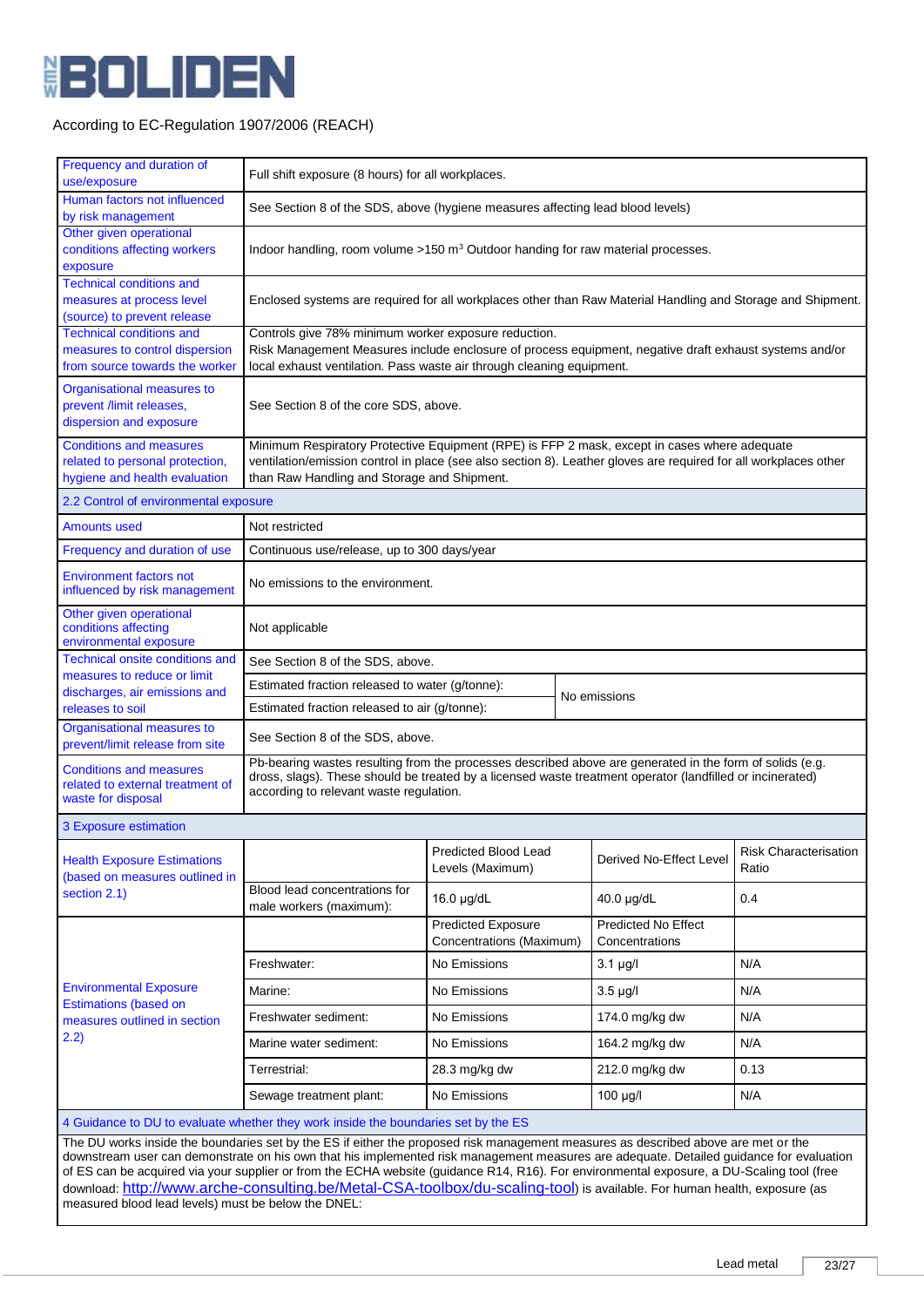

DNEL for male workers: 40 µg/dL

DNEL for female workers of reproductive capacity: 10 µg/dL

# **ES 9: Use of lead metal in lead oxide production**

| 1. Title                                                                                            |                                                                                                                                                                                                                                         |  |  |
|-----------------------------------------------------------------------------------------------------|-----------------------------------------------------------------------------------------------------------------------------------------------------------------------------------------------------------------------------------------|--|--|
| <b>Identified Use</b>                                                                               | Use of lead metal in lead oxide production                                                                                                                                                                                              |  |  |
| Systemic title based on use<br>descriptor                                                           | SU 8; ERC 6a; PC 19                                                                                                                                                                                                                     |  |  |
| 2. Operational conditions and risk management measures                                              |                                                                                                                                                                                                                                         |  |  |
| <b>Involved PROCs</b>                                                                               | <b>Involved Tasks</b>                                                                                                                                                                                                                   |  |  |
| PROC 21, 22, 24, 26                                                                                 | Lead oxide production: production of crude oxide, further oxidation/calcination, grinding/milling, packaging                                                                                                                            |  |  |
| <b>PROC 21</b>                                                                                      | Internal logistics: storage (raw materials, finished goods) and shipment of finished goods                                                                                                                                              |  |  |
| PROC <sub>28</sub>                                                                                  | Repair, cleaning, and maintenance, quality control, engineering                                                                                                                                                                         |  |  |
| 2.1 Control of workers exposure                                                                     |                                                                                                                                                                                                                                         |  |  |
| <b>Product characteristic</b>                                                                       | Ingots of highly refined metallic lead (99.9 %) are used as raw material. The oxidation products are powders.<br>Varying levels of dustiness will occur during the process steps.                                                       |  |  |
| <b>Amounts used</b>                                                                                 | Not restricted                                                                                                                                                                                                                          |  |  |
| Frequency and duration of<br>use/exposure                                                           | Full shift (8 hours) exposure for all workplaces (not restricted).                                                                                                                                                                      |  |  |
| Human factors not influenced<br>by risk management                                                  | See Section 8 of the SDS, above (hygiene measures affecting lead blood levels)                                                                                                                                                          |  |  |
| Other given operational<br>conditions affecting workers<br>exposure                                 | Indoor handling, room volume >1000 m <sup>3</sup> . Process temperature <620°C during production of crude oxide.                                                                                                                        |  |  |
| <b>Technical conditions and</b><br>measures at process level<br>(source) to prevent release         | Full containment for the Lead oxide production workplace.                                                                                                                                                                               |  |  |
| <b>Technical conditions and</b><br>measures to control dispersion<br>from source towards the worker | Controls give 78% minimum worker exposure reduction.<br>Risk Management Measures include enclosure of process equipment, negative draft exhaust systems and/or<br>local exhaust ventilation. Pass waste air through cleaning equipment. |  |  |
| Organisational measures to<br>prevent /limit releases,<br>dispersion and exposure                   | See Section 8 of the core SDS, above.                                                                                                                                                                                                   |  |  |
| <b>Conditions and measures</b><br>related to personal protection,<br>hygiene and health evaluation  | Minimum Respiratory Protective Equipment (RPE) is FFP 2 mask, except in cases where adequate<br>ventilation/emission control in place (see also section 8).                                                                             |  |  |
| 2.2 Control of environmental exposure                                                               |                                                                                                                                                                                                                                         |  |  |
| <b>Amounts used</b>                                                                                 | 14,000 tonnes/annum/site                                                                                                                                                                                                                |  |  |
| Frequency and duration of use                                                                       | Continuous use/release, up to 365 days/year                                                                                                                                                                                             |  |  |
| <b>Environment factors not</b><br>influenced by risk management                                     | Dilution factor (Freshwater): 10<br>Dilution factor (Marine): 100                                                                                                                                                                       |  |  |
| Other given operational<br>conditions affecting<br>environmental exposure                           | Not applicable                                                                                                                                                                                                                          |  |  |
| <b>Technical onsite conditions and</b>                                                              | See Section 8 of the SDS, above.                                                                                                                                                                                                        |  |  |
| measures to reduce or limit<br>discharges, air emissions and                                        | Estimated fraction released to water (g/tonne):<br>0.015                                                                                                                                                                                |  |  |
| releases to soil                                                                                    | Estimated fraction released to air (g/tonne):<br>6.45                                                                                                                                                                                   |  |  |
| Organisational measures to<br>prevent/limit release from site                                       | See Section 8 of the SDS, above.                                                                                                                                                                                                        |  |  |
| <b>Conditions and measures</b><br>related to external treatment of<br>waste for disposal            | Pb-bearing wastes resulting from the processes described above are generated in the form of oxides. These<br>waste products are recycled in the production process                                                                      |  |  |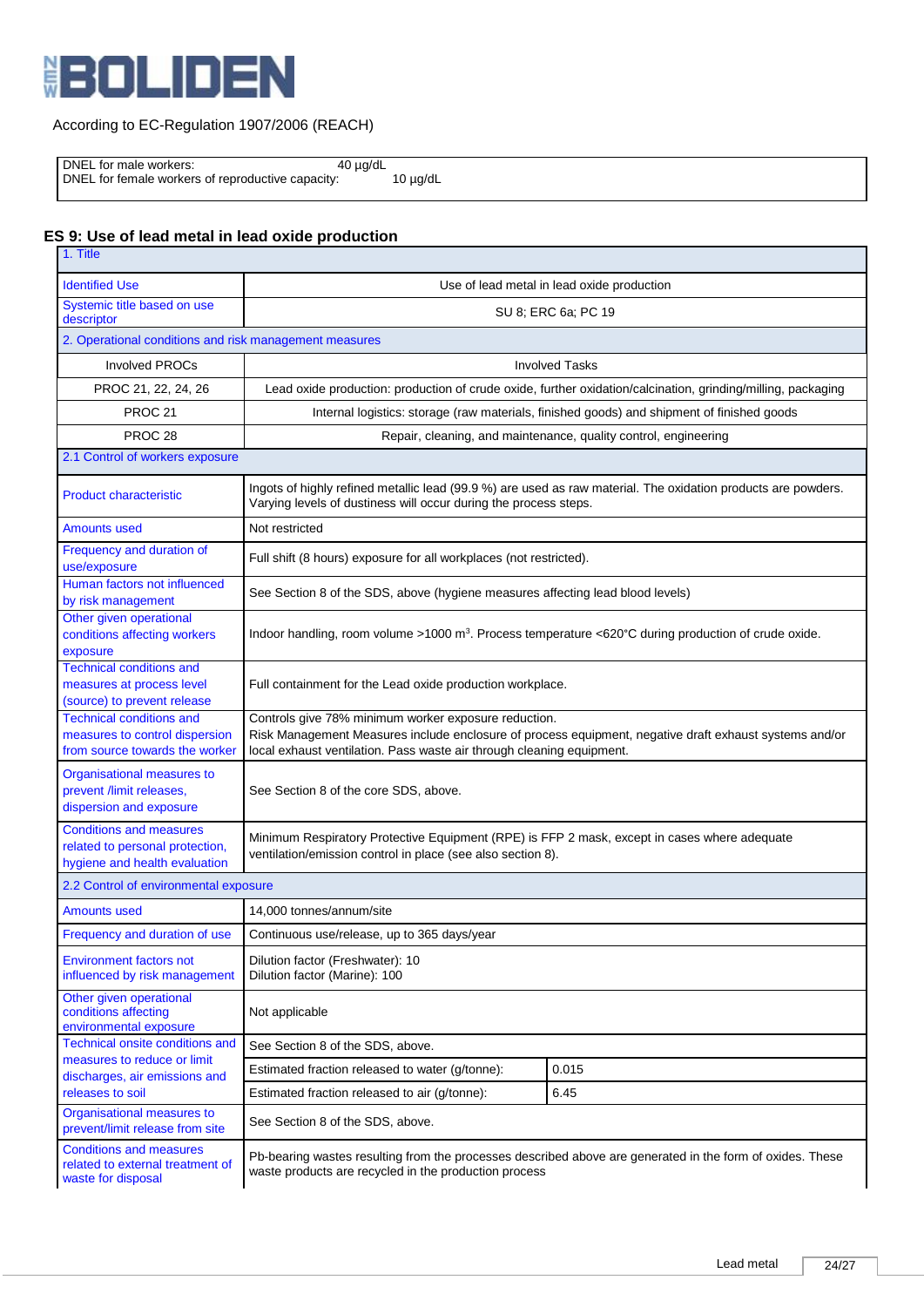

| 3 Exposure estimation                                                                                                                                                                                                                                                                                                                                                                                                                                                                                                                                                                                         |                                                          |                                                       |                                              |                                       |
|---------------------------------------------------------------------------------------------------------------------------------------------------------------------------------------------------------------------------------------------------------------------------------------------------------------------------------------------------------------------------------------------------------------------------------------------------------------------------------------------------------------------------------------------------------------------------------------------------------------|----------------------------------------------------------|-------------------------------------------------------|----------------------------------------------|---------------------------------------|
| <b>Health Exposure Estimations</b><br>(based on measures outlined in<br>section 2.1)                                                                                                                                                                                                                                                                                                                                                                                                                                                                                                                          |                                                          | Predicted Blood Lead<br>Levels (Maximum)              | Derived No-Effect Level                      | <b>Risk Characterisation</b><br>Ratio |
|                                                                                                                                                                                                                                                                                                                                                                                                                                                                                                                                                                                                               | Blood lead concentrations for<br>male workers (maximum): | 39.0 µg/dL                                            | $40.0 \mu g/dL$                              | 0.98                                  |
|                                                                                                                                                                                                                                                                                                                                                                                                                                                                                                                                                                                                               |                                                          | <b>Predicted Exposure</b><br>Concentrations (Maximum) | <b>Predicted No Effect</b><br>Concentrations |                                       |
|                                                                                                                                                                                                                                                                                                                                                                                                                                                                                                                                                                                                               | Freshwater:                                              | $0.88 \mu g/l$                                        | $3.1 \mu g/l$                                | 0.28                                  |
| <b>Environmental Exposure</b><br><b>Estimations (based on</b>                                                                                                                                                                                                                                                                                                                                                                                                                                                                                                                                                 | Marine:                                                  | $0.052 \mu g/l$                                       | $3.5 \mu g/l$                                | 0.015                                 |
| measures outlined in section                                                                                                                                                                                                                                                                                                                                                                                                                                                                                                                                                                                  | Freshwater sediment:                                     | 160.92 mg/kg dw                                       | 174.0 mg/kg dw                               | 0.92                                  |
| 2.2)                                                                                                                                                                                                                                                                                                                                                                                                                                                                                                                                                                                                          | Marine water sediment:                                   | 62.31 mg/kg dw                                        | 164.2 mg/kg dw                               | 0.38                                  |
|                                                                                                                                                                                                                                                                                                                                                                                                                                                                                                                                                                                                               | Terrestrial:                                             | 28.33 mg/kg dw                                        | 212.0 mg/kg dw                               | 0.13                                  |
|                                                                                                                                                                                                                                                                                                                                                                                                                                                                                                                                                                                                               | Sewage treatment plant:                                  | $14 \mu g/l$                                          | 100 µg/l                                     | 0.14                                  |
| 4 Guidance to DU to evaluate whether they work inside the boundaries set by the ES                                                                                                                                                                                                                                                                                                                                                                                                                                                                                                                            |                                                          |                                                       |                                              |                                       |
| The DU works inside the boundaries set by the ES if either the proposed risk management measures as described above are met or the<br>downstream user can demonstrate on his own that his implemented risk management measures are adequate. Detailed guidance for evaluation<br>of ES can be acquired via your supplier or from the ECHA website (guidance R14, R16). For environmental exposure, a DU-Scaling tool (free<br>download: http://www.arche-consulting.be/Metal-CSA-toolbox/du-scaling-tool) is available. For human health, exposure (as<br>measured blood lead levels) must be below the DNEL: |                                                          |                                                       |                                              |                                       |

DNEL for male workers: 40 µg/dL DNEL for female workers of reproductive capacity: 10 µg/dL

# **ES 10: Use of molten lead as heat transfer fluid in closed process**

| 1. Title                                                                                               |                                                                                                                                                                                                                                                                                             |  |  |
|--------------------------------------------------------------------------------------------------------|---------------------------------------------------------------------------------------------------------------------------------------------------------------------------------------------------------------------------------------------------------------------------------------------|--|--|
| <b>Identified Use</b>                                                                                  | Professional Use of Lead Solder                                                                                                                                                                                                                                                             |  |  |
| Systemic title based on use<br>descriptor                                                              | SU 14, SU15; ERC 7; PC 16                                                                                                                                                                                                                                                                   |  |  |
| 2. Operational conditions and risk management measures                                                 |                                                                                                                                                                                                                                                                                             |  |  |
| <b>Involved PROCs</b>                                                                                  | <b>Involved Tasks</b>                                                                                                                                                                                                                                                                       |  |  |
| PROC <sub>2</sub>                                                                                      | Lead is used in liquid/molten form in an enclosure (main crucible belt) 24 hours per day, 365 days per year. The<br>molten lead bath is covered by a thick layer of mineral granulates (vermiculite), so its contact between ambient<br>air and molten lead is avoided                      |  |  |
| PROC 8b, PROC 23, PROC<br>24. PROC 26                                                                  | Removal of the vermiculite insulation and the lead oxide solid layer. Drainage of the liquid/molten lead in open<br>air and transfer to ancillary containers. Skimming of the ancillary crucible (lead after remelting. Filling of the<br>crucible belt with liquid/molten lead in open air |  |  |
| 2.1 Control of workers exposure                                                                        |                                                                                                                                                                                                                                                                                             |  |  |
| <b>Product characteristic</b>                                                                          | Molten lead is used as a heat transfer fluid in closed process.                                                                                                                                                                                                                             |  |  |
| <b>Amounts used</b>                                                                                    | Amount in tank: approx. 45 tonnes                                                                                                                                                                                                                                                           |  |  |
| Frequency and duration of<br>use/exposure                                                              | 8 hour shift 350 days a year. Maintenance: maximum once a year                                                                                                                                                                                                                              |  |  |
| Human factors not influenced<br>by risk management                                                     | See Section 8 of the SDS, above (hygiene measures affecting lead blood levels)                                                                                                                                                                                                              |  |  |
| Other given operational<br>conditions affecting workers<br>exposure                                    | No limitations assessed                                                                                                                                                                                                                                                                     |  |  |
| <b>Technical conditions and</b><br>measures at process level<br>(source) to prevent release            | None needed.                                                                                                                                                                                                                                                                                |  |  |
| <b>Technical conditions and</b><br>measures to control<br>dispersion from source<br>towards the worker | Ensure good ventilation where possible.                                                                                                                                                                                                                                                     |  |  |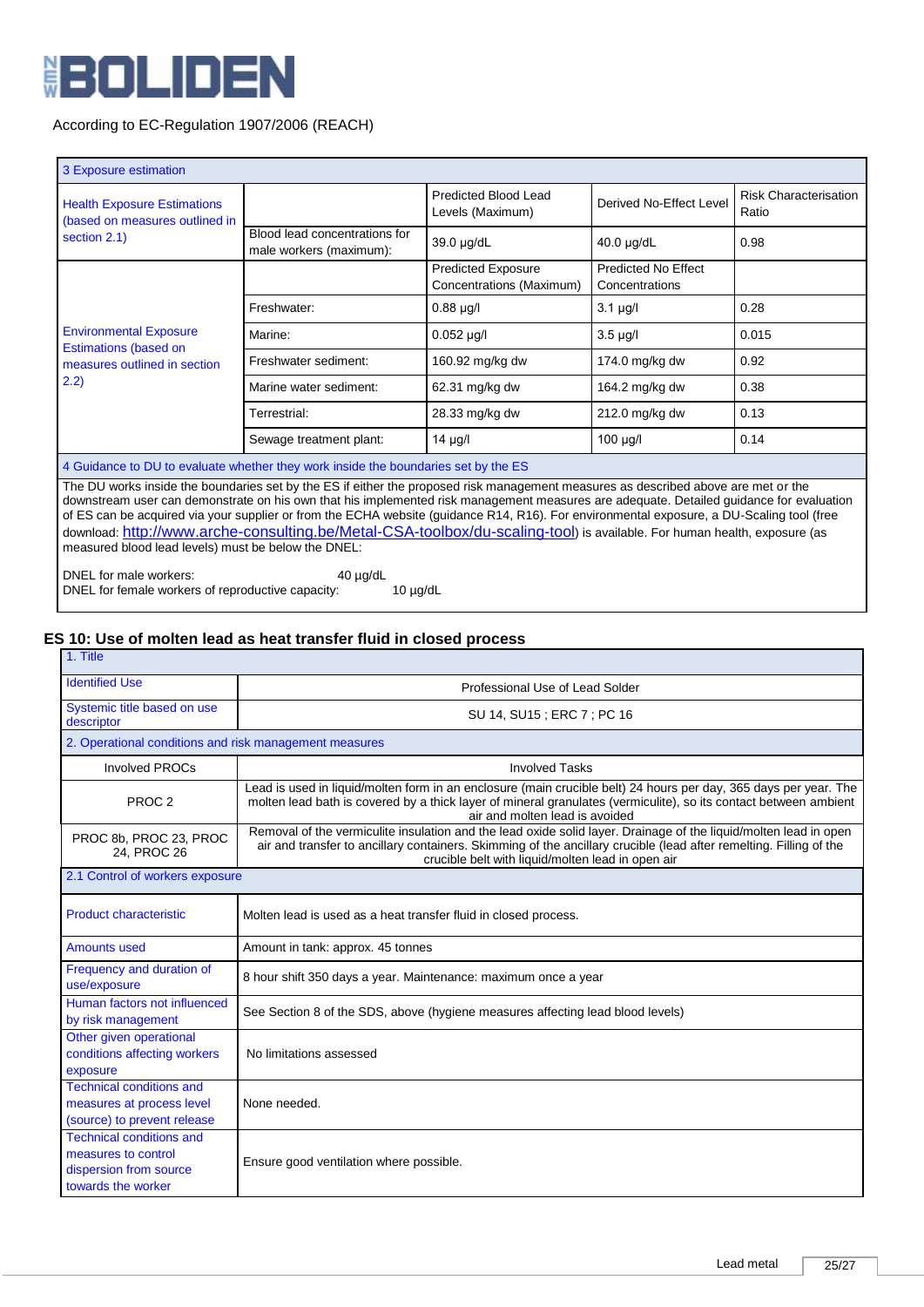

| Organisational measures to<br>prevent /limit releases,<br>dispersion and exposure                                                                                                                                                                                                                                                                                                                                                                                                                                                                                                                                                                                                                                              | See Section 8 of the core SDS, above.                       |                                                                         |                         |                                       |  |
|--------------------------------------------------------------------------------------------------------------------------------------------------------------------------------------------------------------------------------------------------------------------------------------------------------------------------------------------------------------------------------------------------------------------------------------------------------------------------------------------------------------------------------------------------------------------------------------------------------------------------------------------------------------------------------------------------------------------------------|-------------------------------------------------------------|-------------------------------------------------------------------------|-------------------------|---------------------------------------|--|
| <b>Conditions and measures</b><br>related to personal protection,<br>hygiene and health evaluation                                                                                                                                                                                                                                                                                                                                                                                                                                                                                                                                                                                                                             |                                                             | For operations covered by this scenario, gloves should ideally be worn. |                         |                                       |  |
| 2.2 Control of environmental exposure                                                                                                                                                                                                                                                                                                                                                                                                                                                                                                                                                                                                                                                                                          |                                                             |                                                                         |                         |                                       |  |
| Overview                                                                                                                                                                                                                                                                                                                                                                                                                                                                                                                                                                                                                                                                                                                       | No environmental emissions.                                 |                                                                         |                         |                                       |  |
| <b>Conditions and measures</b><br>related to recovery of articles<br>at the end of service life                                                                                                                                                                                                                                                                                                                                                                                                                                                                                                                                                                                                                                | Not applicable                                              |                                                                         |                         |                                       |  |
| 3 Exposure estimation                                                                                                                                                                                                                                                                                                                                                                                                                                                                                                                                                                                                                                                                                                          |                                                             |                                                                         |                         |                                       |  |
| <b>Health Exposure estimations</b>                                                                                                                                                                                                                                                                                                                                                                                                                                                                                                                                                                                                                                                                                             |                                                             | Predicted Blood Lead<br>Levels (Maximum)                                | Derived No Effect Level | <b>Risk Characterisation</b><br>Ratio |  |
| (based on measures outlined<br>in section 2.1)                                                                                                                                                                                                                                                                                                                                                                                                                                                                                                                                                                                                                                                                                 | Blood lead concentrations<br>for male workers<br>(maximum): | $4.3 \mu g/dL$                                                          | $40\mu$ g/dL            | < 0.15                                |  |
| <b>Environmental Exposure</b><br>estimations (based on<br>measures outlined in section<br>(2.2)                                                                                                                                                                                                                                                                                                                                                                                                                                                                                                                                                                                                                                | Not applicable                                              |                                                                         |                         |                                       |  |
| 4 Guidance to DU to evaluate whether they work inside the boundaries set by the ES                                                                                                                                                                                                                                                                                                                                                                                                                                                                                                                                                                                                                                             |                                                             |                                                                         |                         |                                       |  |
| The DU works inside the boundaries set by the ES if either the proposed risk management measures as described above are met or the<br>downstream user can demonstrate on his own that his implemented risk management measures are adequate. Detailed guidance for evaluation<br>of ES can be acquired via your supplier or from the ECHA website (guidance R14, R16). For environmental exposure, a DU-Scaling tool (free<br>download: http://www.arche-consulting.be/Metal-CSA-toolbox/du-scaling-tool) is available. For human health, exposure (as<br>measured blood lead levels) must be below the DNEL:<br>DNEL for male workers:<br>$40 \mu q/dL$<br>DNEL for female workers of reproductive capacity:<br>$10 \mu g/dL$ |                                                             |                                                                         |                         |                                       |  |

#### **ES 11: Professional Use of Lead Solder** 1. Title

| .                                                                   |                                                                                                                                                 |  |  |  |  |
|---------------------------------------------------------------------|-------------------------------------------------------------------------------------------------------------------------------------------------|--|--|--|--|
| <b>Identified Use</b>                                               | Professional Use of Lead Solder                                                                                                                 |  |  |  |  |
| Systemic title based on use<br>descriptor                           | PC 7, PC 38; SU 15, SU 16, SU 17, SU 19, SU 0; AC 3, AC 7; ERC 0, ERC 8c.                                                                       |  |  |  |  |
| 2. Operational conditions and risk management measures              |                                                                                                                                                 |  |  |  |  |
| <b>Involved PROCs</b>                                               | <b>Involved Tasks</b>                                                                                                                           |  |  |  |  |
| PROC 0, PROC 4, PROC 5,<br><b>PROC 15, PROC 25</b>                  | Use of low temperature melting solders for electrical appliance assemblage or repair and pipe joining or<br>assembly of stained glass articles. |  |  |  |  |
| 2.1 Control of workers exposure                                     |                                                                                                                                                 |  |  |  |  |
| <b>Product characteristic</b>                                       | Ingots, wire or powder of metallic alloy containing lead (typically range of 37-75%).                                                           |  |  |  |  |
| <b>Amounts used</b>                                                 | Based on maximum professional use of 20 kg per shift.                                                                                           |  |  |  |  |
| Frequency and duration of<br>use/exposure                           | Use of lead solders is assumed to occur 0.5 - 3 hours per day, five days per week                                                               |  |  |  |  |
| Human factors not influenced<br>by risk management                  | See Section 8 of the SDS, above (hygiene measures affecting lead blood levels)                                                                  |  |  |  |  |
| Other given operational<br>conditions affecting workers<br>exposure | No limitations assessed                                                                                                                         |  |  |  |  |
| <b>Technical conditions and</b>                                     |                                                                                                                                                 |  |  |  |  |
| measures at process level<br>(source) to prevent release            | None needed.                                                                                                                                    |  |  |  |  |
| <b>Technical conditions and</b><br>measures to control              | Ensure good ventilation where possible.                                                                                                         |  |  |  |  |